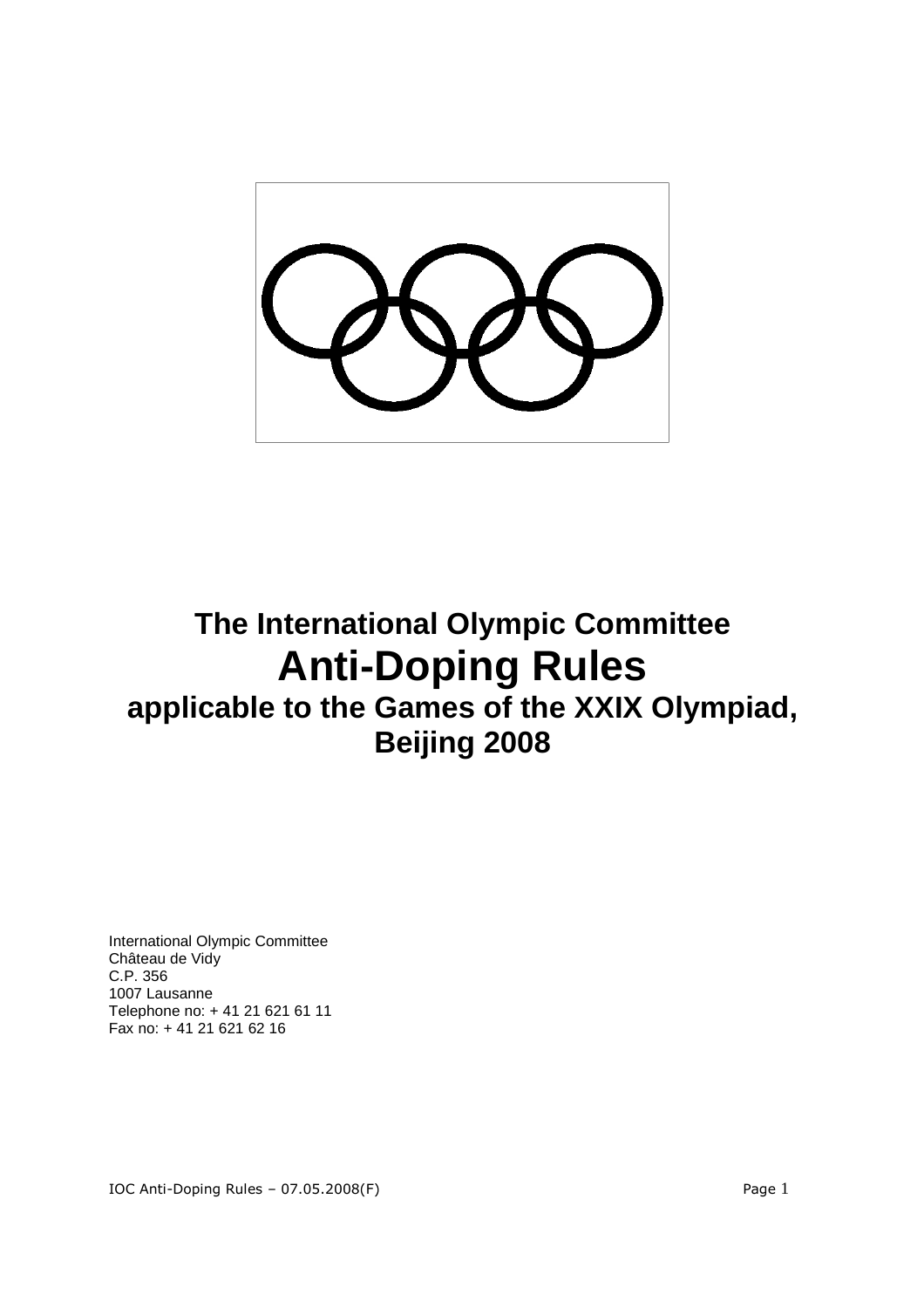| <b>ARTICLE 1</b>                                                                 |                                                                                                                                                                                                                     |                |
|----------------------------------------------------------------------------------|---------------------------------------------------------------------------------------------------------------------------------------------------------------------------------------------------------------------|----------------|
| <b>ARTICLE 2</b>                                                                 |                                                                                                                                                                                                                     |                |
| <b>ARTICLE 3</b>                                                                 |                                                                                                                                                                                                                     |                |
| <b>ARTICLE 4</b>                                                                 |                                                                                                                                                                                                                     |                |
| <b>ARTICLE 5</b>                                                                 |                                                                                                                                                                                                                     |                |
| <b>ARTICLE 6</b>                                                                 |                                                                                                                                                                                                                     |                |
| <b>ARTICLE 7</b>                                                                 | DISCIPLINARY PROCEDURE WITH RESPECT TO ALLEGED<br>ANTI-DOPING RULE VIOLATIONS ARISING UPON THE                                                                                                                      |                |
| <b>ARTICLE 8</b>                                                                 | AUTOMATIC DISQUALIFICATION OF INDIVIDUAL RESULTS,                                                                                                                                                                   |                |
| <b>ARTICLE 9</b>                                                                 |                                                                                                                                                                                                                     |                |
| <b>ARTICLE 10</b>                                                                |                                                                                                                                                                                                                     |                |
| <b>ARTICLE 11</b>                                                                | FINANCIAL AND OTHER SANCTIONS ASSESSED AGAINST<br>NATIONAL OLYMPIC COMMITTEES AND INTERNATIONAL                                                                                                                     |                |
| <b>ARTICLE 12</b>                                                                |                                                                                                                                                                                                                     |                |
| <b>ARTICLE 13</b>                                                                |                                                                                                                                                                                                                     |                |
| <b>ARTICLE 14:</b>                                                               |                                                                                                                                                                                                                     |                |
| <b>ARTICLE 15</b>                                                                | DOPING CONTROL FOR HORSES - EQUINE ANTI-DOPING                                                                                                                                                                      |                |
| <b>ARTICLE 16</b>                                                                | APPLICABLE LAW, AMENDMENT AND INTERPRETATION OF                                                                                                                                                                     |                |
| <b>ARTICLE 17</b><br>п<br>٠<br>(referred to in Article 5.3)<br>п<br>Article 5.3) | APPENDIX 1 - DEFINITIONS (referred to in the Preambles)<br>APPENDIX 2 - CRITERIA RELATING TO THE INTERNATIONAL STANDARD FOR TESTING<br>APPENDIX 3 - TECHNICAL PROCEDURES RELATING TO DOPING CONTROL (referred to in | 19<br>22<br>25 |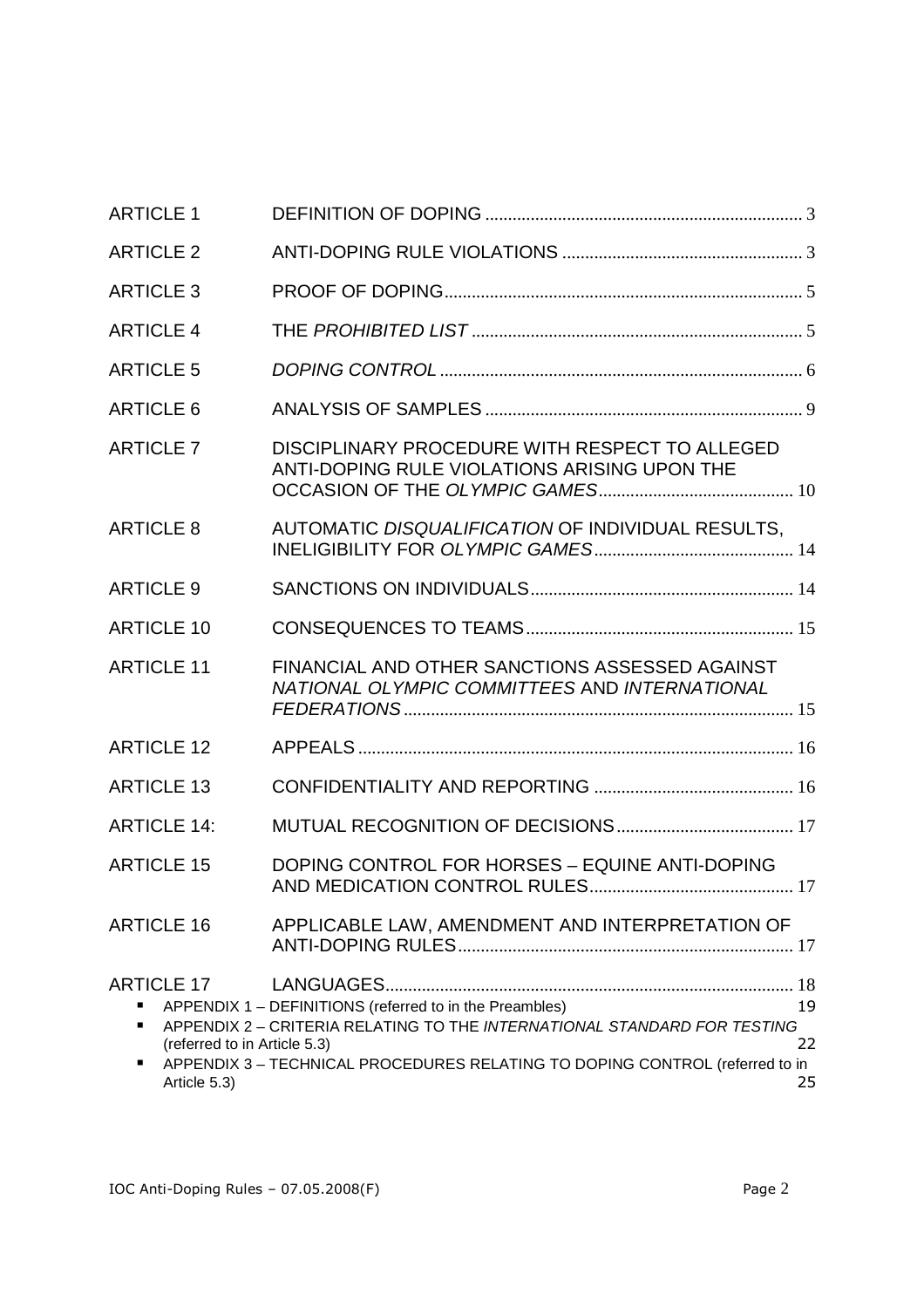### **PREAMBLE**

The International Olympic Committee (IOC) is the supreme authority of the Olympic Movement and, in particular, the Olympic Games. Any Person belonging in any capacity whatsoever to the Olympic Movement is bound by the provisions of the Olympic Charter and shall abide by the decisions of the IOC.

The Olympic Charter reflects the importance that the *IOC* places on the fight against doping in sport and its support for the World Anti-Doping Code (the Code) which was accepted by the IOC upon the occasion of its 115<sup>th</sup> Session in Prague in July 2003.

The *IOC* has established these *IOC* Anti-Doping Rules *(Rules)* in accordance with the *Code*, expecting that, in the spirit of sport, it will contribute to the fight against doping in the Olympic Movement. The Rules are complemented by other IOC documents and WADA International Standards addressed throughout the Rules.

Anti-doping rules, like Competition rules, are sport rules governing the conditions under which sport is played. All Participants (Athletes and Athlete Support Personnel) accept these Rules as a condition of participation and are presumed to have agreed to comply with the Rules.

The IOC Executive Board is responsible for establishing policies, guidelines and procedures with respect to the fight against doping, including anti-doping rule violation management and compliance with internationally accepted regulations, including the Code.

The President of the IOC appoints a Medical Commission which is responsible, in accordance with directions from the IOC Executive Board, to implement these Rules.

The IOC Therapeutic Use Exemption Committee (TUEC) is the committee appointed by the IOC Medical Commission to assess each Therapeutic Use Exemption application (TUE).

Unless specifically directed in the Code, the Person responsible for the administration of the provisions thereof shall be the IOC Medical Director. The IOC Medical Director may delegate specific responsibilities to such Person or Persons at his discretion.

The meaning of the capitalised terms (appearing in italics) contained in these Rules are defined in Appendix 1 hereto.

In these Rules, the masculine gender used in relation to any physical Person shall, unless there is a specific provision to the contrary, be understood as including the feminine gender.

### **ARTICLE 1 DEFINITION OF DOPING**

Doping is defined as the occurrence of one or more of the anti-doping rule violations set forth in Article 2.1 through Article 2.8 of these Rules.

### **ARTICLE 2 ANTI-DOPING RULE VIOLATIONS**

The following constitute anti-doping rule violations:

2.1 The presence of a Prohibited Substance or its Metabolites or Markers in an Athlete's bodily Specimen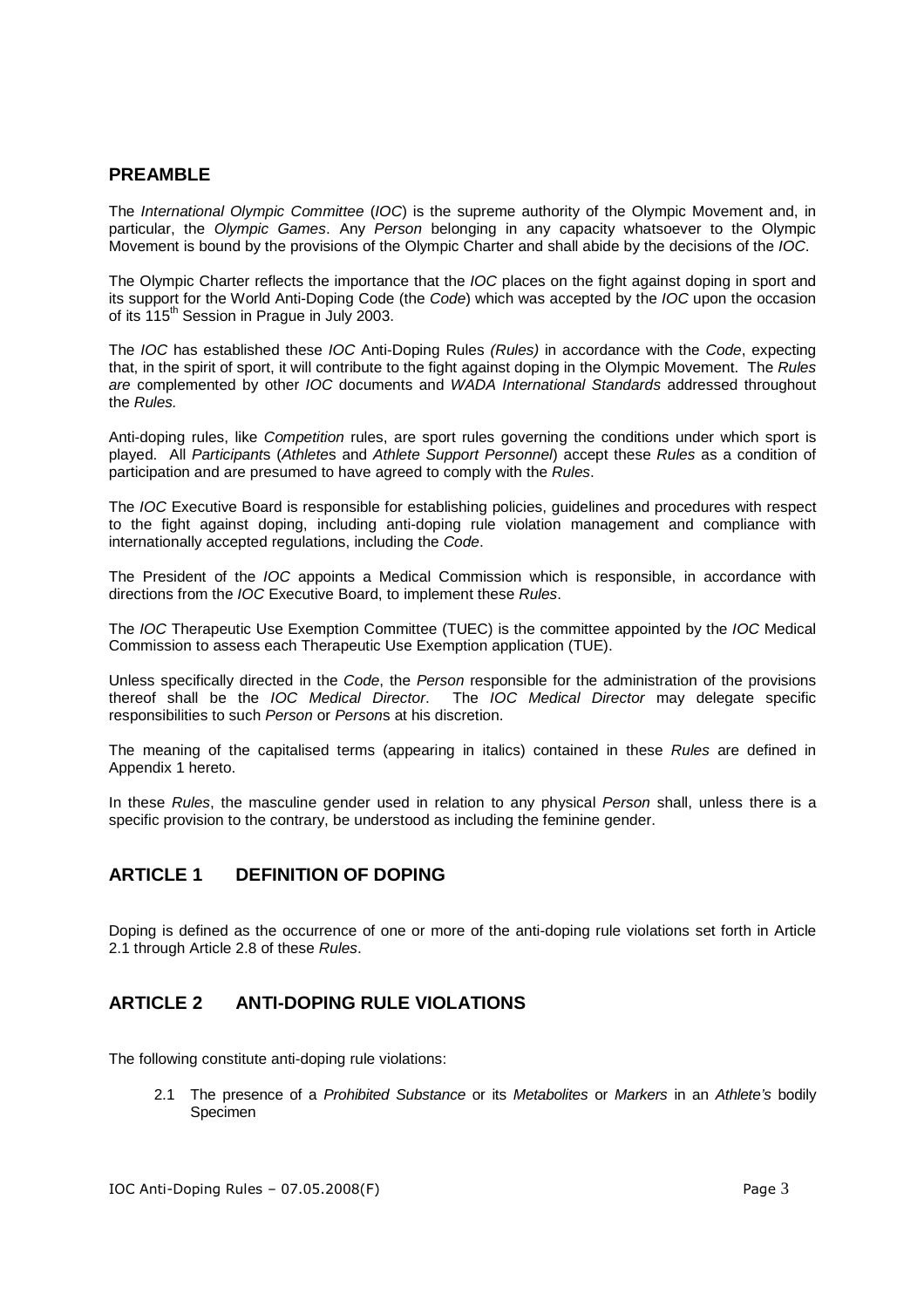- **2.1.1** It is each Athlete's personal duty to ensure that no Prohibited Substance enters his or her body. Athletes are responsible for any Prohibited Substance or its Metabolites or Markers found to be present in their bodily Specimens. Accordingly, it is not necessary that intent, fault, negligence or knowing Use on the Athlete's part be demonstrated in order to establish an anti-doping violation under Article 2.1.
- **2.1.2** Excepting those substances for which a quantitative reporting threshold is specifically identified in the Prohibited List, the detected presence of any quantity of a Prohibited Substance or its Metabolites or Markers in an Athlete's Sample shall constitute an antidoping rule violation.
- **2.1.3** As an exception to the general rule of Article 2.1, the Prohibited List may establish special criteria for the evaluation of Prohibited Substances that can also be produced endogenously.
- **2.2** Use or Attempted Use of a Prohibited Substance or a Prohibited Method
	- **2.2.1** The success or failure of the Use of a Prohibited Substance or Prohibited Method is not material. It is sufficient that the Prohibited Substance or Prohibited Method was Used or Attempted to be Used for an anti-doping rule violation to be committed.
- 2.3 Refusing, or failing without compelling justification, to submit to Sample collection after notification as authorised in these Rules or otherwise evading Sample collection.
- **2.4** Violation of the requirements regarding Athlete availability for Testing including failure to provide required whereabouts information set forth in Article 5.5 (Athlete whereabouts requirements) and missed tests which are declared based on Article 5.5.
- **2.5** Tampering, or Attempting to tamper, with any part of Doping Control.
- **2.6** Possession of Prohibited Substances and Methods
	- **2.6.1** Possession by an Athlete at any time or place of a Prohibited Substance or a Prohibited Method, unless the Athlete establishes that the Possession is pursuant to a TUE granted in accordance with Article 4.3 (Therapeutic Use) or other acceptable justification.
	- **2.6.2** Possession at any time or place of a Prohibited Substance or a Prohibited Method by Athlete Support Personnel in connection with an Athlete, Competition or training, unless the Athlete Support Personnel establishes that the Possession is pursuant to a TUE granted to an Athlete in accordance with Article 4.3 (Therapeutic Use) or other acceptable justification.
- **2.7** Trafficking in any Prohibited Substance or Prohibited Method.
- **2.8** Administration or Attempted administration of a Prohibited Substance or Prohibited Method to any Athlete, or assisting, encouraging, aiding, abetting, covering up or any other type of complicity involving an anti-doping rule violation or any Attempted violation.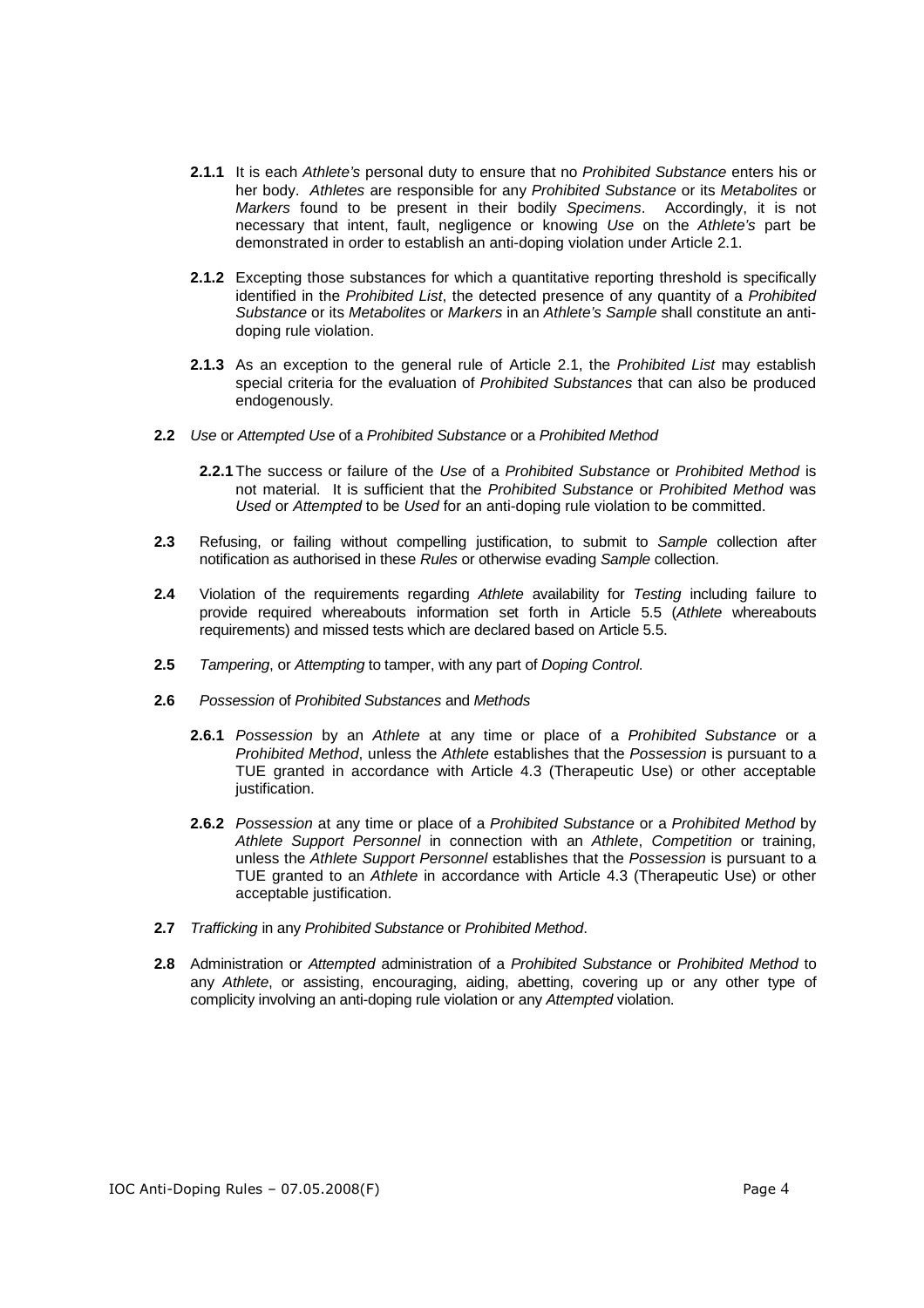### **ARTICLE 3 PROOF OF DOPING**

#### **3.1 Burdens and Standards of Proof**

The IOC shall have the burden of establishing that an anti-doping rule violation has occurred. The standard of proof shall be whether the IOC has established an anti-doping rule violation to the comfortable satisfaction of the hearing body bearing in mind the seriousness of the allegation which is made. This standard of proof in all cases is greater than a mere balance of probability but less than proof beyond a reasonable doubt. Where these Rules place the burden of proof upon the Athlete or other Person alleged to have committed an anti-doping rule violation to rebut a presumption or establish specified facts or circumstances, the standard of proof shall be by a balance of probability.

#### **3.2 Methods of Establishing Facts and Presumptions**

Facts related to anti-doping rule violations may be established by any reliable means, including admissions. The following rules of proof shall be applicable in doping cases:

**3.2.1** WADA-accredited laboratories are presumed to have conducted Sample analysis and custodial procedures in accordance with the International Standard for Laboratories. The Athlete may rebut this presumption by establishing that a departure from the International Standard, occurred, which could reasonably have caused the Adverse Analytical Finding.

If the Athlete rebuts the preceding presumption by showing that a departure from the International Standard occurred which could reasonably have caused the Adverse Analytical Finding, then the IOC shall have the burden to establish that such departure did not cause the Adverse Analytical Finding.

**3.2.2** Departures from the International Standard for Testing which did not cause an Adverse Analytical Finding or other anti-doping rule violation shall not invalidate such results. If the Athlete establishes that departures from the International Standard occurred during Testing then the IOC shall have the burden to establish that such departures did not cause the Adverse Analytical Finding or the factual basis for the anti-doping rule violation.

### **ARTICLE 4 THE PROHIBITED LIST**

### **4.1 Incorporation, Publication and Revision of the Prohibited List**

The Prohibited List is the list published and revised by WADA pursuant to the Code. The NOCs shall be responsible for ensuring that their delegations, including their Athletes, are made aware of such Prohibited List. Ignorance of the Prohibited List shall not constitute any excuse whatsoever for any participant in any capacity in the Olympic Games.

Unless provided otherwise in the Prohibited List and/or a revision, the Prohibited List and revisions shall go into effect under these Rules three months after publication of the Prohibited List by WADA without requiring any further action by the IOC.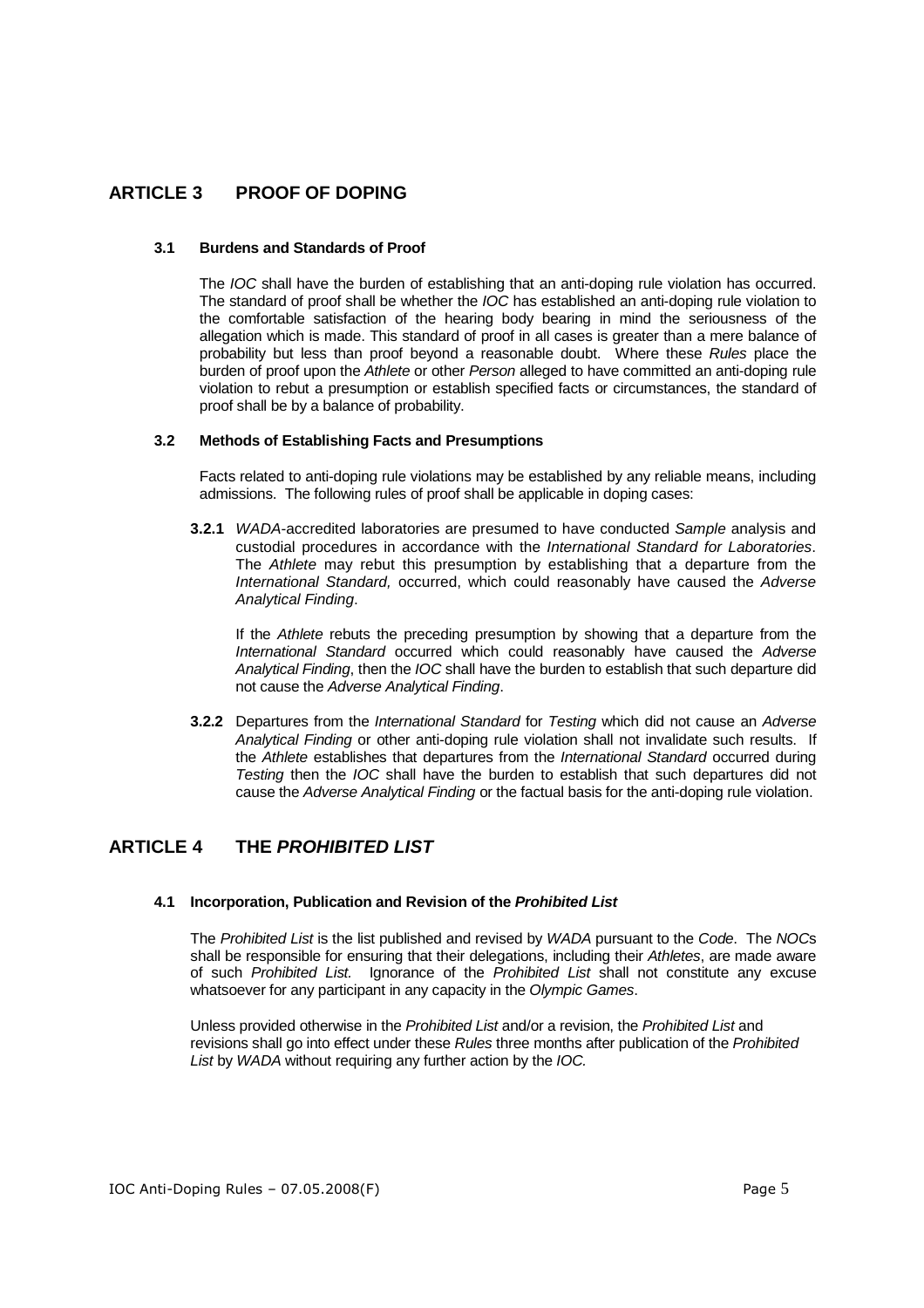#### **4.2 Prohibited Substances and Prohibited Methods Identified on the Prohibited List**

The Prohibited Substances and Prohibited Methods included on the Prohibited List shall not be subject to challenge by an Athlete or other Person.

#### **4.3 Therapeutic Use**

- **4.3.1** Athletes with a documented medical condition requiring the use of a Prohibited Substance or a Prohibited Method must first obtain a Therapeutic Use Exemption ("TUE").
- **4.3.2** It is expected that most Athletes entered to compete in the Olympic Games who require a TUE will have already received the TUE from their International Federation or the relevant Anti-Doping Organisation in accordance with the IF rules. These Athletes are required to notify any other relevant Anti-Doping Organisations of their receipt of a TUE. Therefore it is required that, no later than the date of the opening of the Olympic village for the Olympic Games, namely, 27 July 2008 the International Federation or the relevant Anti-Doping Organisation concerned must also notify the Athlete's NOC, WADA and the IOC Medical Commission.
- **4.3.3** The IOC Medical Commission shall appoint a committee of at least three physicians (the "TUEC") to monitor existing TUEs and to consider new requests for TUEs. Athletes who do not already have an approved TUE may apply to obtain a TUE from the IOC. The TUEC shall forthwith evaluate such new requests in accordance with the International Standard for Therapeutic Use Exemptions and render a decision on such request, which shall be the final decision of the IOC. The IOC Medical Commission shall promptly inform the Athlete, the Athlete's NOC, WADA and the relevant International Federation of its decision. Such decision shall only be valid during the Period of the Olympic Games.
	- **4.3.3.1** WADA, at the request of an Athlete or on its own initiative, may review the granting or denial of any TUE to an Athlete. If WADA determines that the granting or denial of a TUE did not comply with the International Standard for Therapeutic Use Exemptions then WADA may reverse that decision. Decisions on TUE's are subject to further appeal as provided in Article 13.

### **ARTICLE 5 DOPING CONTROL**

#### **5.1 Doping Control Responsibilities**

The IOC is responsible for Doping Control during the Period of the Olympic Games. The IOC is entitled to delegate all or part of its responsibility for Doping Control to one or several other organisations.

The Period of the Olympic Games, or In-Competition Period, is defined as "the period commencing on the date of the opening of the Olympic village for the Olympic Games, namely, 27 July 2008 up until and including the day of the closing ceremony of the Olympic Games. namely, 24 August 2008".

All Athletes participating at the Olympic Games shall be subject, during the Period of the Olympic Games, to Doping Control initiated by the IOC at any time or place, with No Advance Notice. Such Doping Control may include Testing for all Prohibited Substances and all Prohibited Methods referred to in the Prohibited List.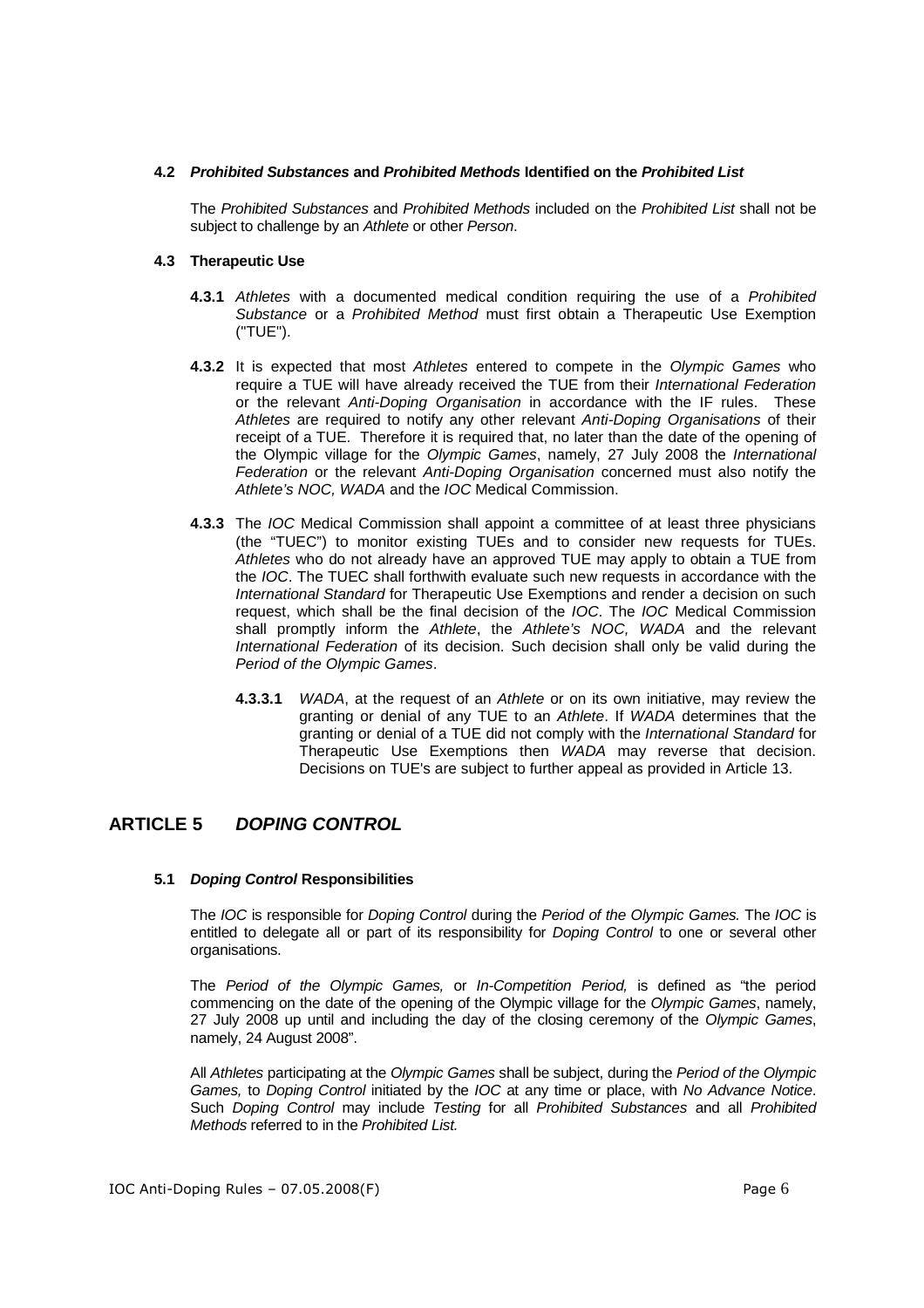The IOC shall have the right to conduct or cause to conduct Doping Control during the Period of the Olympic Games, and is responsible for the subsequent handling of such cases.

#### **5.2 Delegation of responsibility, overseeing and monitoring of Doping Control**

**5.2.1** The IOC will delegate the responsibility for implementing the Doping Control to the organising committee for the Olympic Games (BOCOG) and WADA.

The IOC Medical Commission will be responsible for overseeing all Doping Control conducted by BOCOG and any other Anti-Doping Organisations (ADOs) providing services under its authority.

- **5.2.2** Doping Control may be monitored by members of the IOC Medical Commission or by other qualified Persons so authorised by the IOC.
- **5.2.3** The IOC has the authority to appoint any other Anti-Doping Organization it deems appropriate to carry out *Doping Control* on its behalf. Such Anti-Doping Organization shall comply with the *International Standard* for Testing and all applicable rules.

#### **5.3 Doping Control Standards**

Doping Control conducted by the IOC, BOCOG and any other Anti-Doping Organization under Article 5.2.3 shall be in conformity with the International Standard for Testing in force at the time of Doping Control.

There are a number of binding criteria established by the IOC in accordance with the International Standard for Testing. These criteria and other IOC Doping Control requirements are outlined in Appendix 2 to these Rules.

The technical operations of the doping control program at the Olympic Games are addressed in the "Technical Procedures relating to Doping Control", a copy of which is attached as Appendix 3 to these Rules.

#### **5.4 Coordination of the Olympic Games Doping Control**

In order to deliver an effective anti-doping program for the Olympic Games and to avoid unnecessary duplication in *Doping Control*, the *IOC* will work with the *WADA*, the *International* Federations and the NOCs to ensure that there is coordination of the Doping Control during the Period of the Olympic Games.

The IOC shall also report information about all completed tests, including results, to WADA Independent Observers.

#### **5.5 Athlete Whereabouts Requirements**

**5.5.1** The IOC requires each NOC after consulting with the relevant International Federations to identify a Registered Testing Pool of those Athletes who are potentially going to compete in the Olympic Games. The NOC must provide the IOC with detailed information no later than the date of the opening of the Olympic village for the Olympic Games, namely, 27 July 2008 about the intended location of their Athletes during the Period of the Olympic Games. Failure to do so may be considered as an anti-doping rule violation pursuant to article 2.4. The NOC may revise its Registered Testing Pool from time to time.

The NOCs are expected to monitor and manage the whereabouts information during the Period of the Olympic Games for all Athletes in the Registered Testing Pool specifying on a daily basis the locations and times where the Athlete or Team will be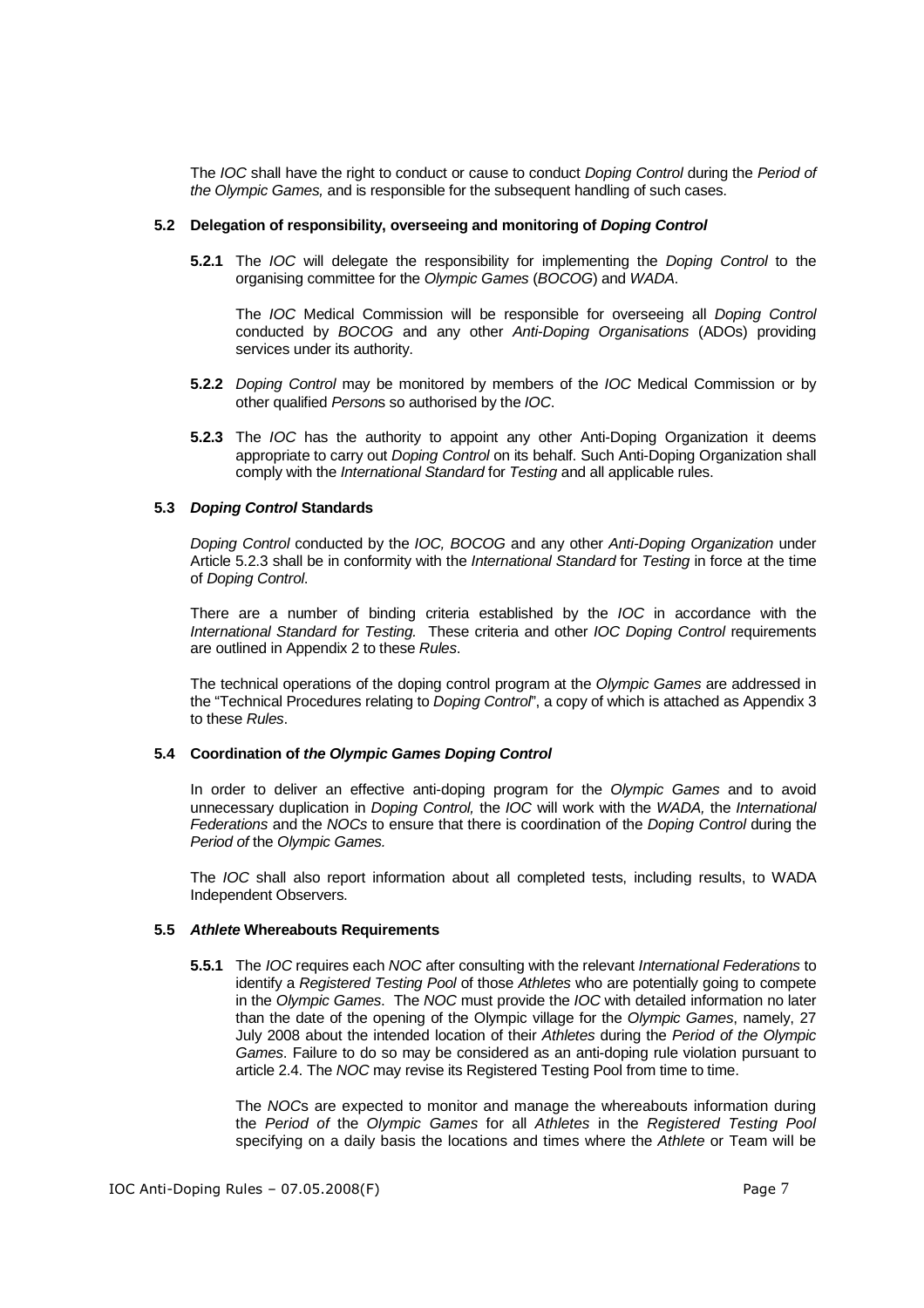residing, training and competing. Athletes shall update this information as necessary so that it is current at all times. Failure to do so may be considered as an anti-doping rule violation pursuant to article 2.4. The ultimate responsibility for providing whereabouts information rests with each Athlete, however, it shall be the responsibility of each NOC to obtain whereabouts information as requested by the IOC.

- **5.5.2** Any Athlete in the Registered Testing Pool who is unavailable for Testing:
	- **5.5.2.1** on two separate occasions during the Period of the Olympic Games; or
	- **5.5.2.2** on one occasion during the Period of the Olympic Games in the event that such Athlete was unavailable for Testing on two other occasions in the 18 month period prior to the missed test during the Period of the Olympic Games.

shall be considered to have committed an anti-doping rule violation pursuant to Article 2.4. For each attempt, a Doping Control Officer shall visit the locations during the times specified by the Athlete for that date and time and shall stay no less than two hours at such location.

**5.5.3** Whereabouts information provided pursuant to Article 5.5.1 shall be shared with WADA and other Anti-Doping Organisations having jurisdiction to test an Athlete on the strict condition that it be kept confidential and be used only for Doping Control purposes. Any NOC which fails to provide minimum athlete whereabouts information as identified in article 5.5.1 may be subject to sanctions, in particular pursuant to Article 11 of these Rules.

#### **5.6 Selection of Athletes to be Tested**

**5.6.1** At the Olympic Games, the IOC in consultation with BOCOG and the relevant International Federations shall determine the number of tests to be performed. Appendix 3 details the technical procedures relating to Doping Control, including in particular the following principles in relation to Doping Control at the Olympic Games (unless otherwise agreed with the IOC):

#### **5.6.1.1 Pre-competition**

Tests can be done on blood and urine at any time based on the following criteria :

- $(i)$  IF ranking,
- (ii) Any other fact as determined by the IOC at its sole discretion.

#### **5.6.1.2 Post-competition**

Tests can be done on blood and urine at any time.

- **5.6.1.2.1** For sports competed on an individual basis each *Athlete* finishing in the top five placements in all disciplines in the competition, plus two other Athletes (in the lead-up Competitions or the final) unless otherwise agreed between the IOC and the relevant IF.
- **5.6.1.2.2** For Team Sports or other sports in which awards are given to teams, Testing will be conducted throughout the Period of the Olympic Games. During the preliminary rounds, the quarter and semi-finals (but not necessarily on all these occasions), at least one Athlete will be selected from at least 25% of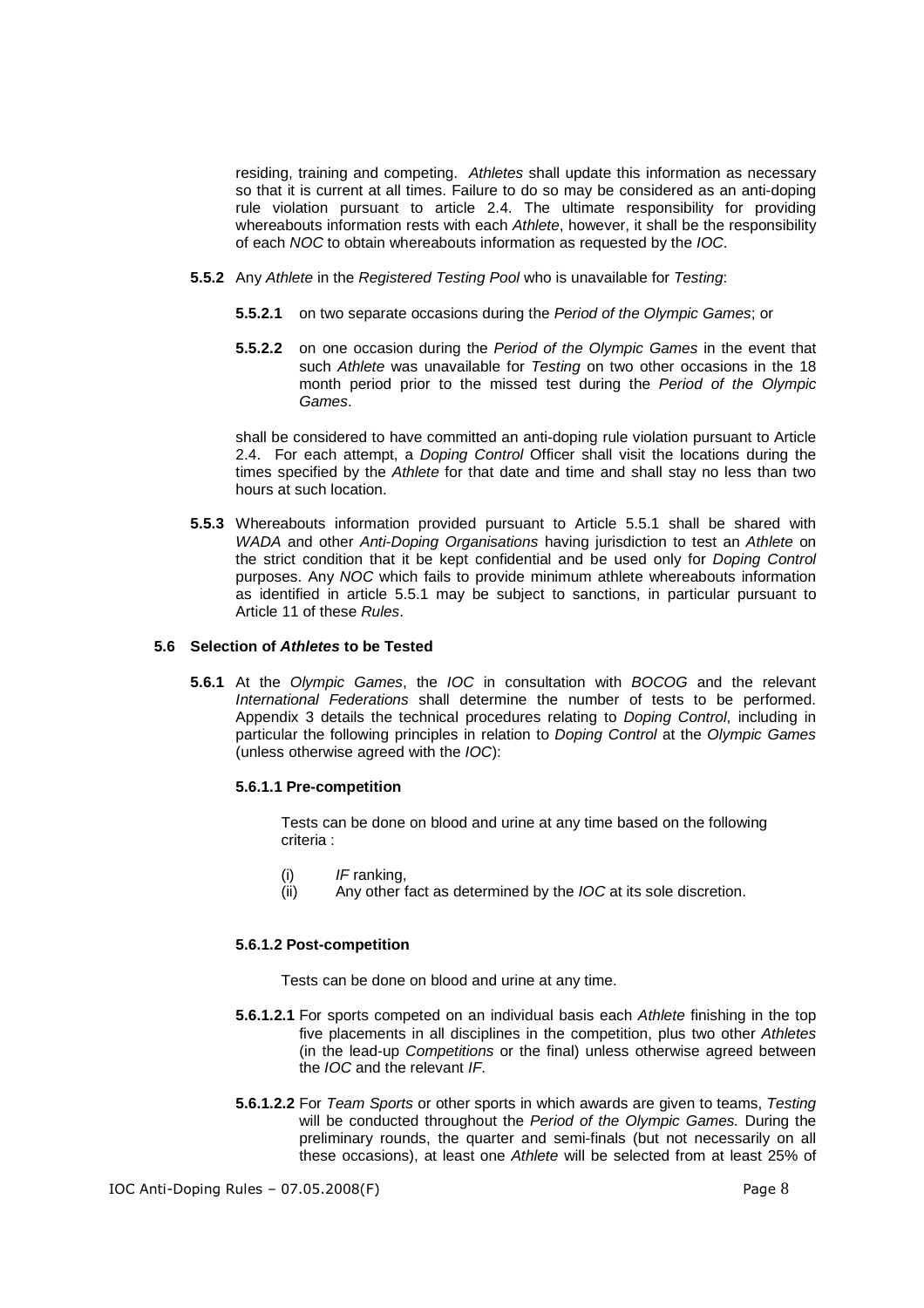the Competitions. In addition, a minimum of three Athletes will be selected from each of the top four finishing teams.

- **5.6.1.2.3** EPO Tests: All three medallists plus Athlete(s) selected by the IOC MC.
- **5.6.1.3** All Athletes that establish or break a world record or an Olympic record.
- **5.6.1.4** The IOC may also select Athletes or teams for Target Testing.

#### **5.7 Independent Observers:**

The IOC and BOCOG shall provide full and complete access to Independent Observers who are responsible for and conduct the Independent Observer Program for the Doping Control upon the occasion of the Olympic Games.

### **ARTICLE 6 ANALYSIS OF SAMPLES**

Doping Control Samples shall be analysed in accordance with the following principles:

#### **6.1 Use of Accredited Laboratories**

Doping Control Samples shall be analysed only in WADA-accredited laboratories or as otherwise approved by WADA. The choice of the WADA-accredited laboratory used for the Sample analysis shall be determined by BOCOG, however this choice is subject to the approval of the IOC. For pre-competition samples collected outside Olympic venues, WADA will determine which laboratory will perform the analyses.

#### **6.2 Substances Subject to Detection**

Doping Control Samples shall be analysed to detect Prohibited Substances and Prohibited Methods identified on the Prohibited List and other substances as may be directed by WADA pursuant to the Monitoring Program described in Article 4.5 of the Code.

Blood Samples may be used to detect Prohibited Substances and/or Prohibited Methods.

#### **6.3 Research on Samples**

Subject to Article 6.5 below, no Sample may be used for any purpose other than the detection of substances (or classes of substances) or methods on the Prohibited List, or as otherwise identified by WADA pursuant to its Monitoring Program, without the Athlete's written consent.

#### **6.4 Standards for Sample Analysis and Reporting**

The laboratory shall analyze Doping Control Samples and report results in conformity with the International Standard for Laboratories.

#### **6.5 Storage of Samples and delayed analysis**

Samples shall be stored in a secure manner at the laboratory or as otherwise directed by the IOC and may be further analysed. Consistent with Article 17 of the Code the ownership of the samples is vested in the *IOC* for the eight years. During this period, the *IOC* shall have the right to re-analyse samples (taken during the Period of the Olympic Games). Any anti-doping rule violation discovered as a result thereof shall be dealt with in accordance with these Rules. After this period, the ownership of the samples shall be transferred to the laboratory storing such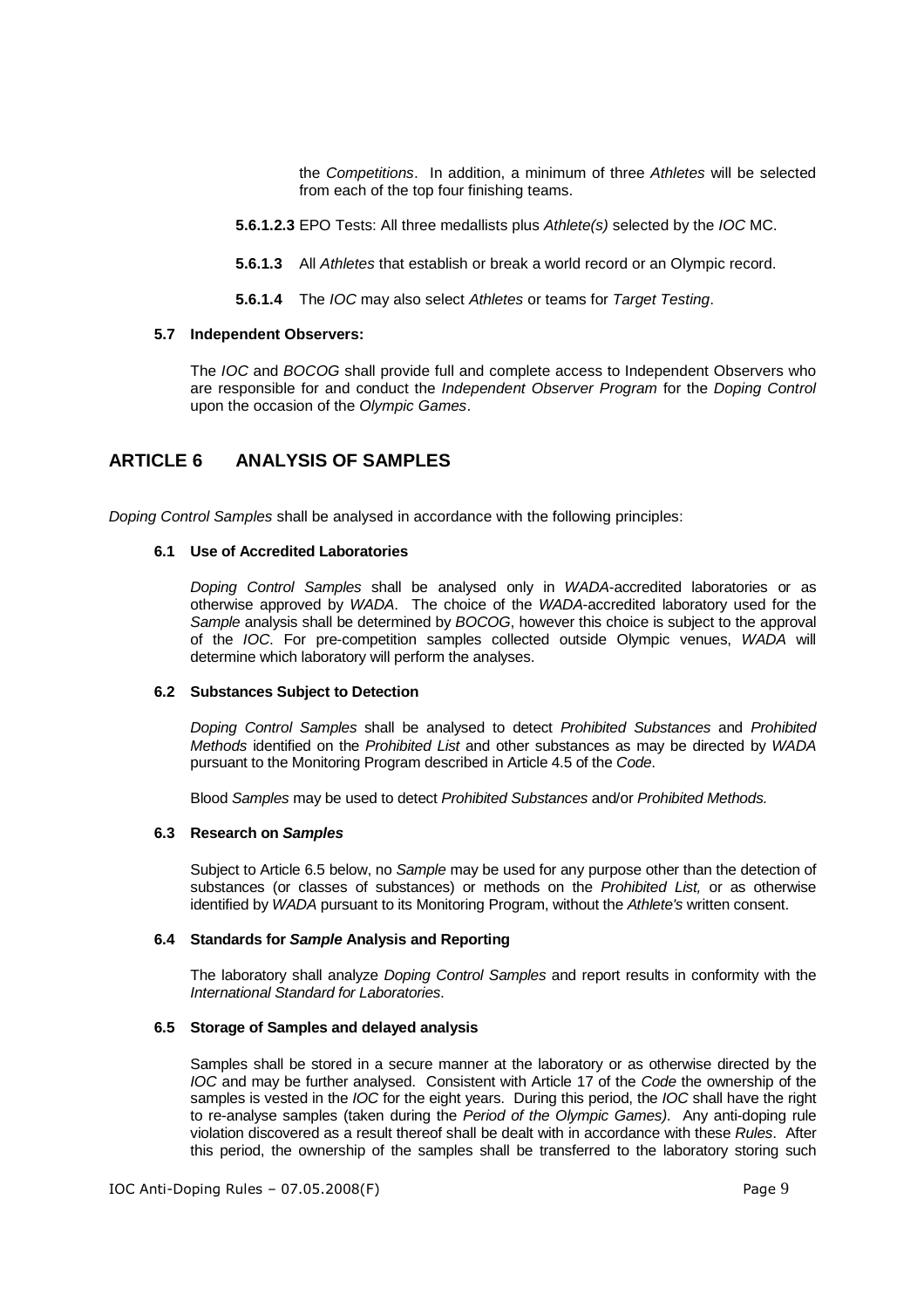samples, provided that all means of identification of the Athletes will be destroyed and that proof of this destruction shall be provided to the IOC.

### **ARTICLE 7 DISCIPLINARY PROCEDURE WITH RESPECT TO ALLEGED ANTI-DOPING RULE VIOLATIONS ARISING UPON THE OCCASION OF THE OLYMPIC GAMES**

#### **7.1 General Principles**

- **7.1.1** These anti-doping rules, in particular this Article 7, set forth the applicable procedure in order to establish any anti-doping rule violation, to identify the Athlete or other Person concerned and to apply the measures and sanctions set forth in the Olympic Charter and the Code.
- **7.1.2**. Any anti-doping rule violation arising upon the occasion of the Olympic Games will be subject to the measures and sanctions set forth in Rule 23 of the Olympic Charter and its Bye-law, and/or Articles 10-12 of the Code.
- **7.1.3.** Any measure or sanction applying to any anti-doping rule violation arising upon the occasion of the Olympic Games will be pronounced in accordance with Rule 23 of the Olympic Charter and its Bye-law.
- **7.1.4.** Pursuant to Rule 23.2.2.4 of the Olympic Charter, the IOC Executive Board delegates to a Disciplinary Commission, as established pursuant to Article 7.2.4 below (the "Disciplinary Commission") all its powers, except :
	- (i) the power to pronounce, with regards to IOC members, the honorary President, honorary members and honour members, a reprimand or suspension (Rule 23.1.1 of the Olympic Charter)
	- (ii) the power to pronounce, with regards to  $IFs$ , the withdrawal from the programme of the Olympic Games of a discipline or event (Rule 23.1.2a of the Olympic Charter) as well as the withdrawal of provisional recognition of an IF or of an association of IFs (Rules 23.1.2.b and 23.1.3.a of the Olympic Charter)
	- (iii) the power, with regards to NOCs, to pronounce the suspension, or the withdrawal of provisional recognition of an NOC or of an association of NOCs or another recognized association or organisation (Rules 23.1.4.a and b, 23.1.5.a and 23.1.8.a of the Olympic Charter)
	- (iv) in the context of the Olympic Games, with regard to individual competitors, teams, officials, managers, other members of any delegation as well as referees and members of the jury : the power to pronounce permanent ineligibility or exclusion from future Olympic Games (Rules 23.2.1 and 23.2.2 of the Olympic Charter).

In addition, the IOC President, when setting up a Disciplinary Commission pursuant to Article 7.2.4 below, may decide, at his discretion, that all measures and sanctions in a given case will be pronounced by the IOC Executive Board, in which case the Disciplinary Commission's powers will be those as set forth in article 7.1.5 and 7.1.7 below.

**7.1.5.** In all procedures relating to any anti-doping rule violations arising upon the occasion of the Olympic Games, the right of any Person to be heard pursuant to Bye-law to Rule 23.3 of the Olympic Charter will be exercised solely before the Disciplinary Commission. The right to be heard includes the right to be acquainted with the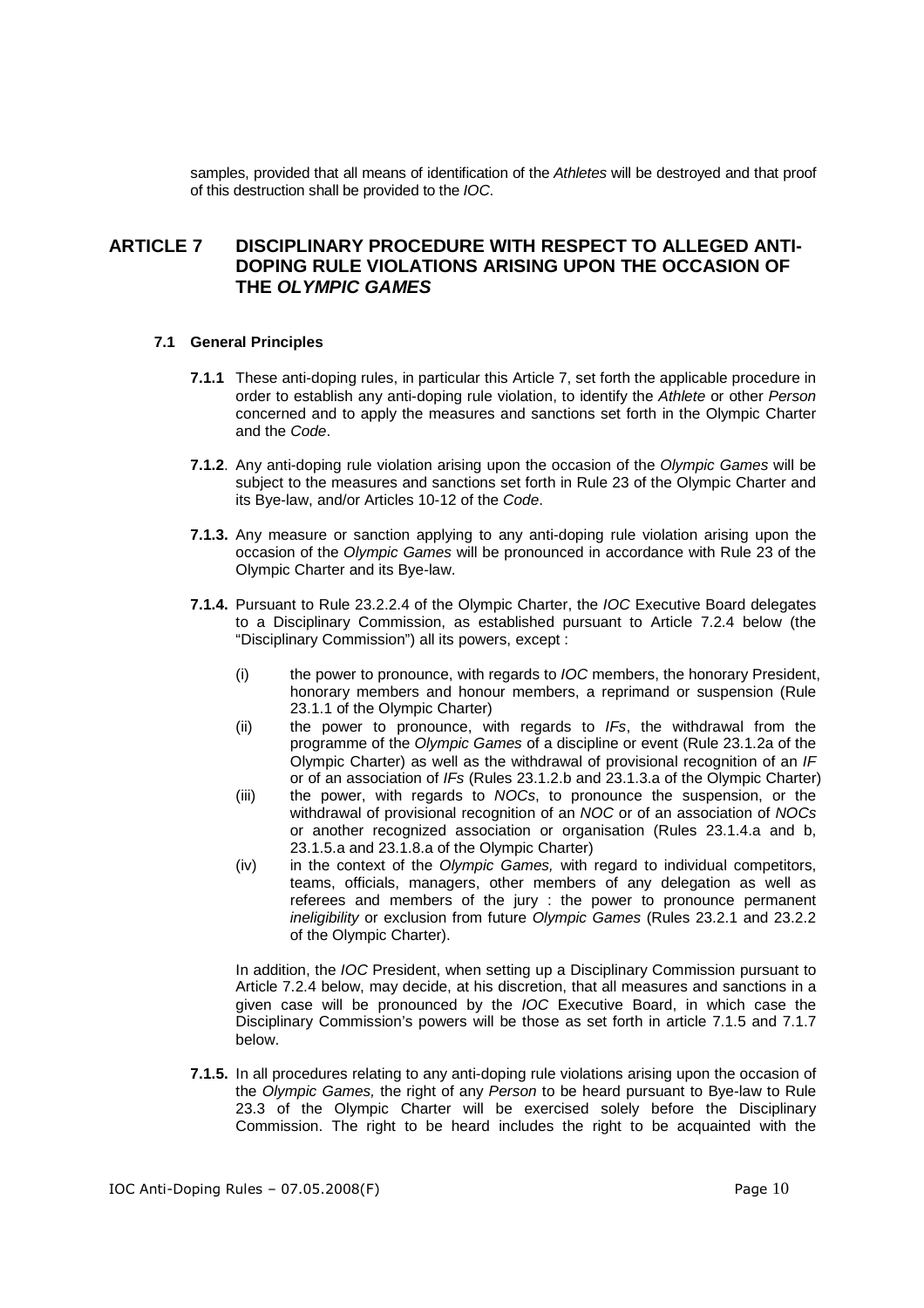charges and the right to appear personally in front of the Disciplinary Commission or to submit a defence in writing, at the option of the Person exercising his right to be heard.

- **7.1.6.** In all cases of anti-doping rule violations arising upon the occasion of the Olympic Games for which the IOC Executive Board has delegated all its powers to the Disciplinary Commission, the said Disciplinary Commission will decide on the measure and/or sanction to be pronounced. Such decision, which the Disciplinary Commission shall promptly communicate to the IOC President and the IOC Executive Board, shall constitute the decision by the IOC.
- **7.1.7.** In all cases of anti-doping rule violations arising upon the occasion of the Olympic Games for which the IOC Executive Board has retained its powers (see Article 7.1.4 above), the Disciplinary Commission will provide to the IOC Executive Board a report on the procedure conducted under the authority of the Disciplinary Commission, including a proposal to the IOC Executive Board as to the measure and/or sanction to be decided upon by the IOC Executive Board. In such case, the proposal of the Disciplinary Commission shall not be binding upon the IOC Executive Board, whose decision shall constitute the decision by the IOC.

#### **7.2 Procedures**

#### **7.2.1 Identification of adverse analytical finding, informing Chairman of IOC Medical Commission**:

The head of a laboratory which identifies an *adverse analytical finding* (- e.g. with respect to the A sample), or the Person who alleges that any other anti-doping rule violation has been committed, shall immediately inform the Chairman of the IOC Medical Commission or the person designated by him and provide him, in a confidential letter, with a detailed report containing the results of the adverse analytical finding and the documentation relating to the analyses performed or the relevant information relating to such other apparent anti-doping rule violation.

#### **7.2.2 Verification of validity of anti-doping rule violation**:

The Chairman of the IOC Medical Commission, assisted by the IOC Medical Director, shall identify the Athlete or other Person being charged with an anti-doping rule violation and verify whether it is in fact an adverse analytical finding (- e.g. that there is no TUE) or whether it appears that any other anti-doping rule violation may have been committed. The Chairman of the IOC Medical Commission, assisted by the IOC Medical Director, shall also determine whether there is any apparent departure from the International Standard for Testing or the International Standard for Laboratories that may undermine the validity of an adverse analytical finding.

#### **7.2.3 Informing the IOC President**:

If the review under Article 7.2.2 above does not reveal an applicable TUE or departure from the international standard that caused the adverse analytical finding, the Chairman of the IOC Medical Commission or a person designated by him shall immediately inform the IOC President of the existence of the adverse analytical finding, or other apparent anti-doping rule violation, and the essential details available to him concerning the case.

#### **7.2.4 Setting up a Disciplinary Commission**:

The IOC President shall immediately set up a Disciplinary Commission. This Commission shall consist of a Chairman, who shall be the Chairman of the IOC Juridical Commission or a member of such Commission designated by the IOC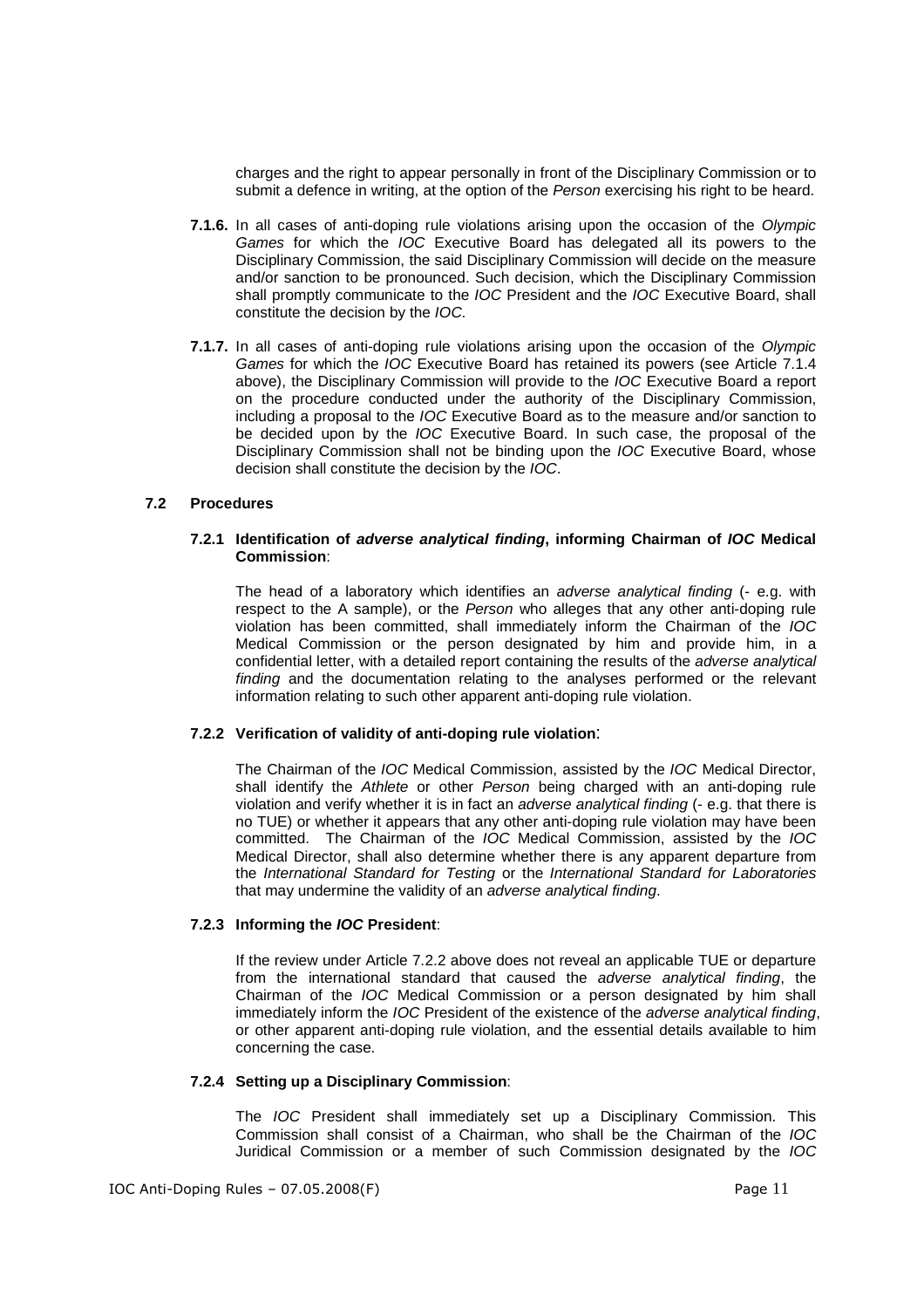President, plus two other persons who are members of the IOC Executive Board and/or of the IOC Juridical Commission. The Disciplinary Commission shall be assisted by the IOC Legal Department and the IOC Medical and Scientific Department.

#### **7.2.5 Notifying Athlete or other Persons concerned of the anti-doping rule violation**:

The IOC President or a person designated by him shall, in confidence, promptly notify the Athlete or other Person concerned, the Athlete's or other Person's chef de mission, the International Federation concerned and a representative of the Independent Observer Program of:

- a) the adverse analytical finding;
- b) the Athlete's right to request the analysis of the B sample or, failing such request, that the B sample analysis may be deemed waived;
- c) the right of the Athlete and/or the Athlete's representative to attend the B sample opening and analysis if such analysis is requested;
- d) the Athlete's right to request copies of the A and B sample laboratory package, which includes information as required by the International Standard for Laboratories;
- e) the anti-doping rule violation or of the additional investigation that will be conducted as to whether there is an anti-doping rule violation;
- f) the composition of the Disciplinary Commission.

It shall be the responsibility of the chef de mission to inform, in confidence, the relevant National Anti-Doping Organisation of the Athlete.

#### **7.2.6 Exercise of the right to be heard**:

Included in the notification referred to in Article 7.2.5 above, the IOC President or a person designated by him shall offer the Athlete, or other Person, and his chef de mission the option to either attend a hearing of the Disciplinary Commission, or to submit a defence in writing. If the Athlete, or other Person, and his chef de mission elect to attend a hearing of the Disciplinary Commission, the Athlete or other Person may be accompanied or represented at the hearing by Persons of their choice (- e.g. lawyer, doctor, etc.), with a maximum of three for each of the Athlete or other Person. The President of the International Federation concerned, or his representative, as well as a representative of the Independent Observer Program shall also be invited to attend the hearing. If the Athlete or other Person and/or his chef de mission elect not to attend a hearing of the Disciplinary Commission, they may submit a defence in writing, which should be delivered to the Disciplinary Commission within the deadline set forth by the Disciplinary Commission to that effect.

If the Athlete or other Person concerned and/or his delegation have already left the Olympic host city, the Chairman of the Disciplinary Commission shall take reasonable measures that he considers appropriate in the circumstances in order that a decision can be made as quickly as possible in accordance with these Rules.

#### **7.2.7 Provisional Suspension**:

The Chairman of the Disciplinary Commission may suspend the Athlete or other Person concerned until the decision has been pronounced by the Disciplinary Commission or the IOC Executive Board, as the case may be.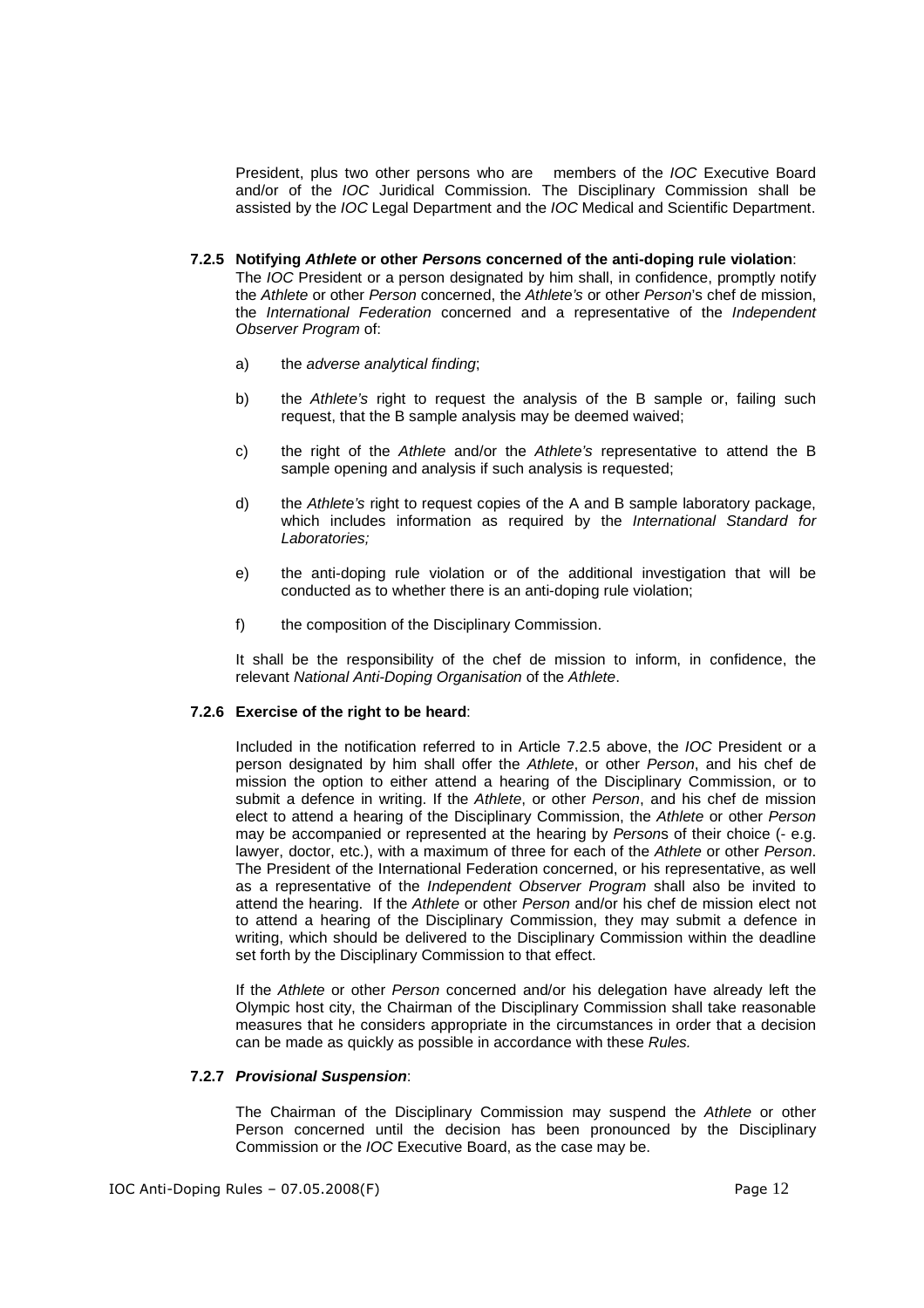#### **7.2.8 Nature and circumstances of violation; adducing evidence**:

The Disciplinary Commission shall determine the nature and circumstances of any anti-doping rule violation which may have been committed. It shall allow the Athlete or other Person concerned an opportunity to adduce any relevant evidence, which does not require the use of disproportionate means (as decided by the Disciplinary Commission), which the Athlete or other Person deems helpful to the defence of his case in relation to the result of the test, or other anti-doping rule violation, either orally, before the Commission, or in writing, as the Athlete or other Person concerned so wishes.

#### **7.2.9 Opinion of experts, adducing other evidence**:

The Disciplinary Commission may seek the opinion of experts or obtain other evidence on its own motion.

#### **7.2.10 Intervention of International Federation concerned**:

The International Federation concerned, if it has chosen to take part in the discussions, may intervene as an interested third party and adduce evidence. To the extent that the Athlete is a member of a Team Sport, or is participating in a sport that is not a Team Sport but where awards are given to teams, the International Federation shall help ensure that the sanctions imposed by the IOC are as provided in the applicable rules of the relevant International Federation.

#### **7.2.11 Extending the procedure to other Persons**:

If, at any time (- i.e. before, during or after the hearing), circumstances suggest such a course of action, the Disciplinary Commission may propose extending the procedure to any other Person(s) (particularly among the Athlete's entourage) subject to IOC jurisdiction who may have contributed to the apparent anti-doping rule violation. In such an event, it shall submit a report to the IOC President, who will take a decision in this regard. If the IOC President decide to initiate a procedure with regard to such other Person(s), he will decide if this will take place in the form of an independent procedure or as part of the on-going procedure. In any event, these rules of procedure and general provisions shall apply mutatis mutandis to such other Person(s).

#### **7.2.12. Notifying the Athlete and other parties concerned of decision**:

The *IOC* President, or a *Person* designated by him, shall promptly notify the *Athlete* or other Person concerned, the chef de mission, the International Federation concerned, a representative of the Independent Observer Program and the WADA of the decision of the Disciplinary Commission or of the IOC Executive Board, as the case may be, by sending a full copy of the decision to the addressees.

#### **7.2.13 Time Limit**:

The entire disciplinary procedure shall not exceed 24 hours from the time the Athlete or other Person concerned is informed of such anti-doping rule violation.

However, the IOC President may decide to extend this time limit depending upon specific circumstances of a case.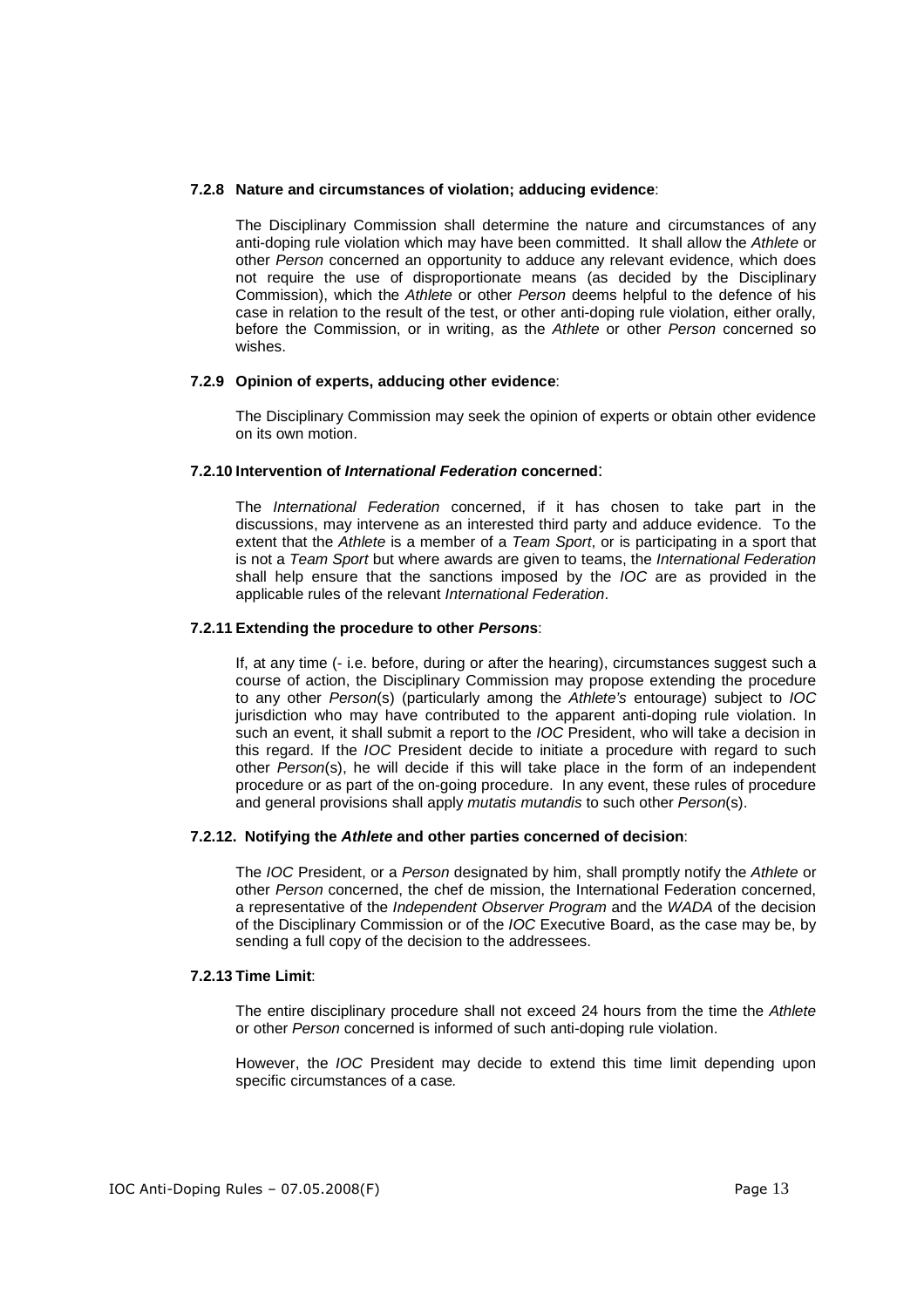#### **7.3 General Provisions**

#### **7.3.1. Conflict of interest**:

No Person may be a member of the IOC Disciplinary Commission if he (i) has the same nationality as the Athlete, or other Person, concerned; (ii) has any declared or apparent conflict of interest with such Athlete, the National Olympic Committee or International Federation of such Athlete or any Person whatsoever involved in the case; or (iii) in any way whatsoever, does not feel himself to be free and independent.

#### **7.3.2. Violation of procedures and general provisions**:

No violation of the above-noted procedures and general provisions can be invoked if the Athlete or other Person involved has not been prejudiced by such violation.

#### **7.3.3 Deemed Notification**

Notice to an Athlete or other Person who has been accredited pursuant to the request of the NOC, may be accomplished by delivery of the notice to the NOC. Notification to the Chef de Mission or the President or Secretary General of the NOC of the Athlete or other Person shall be deemed to be a delivery of notice to the NOC.

### **ARTICLE 8 AUTOMATIC DISQUALIFICATION OF INDIVIDUAL RESULTS, INELIGIBILITY FOR OLYMPIC GAMES**

#### **8.1 Automatic Disqualification:**

A violation of these Rules in connection with Doping Control automatically leads to Disqualification of the Athlete with all other consequences, including forfeiture of any medals, points and prizes.

#### **8.2 Ineligibility:**

Should an Athlete be found to have committed an anti-doping rule violation before he has actually participated in a Competition at the Olympic Games or, in the case where an Athlete has already participated in a Competition at the Olympic Games but is scheduled to participate in additional Competitions at the Olympic Games, the Disciplinary Commission or the IOC Executive Board, as the case may be, may declare the Athlete ineligible for such Competitions at the Olympic Games in which he has not yet participated, along with other sanctions which may follow, such as exclusion of the Athlete and other Persons concerned from the Olympic Games and the loss of accreditation.

### **ARTICLE 9 SANCTIONS ON INDIVIDUALS**

#### **9.1 Disqualification of Olympic Games Results**

An Anti-Doping Rule violation occurring during or in connection with the Olympic Games may lead to Disqualification of all of the Athlete's results obtained in the Olympic Games with all consequences, including forfeiture of all medals, points and prizes, except as provided in Article 9.1.1.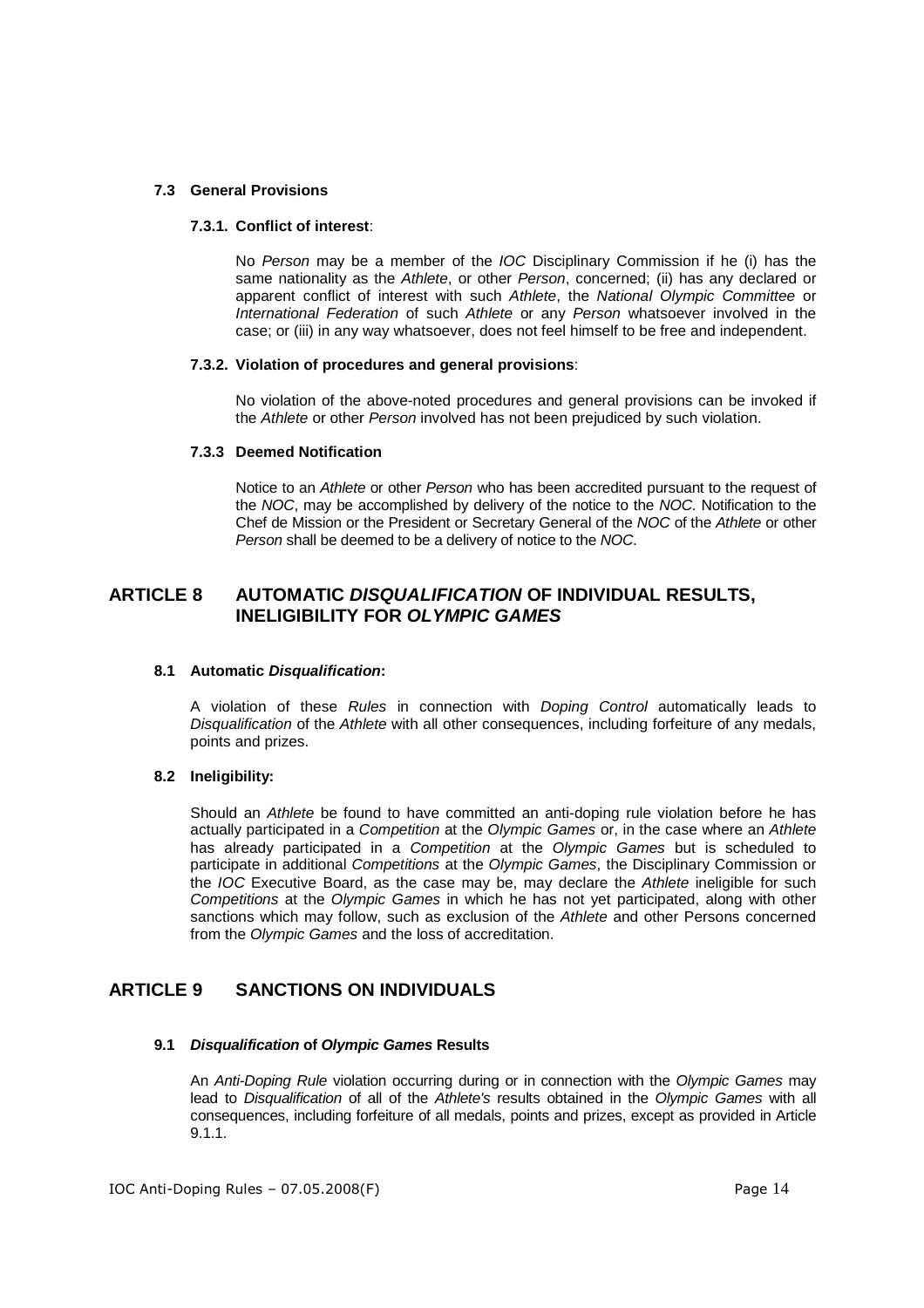**9.1.1** If the Athlete establishes that he or she bears No Fault or Negligence for the violation, the Athlete's results in the other Competition shall not be Disqualified unless the Athlete's results in Competitions other than the Competition in which the anti-doping rule violation occurred were likely to have been affected by the Athlete's anti-doping rule violation.

#### **9.2 Status During Ineligibility**

No Person who has been declared *Ineligible* may, during the period of *Ineligibility*, participate in any capacity in the Olympic Games.

#### **9.3 Management of Anti-Doping Rule Violations beyond Disqualification**:

The management of anti-doping rule violations and the conduct of additional hearings as a consequence of hearings and decisions of the IOC, including with regard to the imposition of sanctions over and above those relating to the Olympic Games, shall be managed by the relevant International Federations.

#### **9.4 Temporary or Permanent Ineligibility**

The Disciplinary Commission or the IOC Executive Board, as the case may be, may declare the Athlete, as well as other Persons concerned, temporarily or permanently ineligible for editions of the Games of the Olympiad and the Olympic Winter Games subsequent to the Olympic Games.

### **ARTICLE 10 CONSEQUENCES TO TEAMS**

**10.1** Where more than one team member in a Team Sport has been notified of a possible Anti-Doping Rule violation under Article 7 in connection with the Olympic Games, the Team shall be subject to Target Testing for the Olympic Games.

In Team Sports, if more than one team member is found to have committed an anti-doping rule violation during the Period of the Olympic Games, the team may be subject to Disqualification or other disciplinary action, as provided in the applicable rules of the relevant International Federation.

In sports which are not Team Sports but where awards are given to teams, if one or more team members have committed an anti-doping rule violation during the Period of the Olympic Games, the team may be subject to *Disqualification*, and/or other disciplinary action as provided in the applicable rules of the relevant International Federation.

### **ARTICLE 11 FINANCIAL AND OTHER SANCTIONS ASSESSED AGAINST NATIONAL OLYMPIC COMMITTEES AND INTERNATIONAL FEDERATIONS**

- **11.1** The IOC Executive Board has the authority, in addition to the other powers it possesses, to withhold some or all funding or other non financial support to NOCs and International Federations that are not in compliance with these Rules.
- **11.2** The IOC may elect to take additional disciplinary action against NOCs or International Federations with respect to recognition and the eligibility of its officials and Athletes to participate in Olympic Games.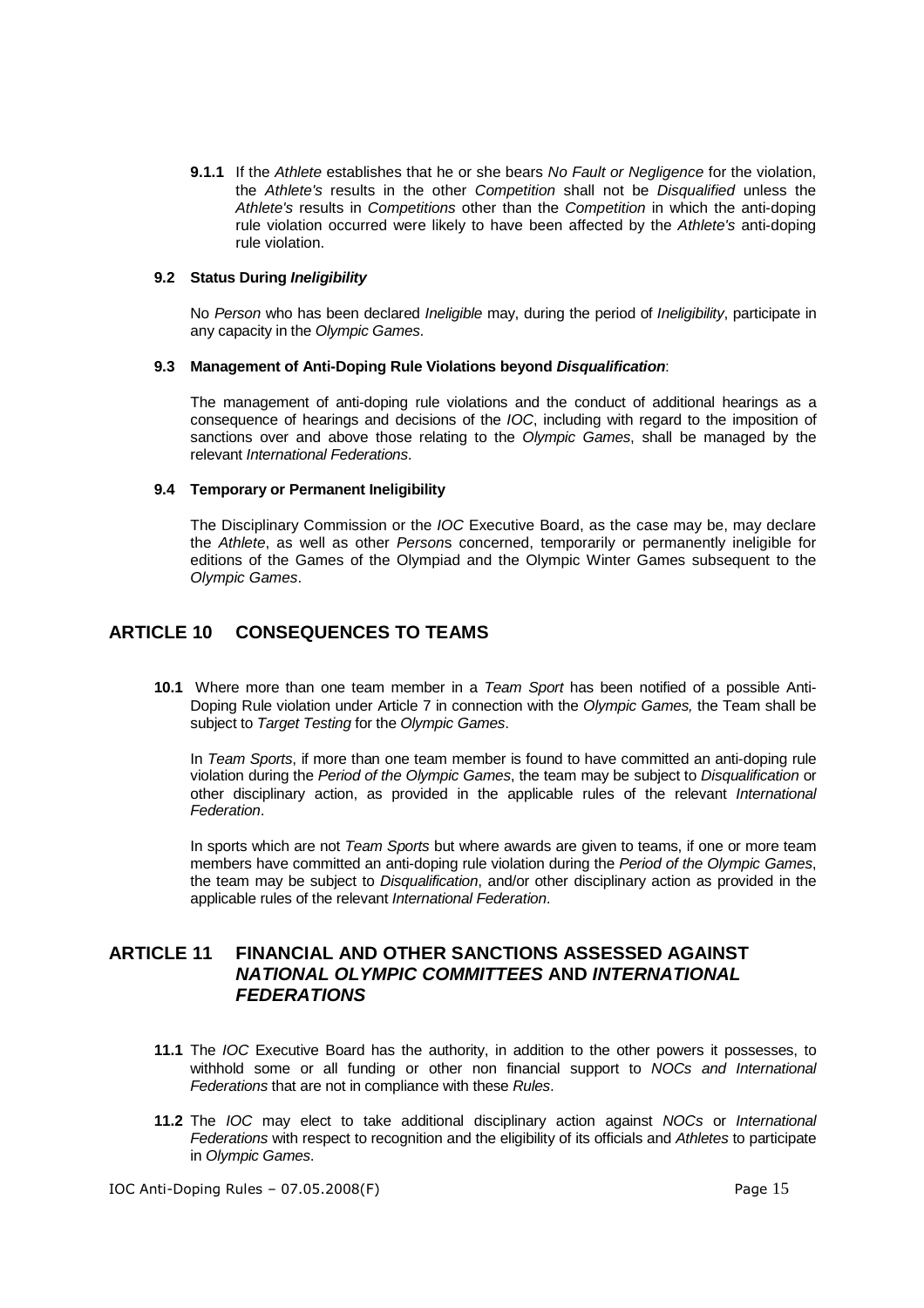### **ARTICLE 12 APPEALS**

#### **12.1 Decisions Subject to Appeal**

Decisions made under these Rules may be appealed as set forth below in Article 12.2 through 12.4. Such decisions shall remain in effect while under appeal unless the appellate body orders otherwise.

#### **12.2 Appeals from Decisions Regarding Anti-Doping Rule Violations, Consequences, and Provisional Suspensions**

A decision that an anti-doping rule violation was committed, a decision imposing Consequences of an anti-doping rule violation, a decision that no anti-doping rule violation was committed, a decision that the IOC lacks jurisdiction to rule on an alleged anti-doping rule violation or its Consequences, and a decision to impose a *Provisional Suspension* may be appealed exclusively as provided in this Article 12.2. Notwithstanding any other provision herein, the only Person that may appeal from a Provisional Suspension is the Athlete or other Person upon whom the Provisional Suspension is imposed.

- **12.2.1** In all cases arising from the Olympic Games, the decision may be appealed exclusively to the Court of Arbitration for Sport ("CAS") in accordance with the provisions applicable before such court.
- **12.2.2** In cases under Article 12.2.1, only the following parties shall have the right to appeal to CAS: (a) the Athlete or other Person who is the subject of the decision being appealed; (b) the relevant International Federation and any other Anti-Doping Organisation under whose rules a sanction could have been imposed; and (c) WADA.

#### **12.3 Appeals from Decisions Granting or Denying a Therapeutic Use Exemption**

Decisions by WADA reversing the grant or denial of a TUE exemption may be appealed exclusively to CAS by the Athlete, the *IOC*, or Anti-Doping Organisation or other body designated by an NOC which granted or denied the exemption. Decisions to deny TUEs, and which are not reversed by WADA, may be appealed by Athletes to CAS.

#### **12.4 Appeal from Decisions Pursuant to Article 11**

Decisions by the IOC pursuant to Article 11 may be appealed exclusively to CAS by the NOC or International Federation.

#### **12.5 Time for Filing Appeals**

The time to file an appeal to CAS shall be within twenty-one (21) days from the date of receipt of the decision by the appealing party.

### **ARTICLE 13 CONFIDENTIALITY AND REPORTING**

#### **13.1. Confidentiality**:

Subject to Article 13.2 below, any Person who has access to the file or who takes part in any stage of the procedure is bound by the duty of third party confidentiality.

### **13.2 Public Disclosure**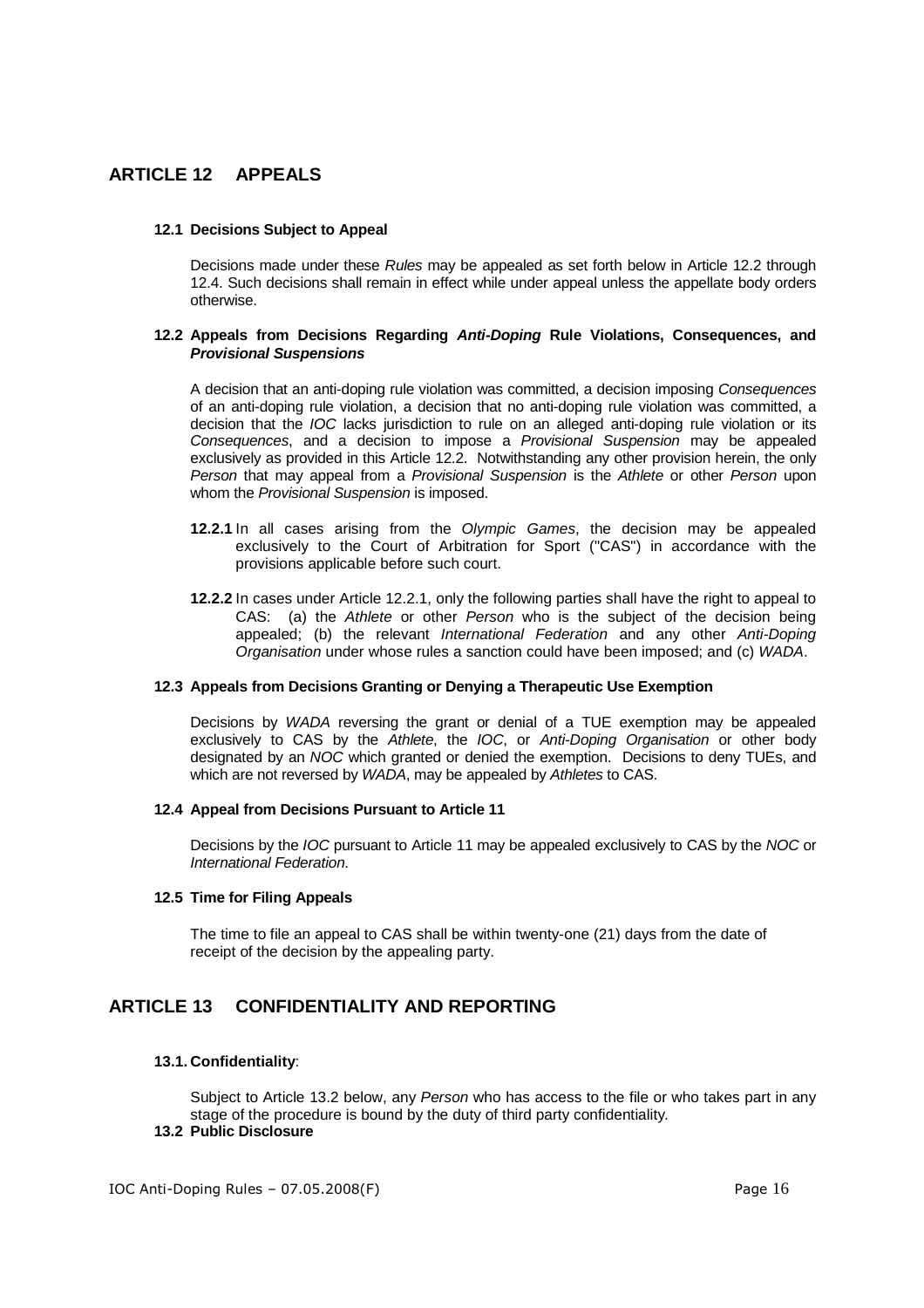The IOC, the relevant International Federation, NOC and the Independent Observer Program shall use their best endeavours to maintain confidentiality of the results of all Doping Control and the identities involved in proceedings under these Rules until it has been determined in a hearing in accordance with Article 7 that an anti-doping rule violation has occurred, or such hearing has been waived, or the assertion of an anti-doping rule violation has not been timely challenged or the Athlete has been Provisionally Suspended. Once a violation of these Rules has been established, it shall be publicly reported no later than twenty (20) days after such decision.

### **ARTICLE 14: MUTUAL RECOGNITION OF DECISIONS**

#### **14.1 Recognition by other organisations of Decisions made by the IOC**

Any decision of the IOC regarding a violation of these Rules shall be recognized by all International Federations and NOCs, as well as by other Signatories and other bodies who wish to act in accordance with the Code, who shall take all necessary follow up action to render such results effective.

#### **14.2 Recognition by the IOC of Decisions made by other organisations**

Subject to the right to appeal provided in Article 12, the Testing, TUEs and hearing results or other final adjudications of any Signatory to the Code which are consistent with the Code and are within the Signatory's authority, shall be recognised and respected by the IOC. The IOC may recognize the same actions of other bodies which have not accepted the Code if the rules of those bodies are otherwise consistent with the Code.

### **ARTICLE 15 DOPING CONTROL FOR HORSES – EQUINE ANTI-DOPING AND MEDICATION CONTROL RULES**

- **15.1** In determining anti-doping rule violations, results management, fair hearings, Consequences, and appeals for Horses, the Fédération Equestre Internationale (FEI) shall establish and implement rules (i) that are generally consistent with Articles 1, 2, 3, 9, 10, 11, 13 and 17 of the Code and (ii) which include a list of prohibited substances, appropriate Testing procedures and a list of approved laboratories for Sample analysis.
- **15.2** Notwithstanding the application by the IOC of the present Rules to all Athletes and Persons, the FEI shall implement and apply the rules established in relation to Horses, in particular its "Equine Anti-Doping and Medication Control Rules" (hereinafter the "FEI Equine Anti-Doping Rules"). The FEI shall forthwith provide to the *IOC* its decision in applying the FEI Equine Anti-Doping Rules. The right of any Person to be heard in relation to (i) a procedure of the FEI applying the FEI Equine Anti-Doping Rules and (ii) any potential further consequences or sanctions from the IOC deriving from a decision of the FEI applying the Equine Anti-Doping Rules, shall be exercised in front of the competent body of the FEI.

### **ARTICLE 16 APPLICABLE LAW, AMENDMENT AND INTERPRETATION OF ANTI-DOPING RULES**

- **16.1** These Rules are governed by the Olympic Charter, by the Code and by Swiss law.
- **16.2** These Rules may be amended from time to time by the IOC Executive Board.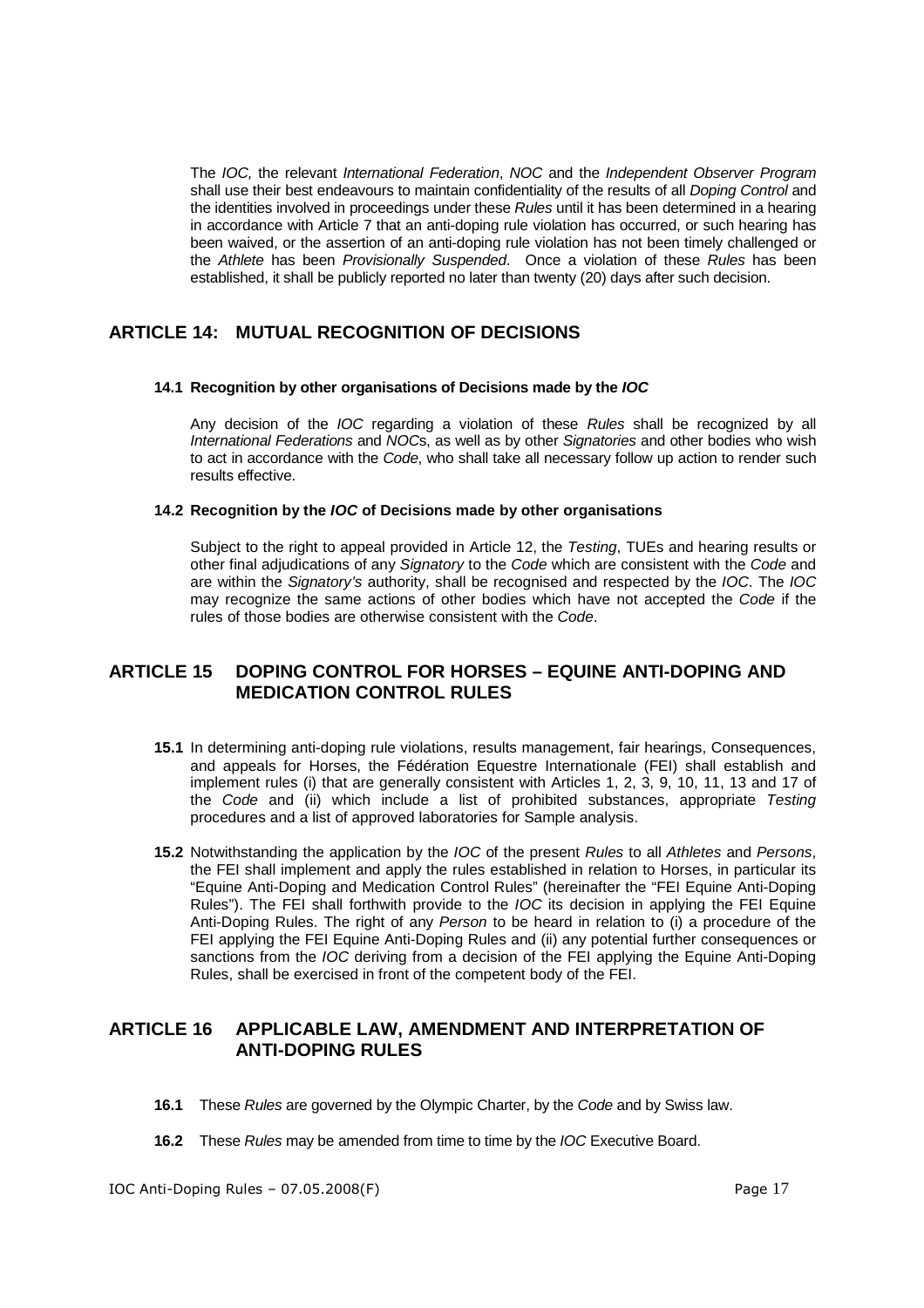- **16.3** The headings used for the various Parts and Articles of these Rules are for convenience only and shall not be deemed part of the substance of these Rules or to affect in any way the language of the provisions to which they refer.
- **16.4** The PREAMBLE and the APPENDICES shall be considered integral parts of these Rules.
- **16.5** These Rules have been adopted pursuant to the applicable provisions of the Code and shall be interpreted in a manner that is consistent with applicable provisions of the Code. The comments annotating various provisions of the Code may, where applicable, assist in the understanding and interpretation of these Rules.

### **ARTICLE 17 LANGUAGES**

The English version of these Rules shall prevail.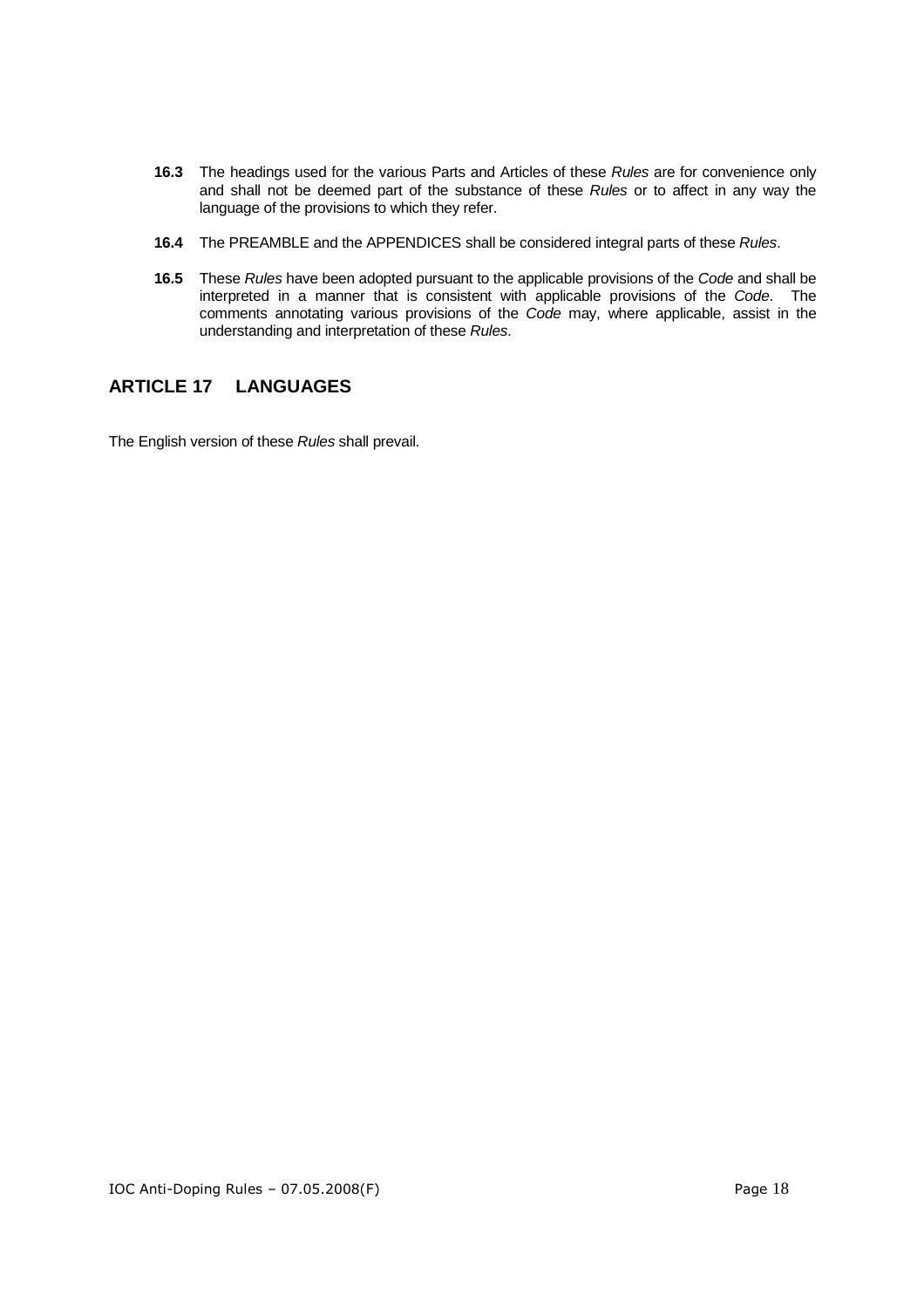# **APPENDIX 1 – DEFINITIONS (referred to in the Preambles)**

Adverse Analytical Finding. A report from a laboratory or other approved Testing entity that identifies in a Specimen the presence of a Prohibited Substance or its Metabolites or Markers (including elevated quantities of endogenous substances) or evidence of the Use of a Prohibited Method.

Anti-Doping Organisation. A Signatory that is responsible for adopting rules for initiating, implementing or enforcing any part of the Doping Control process. This includes, for example, the International Olympic Committee, the International Paralympic Committee, other Major Event Organisations that conduct Testing at their Events, WADA, International Federations, and National Anti-Doping Organisations.

Athlete. For purposes of Doping Control, any Person who participates, or who may potentially participate, in the Olympic Games.

Athlete Support Personnel. Any coach, trainer, manager, agent, team staff, official, medical or paramedical personnel working with or treating Athletes participating in or preparing for the Olympic Games.

Attempt. Purposely engaging in conduct that constitutes a substantial step in a course of conduct planned to culminate in the commission of an anti-doping rule violation. Provided, however, there shall be no anti-doping rule violation based solely on an Attempt to commit a violation if the Person renunciates the attempt prior to it being discovered by a third party not involved in the Attempt.

BOCOG. The organising committee for the Olympic Games.

Code. The World Anti-Doping Code in force at the time of the Olympic Games.

Competition. Any single race, match, game or singular athletic contest.

Consequences of Anti-Doping Rules Violations. An Athlete's or other Person's violation of an antidoping rule may result in one or more of the following: (a) Disqualification means the Athlete's results in a particular Competition or Competitions are invalidated, with all resulting consequences including forfeiture of any medals, points and prizes; (b) Ineligibility means the Athlete or other Person is barred for a specified period of time from participating in any Competition or other activity or funding; and (c) Provisional Suspension means the Athlete or other Person is barred temporarily from participating in any Competition prior to the final decision at a hearing conducted under Article 7.

Disqualification. See Consequences of Anti-Doping Rules Violations above.

Doping Control. The process including test distribution planning, Sample collection and handling, laboratory analysis, results management, hearings and appeals.

In-Competition Period. The Period of the Olympic Games.

Independent Observer Program. A team of observers, under the supervision of WADA, who observe the Doping Control process at the Olympic Games and report on observations.

Ineligibility. See Consequences of Anti-Doping Rules Violations above.

International Federation or IF. An international non-governmental organisation, recognised by the IOC, administering one or several sports at world level and encompassing organisations administering such sports at national level.

International Standard. A standard adopted by WADA in support of the Code. Compliance with an International Standard (as opposed to another alternative standard, practice or procedure) shall be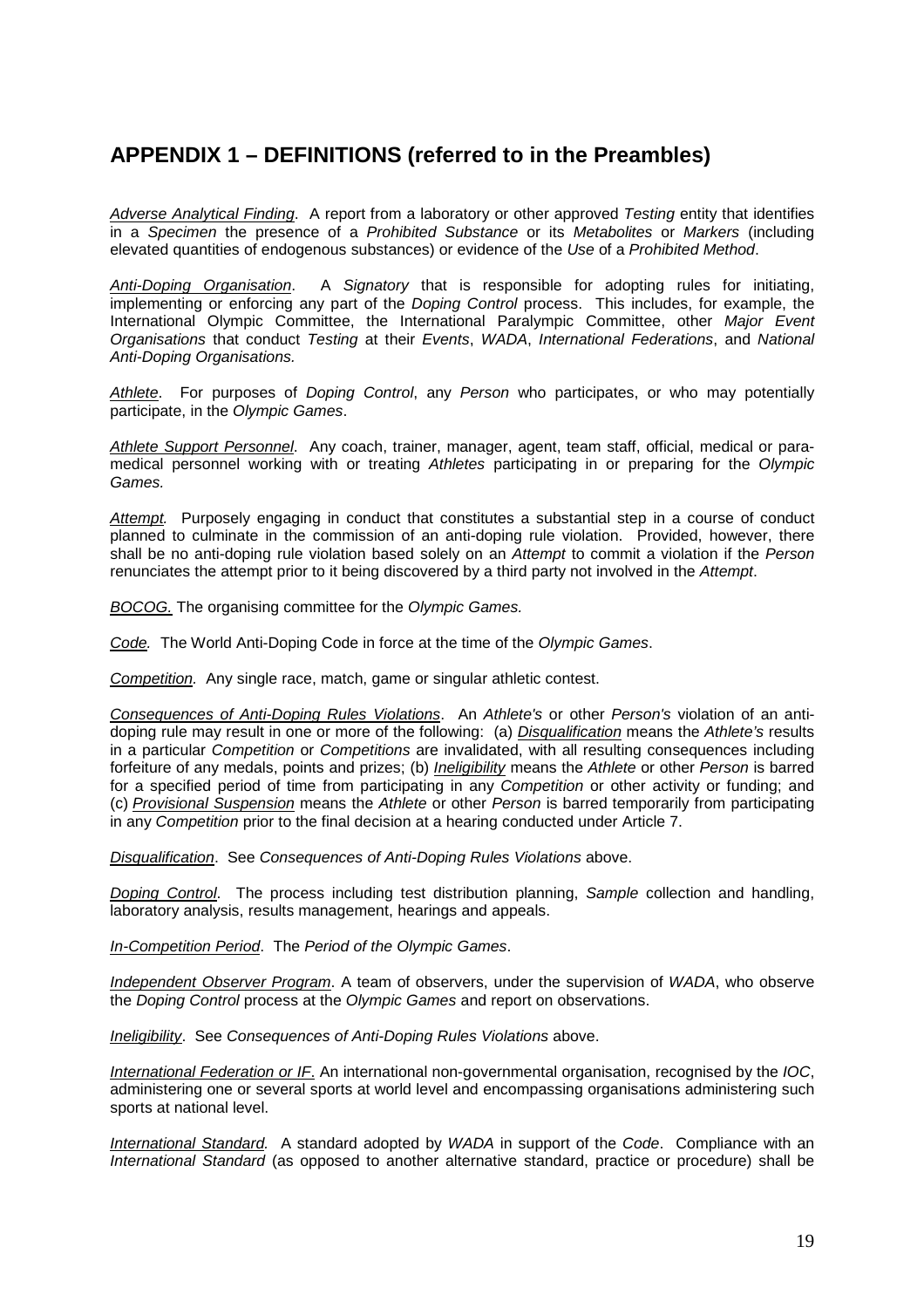sufficient to conclude that the procedures addressed by the *International Standard* were performed properly. The current International Standards can be seen on the WADA website www.wada-ama.org.

International Standard for Laboratories. A standard adopted by WADA in support of the Code with regard to Laboratory Analysis.

International Standard for Testing. A standard adopted by WADA in support of the Code with regard to the Testing processes.

IOC. International Olympic Committee.

Marker. A compound, group of compounds or biological parameters that indicates the Use of a Prohibited Substance or Prohibited Method.

Metabolite. Any substance produced by a biotransformation process.

Minor. A natural Person under the age of eighteen years.

National Anti-Doping Organisation. The entity(ies) designated by each country as possessing the primary authority and responsibility to adopt and implement anti-doping rules, direct the collection of Samples, the management of test results, and the conduct of hearings, all at the national level. If this designation has not been made by the competent public authority(ies), the entity shall be the country's National Olympic Committee or its designee.

National Olympic Committee or NOC. An Organisation recognized as such by the International Olympic Committee.

No Advance Notice. A Doping Control which takes place with no advance warning to the Athlete and where the Athlete is continuously chaperoned from the moment of notification through Sample provision.

No Fault or Negligence. The Athlete's establishing that he or she did not know or suspect, and could not reasonably have known or suspected even with the exercise of utmost caution, that he or she had Used or been administered the Prohibited Substance or Prohibited Method.

No Significant Fault or Negligence. The Athlete's establishing that his or her fault or negligence, when viewed in the totality of the circumstances and taking into account the criteria for No Fault or Negligence, was not significant in relationship to the anti-doping rule violation.

Olympic Games. The Games of the XXIX Olympiad, Beijing 2008.

Participant. Any Athlete or Athlete Support Personnel.

Period of the Olympic Games. The period commencing on the date of the opening of the Olympic village for the Olympic Games, namely, 27 July 2008 up until and including the day of the closing ceremony of the Olympic Games, namely, 24 August 2008

Person. A natural Person or an Organisation or other entity.

Possession. The actual, physical possession, or the constructive possession (which shall be found only if the Person has exclusive control over the Prohibited Substance/Method or the premises in which a Prohibited Substance/Method exists - see also World Anti-Doping Code, 2003, Definitions, page 76); provided, however, that if the Person does not have exclusive control over the Prohibited Substance/Method or the premises in which a Prohibited Substance/Method exists, constructive possession shall only be found if the Person knew about the presence of the Prohibited Substance/Method and intended to exercise control over it. Provided, however, there shall be no antidoping rule violation based solely on possession if, prior to receiving notification of any kind that the Person has committed an anti-doping rule violation, the Person has taken concrete action demonstrating that the Person no longer intends to have Possession and has renounced the Person's previous Possession. For the avoidance of doubt, a Person may be in the Possession of a Prohibited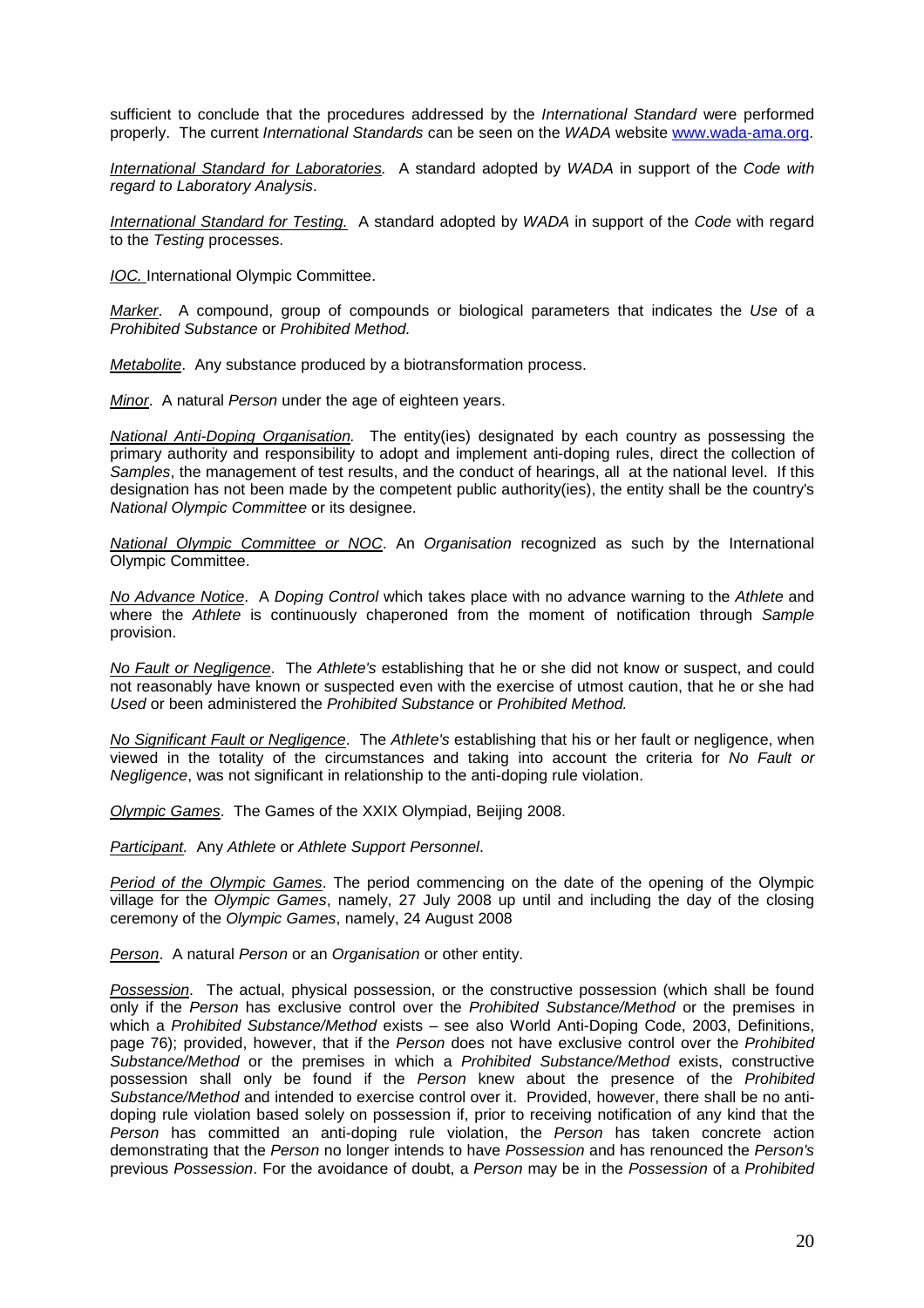Method when such Person has in his/her actual physical or constructive possession some or all of the materials necessary to carry out the Prohibited Method

Prohibited List. The List identifying the Prohibited Substances and Prohibited Methods as published by WADA.

Prohibited Method. Any method so described on the Prohibited List.

Prohibited Substance. Any substance so described on the Prohibited List.

Provisional Suspension. See Consequences of Anti-Doping Rule Violations above.

Registered Testing Pool. All the Athletes identified by each NOC, in consultation with the relevant International Federations, as potentially competing at the Olympic Games who are subject to Doping Control at the Olympic Games.

Rules. The International Olympic Committee Anti-Doping Rules applicable to the Olympic Games.

Sample/Specimen. Any biological material collected for the purposes of Doping Control.

Signatories. Those entities signing the Code and agreeing to comply with the Code, including the International Olympic Committee, International Federations, International Paralympic Committee. National Olympic Committees, National Paralympic Committees, Major Event Organisations, National Anti-Doping Organisations, and WADA.

Tampering. Altering for an improper purpose or in an improper way; bringing improper influence to bear; interfering improperly to alter results or prevent normal procedures from occurring.

Target Testing. Selection of Athletes for Doping Control where specific Athletes or groups of Athletes are selected on a non-random basis for Doping Control at a specified time.

Team Sport. A sport in which the substitution of players is permitted during a Competition.

Testing. The parts of the Doping Control process involving test distribution planning, Sample collection, Sample handling, and Sample transport to the laboratory.

Trafficking. To sell, give, administer, transport, send, deliver or distribute a Prohibited Substance or Prohibited Method to an Athlete either directly or through one or more third parties, but excluding the sale or distribution (by medical personnel or by Persons other than an Athlete's Support Personnel) of a Prohibited Substance for genuine and legal therapeutic purposes.

Use. The application, ingestion, injection or consumption by any means whatsoever of any Prohibited Substance or Prohibited Method.

WADA. The World Anti-Doping Agency.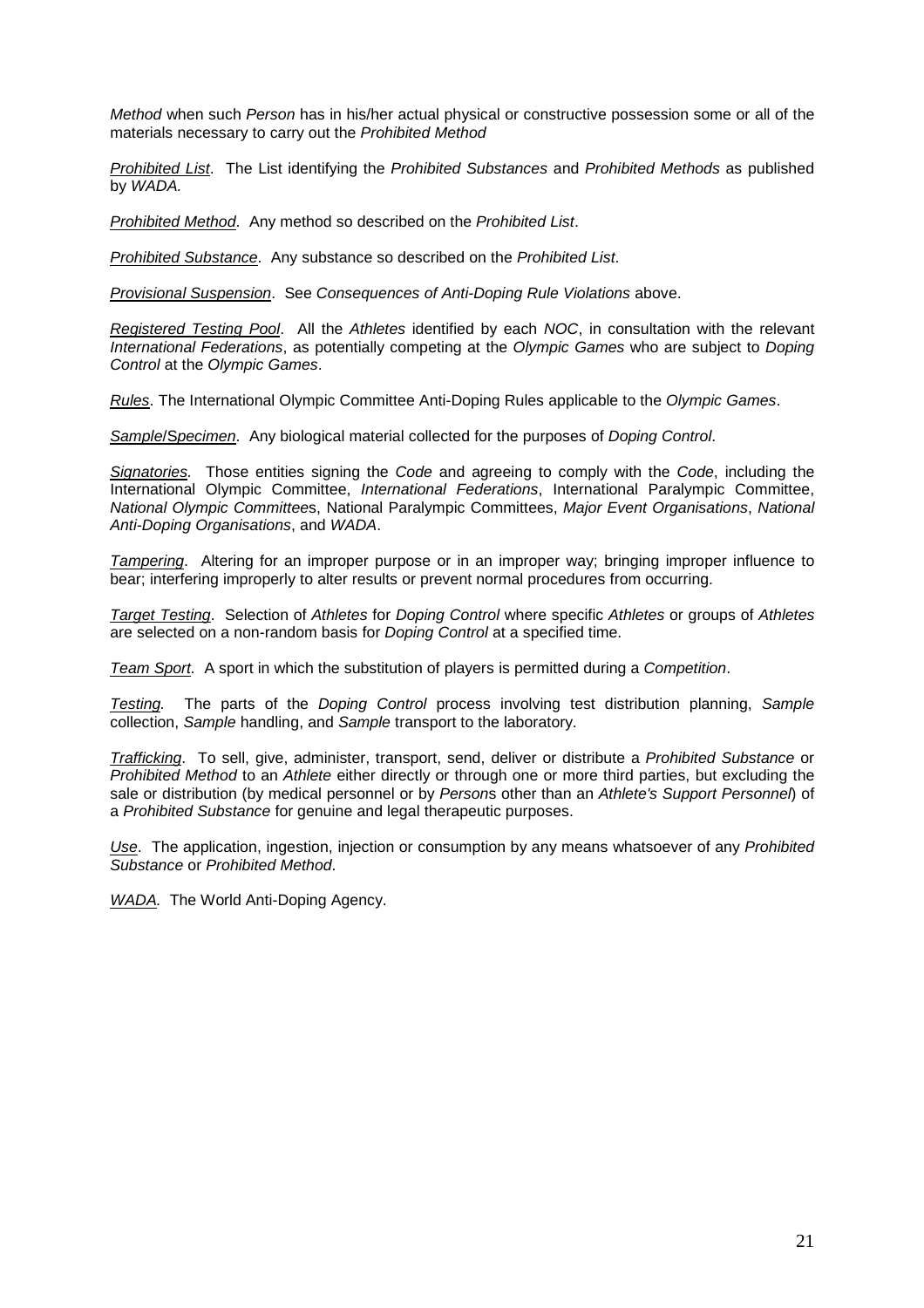## **APPENDIX 2 – CRITERIA RELATING TO THE INTERNATIONAL STANDARD FOR TESTING (referred to in Article 5.3)**

The meaning of the capitalised terms (appearing in italics) contained in this Appendix are defined in the relevant International Standard or in Appendix 1 to the Rules.

The International Standard for Testing includes standards for test distribution planning, notification of Athletes, preparing for and conducting Sample collection, security/post test administration and transport of Samples.

The IOC requires BOCOG or any anti-doping organization performing tests on its behalf to plan and conduct the Doping Control in conformity with the International Standard.

There are a number of standards for which the IOC as the Anti-Doping Organisation (ADO) is required to establish criteria. The following table outlines the requirements of the IOC. Each item is referenced from the International Standard for Testing:

| Ref.                      | Item                                                                                                                                                                                     | <b>Criteria</b>                                                                                                                                                                                                                                                                                                                                                                                                                                                                                                                                            |
|---------------------------|------------------------------------------------------------------------------------------------------------------------------------------------------------------------------------------|------------------------------------------------------------------------------------------------------------------------------------------------------------------------------------------------------------------------------------------------------------------------------------------------------------------------------------------------------------------------------------------------------------------------------------------------------------------------------------------------------------------------------------------------------------|
| 5.3.4                     | The ADO shall establish criteria to<br>validate the identity of an Athlete<br>selected to provide a Sample.<br>This<br>ensures the selected Athlete is the<br>Athlete who is notified.   | The IOC requires the Athlete to present his/her<br>Olympic identity and accreditation card.<br>If the Athlete does not have an Olympic identity and<br>accreditation card then an official identity document<br>with photo is required.                                                                                                                                                                                                                                                                                                                    |
| 5.3.6                     | For Sample Collection, the ADO shall<br>establish<br>criteria<br>to<br>that<br>ensure<br>reasonable attempts are made to notify<br>Athletes of their selection for Sample<br>collection  | NOCs are required to provide accurate Athlete<br>Whereabouts information to the IOC.<br><b>This</b><br>information will be used to locate and notify selected<br>Athletes.<br>DCOs will be provided with this information as well<br>as any training schedules managed by BOCOG, and<br>will make all reasonable attempts to locate and notify<br>the Athletes.<br>The IOC/BOCOG will attempt to notify an Athlete<br>using the Athlete Whereabouts information before it<br>is considered that a doping violation has occurred<br>according to the Rules. |
| 6.2 <sub>b</sub><br>6.3.3 | The ADO shall establish criteria for who<br>may be authorised to be present during<br>a Sample Collection Session in addition<br>to the Sample Collection Personnel (and<br>the Athlete) | In addition to the Athlete and the Sample Collection<br>Personnel, the following people may be present (see<br>Standard for conditions) during a Sample Collection<br>Session:<br>Athlete representative<br>$\bullet$<br>Interpreter<br>$\bullet$<br><b>IOC</b> representative<br>$\bullet$<br>International Federation representative<br>$\bullet$<br><b>WADA Independent Observer</b><br>$\bullet$<br><b>BOCOG</b> management team                                                                                                                       |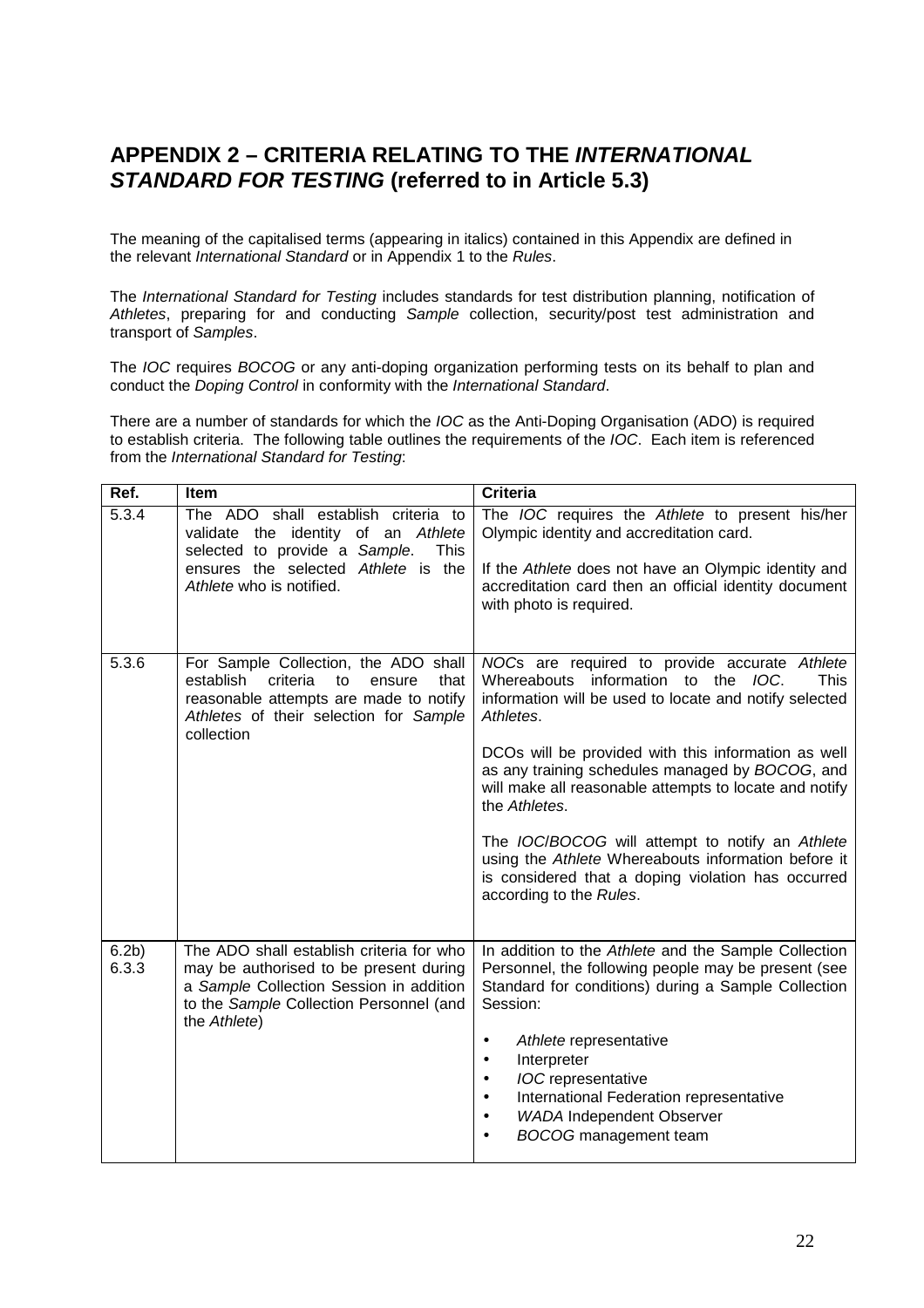| Ref.           | Item                                                                                                                                                                                                                                                                                                                                | Criteria                                                                                                                                                                                                                                                                                                                                                                                                                                                                                                                                                                                                                                                                                                                                                                                                                                                                                                                                    |
|----------------|-------------------------------------------------------------------------------------------------------------------------------------------------------------------------------------------------------------------------------------------------------------------------------------------------------------------------------------|---------------------------------------------------------------------------------------------------------------------------------------------------------------------------------------------------------------------------------------------------------------------------------------------------------------------------------------------------------------------------------------------------------------------------------------------------------------------------------------------------------------------------------------------------------------------------------------------------------------------------------------------------------------------------------------------------------------------------------------------------------------------------------------------------------------------------------------------------------------------------------------------------------------------------------------------|
| 6.2c)<br>6.3.2 | The ADO shall ensure that the<br>Doping Control Station meets the<br>minimum criteria prescribed in 6.3.2.<br>The DCO shall use a Doping Control<br>Station which, as a minimum,<br>ensures the Athlete's privacy and is<br>used solely as a Doping Control<br>Station for the duration of the Sample<br><b>Collection Session.</b> | Unless otherwise agreed, the <i>IOC</i> requires<br>BOCOG to provide the following as a minimum for<br>an Olympic Games Competition Venue Doping<br><b>Control Station:</b><br>The Doping Control Station should consist of a<br>Waiting Area, one or more Processing Rooms and<br>one or more toilets. All spaces should be<br>contained in the one enclosed lockable Station.<br>The "Waiting Room" should contain a check-in<br>desk at the entrance, a refrigerator or other form<br>of cooling for sealed drinks, enough chairs for the<br>peak time load of the Station, and a television.<br>The "Processing Room/s" (the number required<br>will depend on the number of Athletes at the peak-<br>time) should each contain a table, 5 chairs, a<br>lockable refrigerator and a hazard waste bin.<br>The Toilet must be large enough for 2 people and<br>enable the witness to directly observe the passing<br>of the urine sample. |
| 7.4.5          | Re minimum information on the<br>Doping Control forms                                                                                                                                                                                                                                                                               | Note that it is not an <i>IOC</i> requirement to record<br>the Athlete's home address and telephone number<br>as these are already held by BOCOG for the<br>Accreditation process.                                                                                                                                                                                                                                                                                                                                                                                                                                                                                                                                                                                                                                                                                                                                                          |
| 8.3.1          | The ADO shall define criteria<br>ensuring that any sealed sample will<br>be stored in a manner that protects<br>its integrity, identity and security prior<br>to transport from the Doping Control<br>Station.                                                                                                                      | Unless otherwise agreed, the IOC requires the<br>samples collected at Olympic Games Competition<br>Venues to be secured in a lockable refrigerator<br>prior to transport from the Doping Control Station.                                                                                                                                                                                                                                                                                                                                                                                                                                                                                                                                                                                                                                                                                                                                   |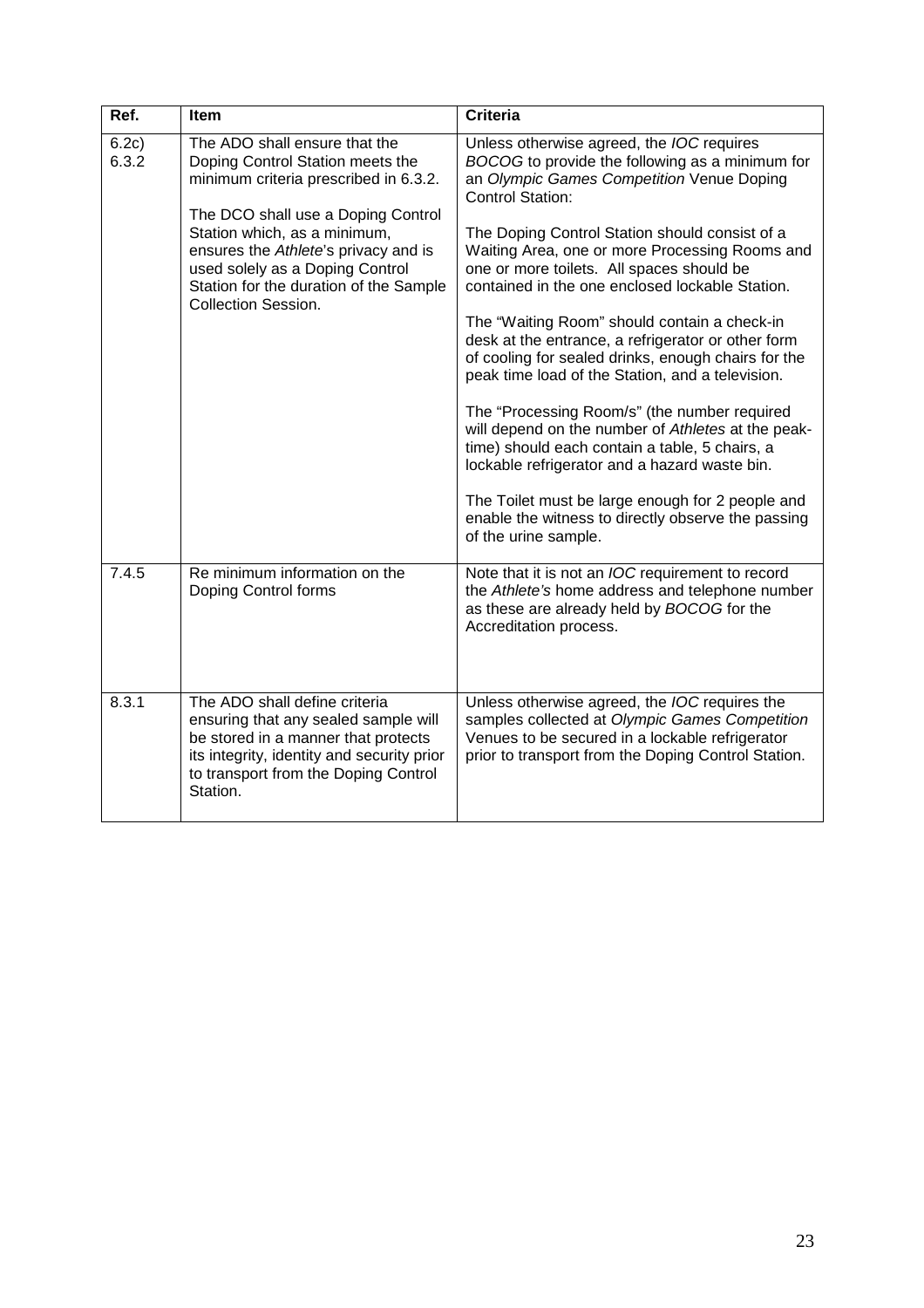| Ref.           | Item                                                                                                                                                                                                                                                                                                                                                                                                                                 | <b>Criteria</b>                                                                                                                                                                                                                                                                                                                                          |
|----------------|--------------------------------------------------------------------------------------------------------------------------------------------------------------------------------------------------------------------------------------------------------------------------------------------------------------------------------------------------------------------------------------------------------------------------------------|----------------------------------------------------------------------------------------------------------------------------------------------------------------------------------------------------------------------------------------------------------------------------------------------------------------------------------------------------------|
| Annex F<br>F.3 | Samples that do not meet the<br>laboratory pH or Specific Gravity<br>guidelines.                                                                                                                                                                                                                                                                                                                                                     | The <i>IOC</i> will determine with the contracted<br>laboratory and BOCOG whether pH and specific<br>gravity readings will be required to be taken at the<br>time of sample collection.                                                                                                                                                                  |
| F.4.1          | The ADO is responsible for<br>establishing criteria for the number of<br>additional Samples to be collected at<br>the Athlete's Sample Collection<br>Session. If the additional Sample/s<br>collected do not meet the relevant<br>laboratory's guidelines for analysis,<br>the ADO is responsible for<br>scheduling a new sample Collection<br>Session for the Athlete and, if<br>required, taking subsequent<br>appropriate action. | The <i>IOC</i> requires one (1) additional sample to be<br>collected from an Athlete in the event of an initial<br>sample being outside the laboratory requirements.<br>In the event that additional laboratories are<br>required to be used for the Olympic Games<br>Doping Control Program they will be required to<br>use the same agreed guidelines. |
| Annex G        | Sample Collection Personnel<br>Requirements<br>The ADO shall determine the<br>necessary competence and<br>qualification requirements for the<br>positions of Doping Control Officer,<br>Chaperone and Blood Collection<br>Official. The ADO shall develop duty<br>statements for all Sample Collection<br>Personnel that outline their<br>respective responsibilities.                                                               | The <i>IOC</i> must approve <i>BOCOG</i> 's use of existing<br>anti-doping personnel in the host country and the<br>plans for the recruitment and training of additional<br>personnel required to conduct the Games anti-<br>doping program.                                                                                                             |

### **VIOLATION OF PROCEDURES AND GENERAL PROVISIONS**:

No violation of the procedures and general provisions contained in this Appendix can be invoked if the Athlete or other Person involved has not been prejudiced by such violation.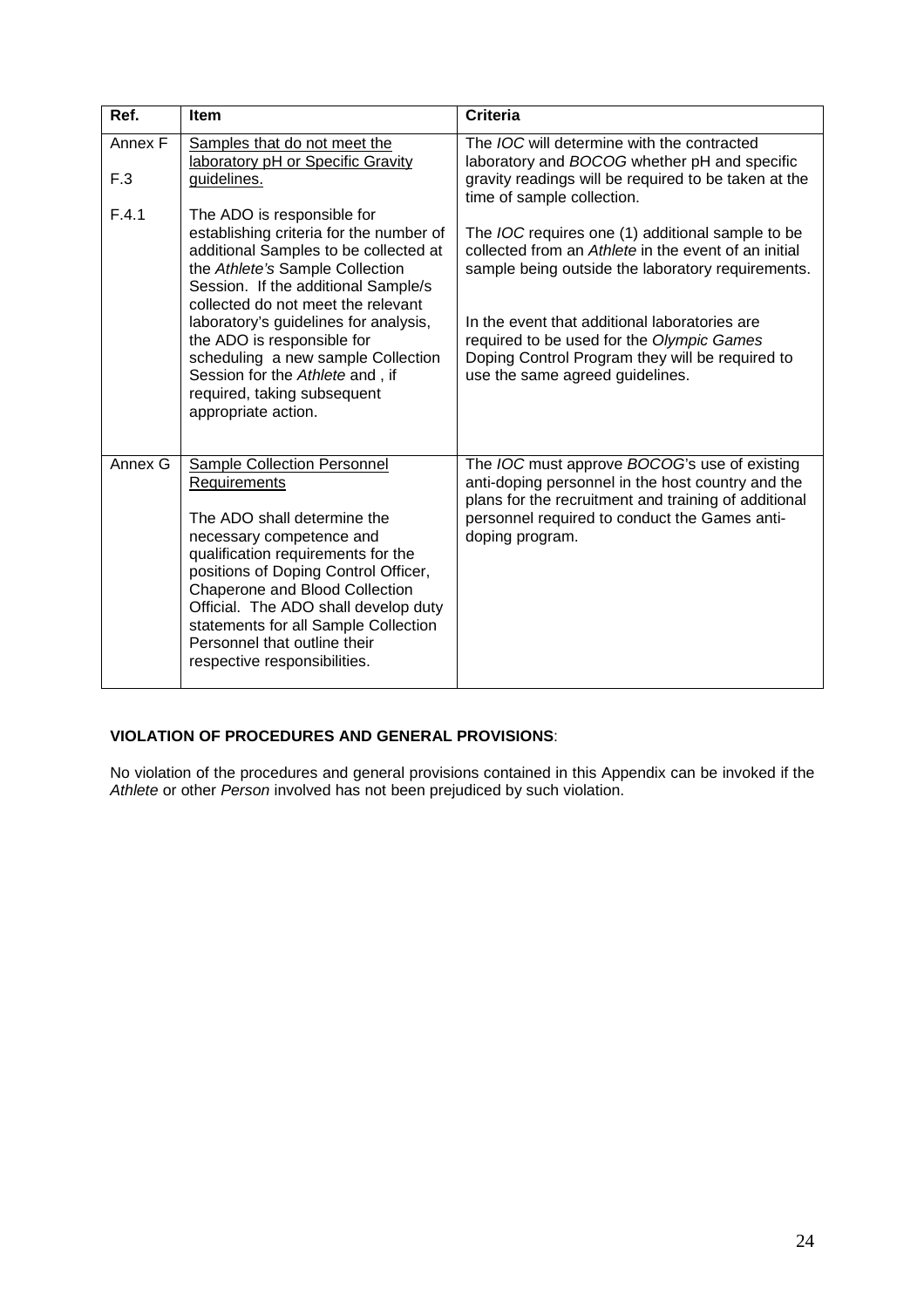# **APPENDIX 3 – TECHNICAL PROCEDURES RELATING TO DOPING CONTROL (referred to in Article 5.3)**

### **Contents**

- 1. Outline of Beijing 2008 Olympic Games Doping Control Program
- 2. Prohibited Substances and Methods
- 3. Medications
- 4. Therapeutic Use Exemptions
- 5. Beijing 2008 Olympic Games Doping Control Procedures
	- 5.1 Preparation for the Sample Collection Process
		- 5.1.1 Collection of Whereabouts Information
		- 5.1.2 Authorized Access to the Doping Control Stations
		- 5.1.3 Sample Collection Equipment
	- 5.2 Selection of Athletes
	- 5.3 Notification of Athletes
		- 5.3.1 Notification of Athletes
		- 5.3.2 Failure to Sign Notification
	- 5.4 Reporting to the Doping Control Station
	- 5.5 Urine Sample Collection Procedure
		- 5.5.1 Provision of the Urine Sample
		- 5.5.2 Sealing of the Urine Sample
		- 5.5.3 Preliminary Test to Determine If the Urine Meets the Laboratory Guidelines for Specific

Gravity

- 5.5.4 Completion of Doping Control Official Record
- 5.5.5 Partial Sample
- 5.5.6 Additional Urine Required
- 5.5.7 Transfer to Olympic Village Polyclinic
- 6. Blood Sample Collection Procedure
	- 6.1 Blood Collection Facility
	- 6.2 Prohibited Substances and Methods
	- 6.3 Blood Collection Equipment
	- 6.4 Preparation for Blood Collection
	- 6.5 Venipuncture
	- 6.6 Aftercare Procedure
	- 6.7 Sealing of the Blood Samples
	- 6.8 Paperwork
	- 6.9 Sample Storage
	- 6.10 Transport of Samples
- 7. Breath Testing for Alcohol
- 8. Failure to Comply
- 9. Post Collection Administration and Arrangements
	- 9.1 Athlete Sign-Out
	- 9.2 Transportation of Athletes
	- 9.3 Sample and Forms Security
	- 9.4 Sample Session Documentation
- 10. Transports and Receipt of the Samples
	- 10.1 Transport and Receipt of the Samples within Beijing
	- 10.2 Transport of the Samples from Olympic Venues outside Beijing
- 11. Sample Analysis
- 12. Violations of Procedures and General Provisions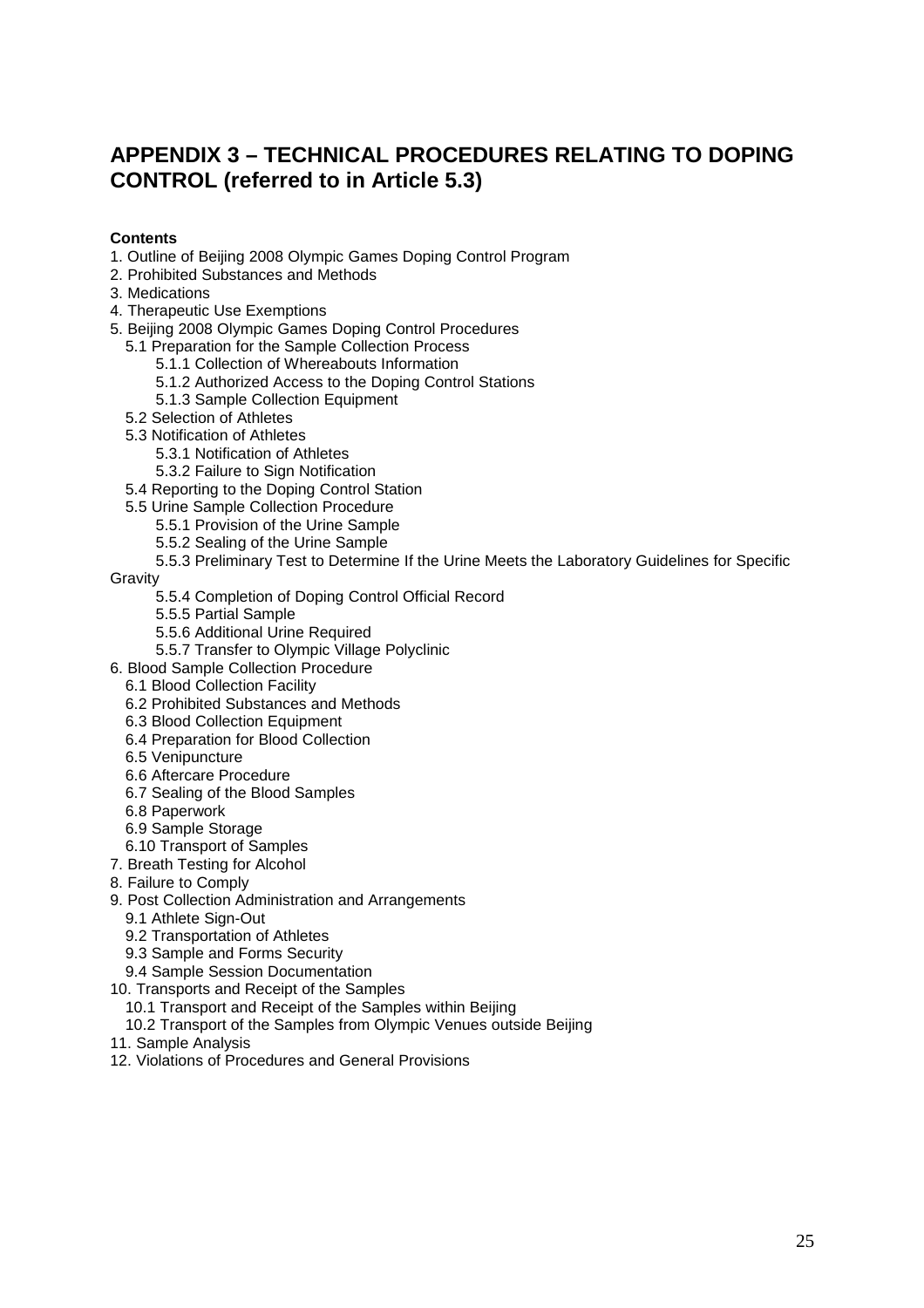#### **1. Outline of Beijing 2008 Olympic Games Doping Control Program**

The meaning of the capitalized terms (appearing in italics) contained in this Appendix are defined in the relevant International Standards or in Appendix 1 to the Rules.

The Period of the Olympic Games is defined as "the period commencing on the date of the opening of the Olympic village for the Olympic Games, namely, 27 July 2008, up until and including the day of the closing ceremony of the Olympic Games, namely, 24 August 2008".

Athletes who enter the Olympic Games may be tested by the International Olympic Committee (IOC) from 27 July 2008, regardless of their location.

The IOC Medical Commission (IOC MC) is responsible for overseeing the Doping Control Program on behalf of the IOC.

The Beijing Organizing Committee for the Games of the XXIX Olympiad (BOCOG) and, more specifically, BOCOG Medical Services, are responsible to setting up the infrastructure to enable the Doping Control Samples to be collected and analyzed in accordance with the Rules. The primary objective of BOCOG Doping Control Program is to ensure the safe Chain of Custody of both the Athlete and the Sample throughout the Doping Control process.

The IOC Medical Director and the Head of BOCOG Doping Control Program provide the link between IOC MC and BOCOG Medical Services.

During the Period of the Olympic Games, the IOC Medical Director will operate from the IOC MC Offices located at *IOC* headquarter and the Head of BOCOG Doping Control Program will manage the Doping Control operations from the Doping Control Operation Center, located at Beijing Olympic Tower.

The World Anti-Doping Agency (WADA) will appoint a team of international Independent Observers who will observe all aspects of Doping Control.

Athletes who enter the Olympic Games may be tested by the IOC on a No Advance Notice basis at any time and anywhere during the Period of the Olympic Games. Biological Samples, including urine and blood, will be collected from selected Athletes both pre-competition and in-competition between 27 July and 24 August 2008.

The *IOC/BOCOG/WADA* taskforce will coordinate the *Doping Control* Program conducted prior to or after an Athlete's Competition (excluding the Doping Control conducted in association with the actual Competition). BOCOG Doping Control Program will be the exclusive service provider for Sample collection at all Olympic venues. Athletes staying or training in non-Olympic venues within the Chinese territory or outside China may be tested by WADA and WADA's contracted service providers with a letter of authority from the IOC.

The in-competition test (the *Doping Control* conducted in association with the actual Competition) will be implemented by BOCOG under the authorization of IOC and in compliance with the Doping Control Protocols signed by IOC, BOCOG and IFs.

Samples collected under the IOC jurisdiction in China will be analyzed in accordance with the Prohibited List at the Olympic Anti-doping Laboratory in Beijing, which is a WADA accredited Laboratory in China. The results of the tests will be reported to the Chair of the IOC MC directly from Olympic Anti-doping Laboratory in Beijing. From 27 July 2008 until the last results from the Period of the Olympic Games, the results will also be provided to the Head of the Independent Observer Team.

Generally, negative results will be provided in 24 hours and it is expected that the positive results will be provided in 48 hours, with the exception of the EPO test results, which will be provided in 72 hours.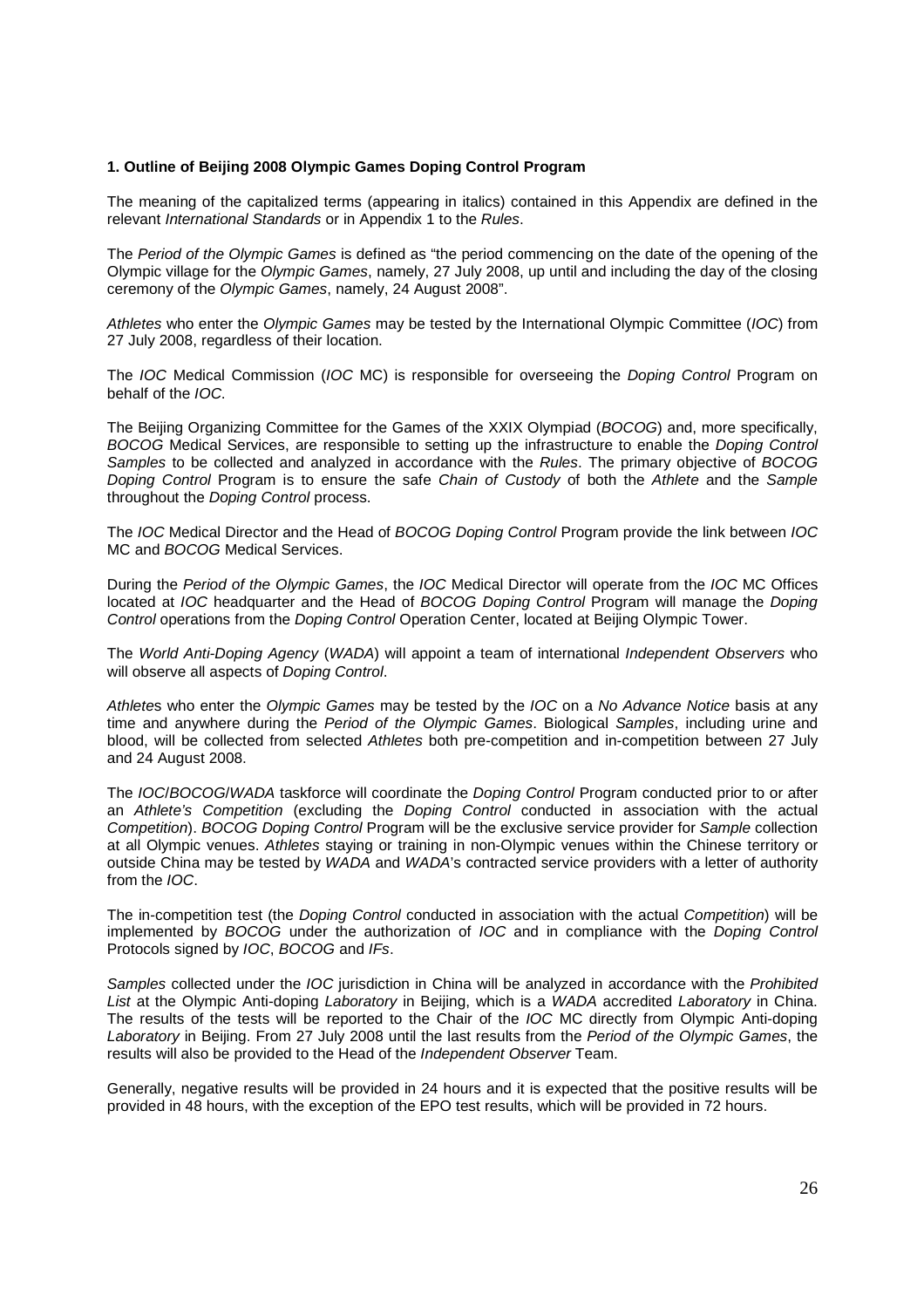Samples collected outside China may be analyzed at any WADA accredited Laboratory as determined by the IOC/BOCOG/WADA taskforce. The results of the tests will be provided to the Chair of the IOC MC directly from the WADA accredited Laboratory.

In any case WADA will receive all results from Olympic Anti-doping Laboratory in Beijing and any other WADA accredited Laboratory, in accordance with the requirements of the World Anti-Doping Code ("Code") and the International Standard for Laboratories.

#### **2. Prohibited Substances and Methods**

The Prohibited List, an International Standard of the Code, in force during the Period of the Olympic Games, lists the substances and methods prohibited for the Olympic Games. The reference list will be the version which is published on 1 January 2008.

It is important to note that all Samples collected on behalf of the *IOC* from the opening of the Olympic village on 27 July 2008 up until and including the closing ceremony of the Olympic Games will be analyzed for the substances and methods prohibited "In Competition".

#### **3. Medications**

It is the responsibility of the Athlete to determine whether a substance he/she is using or considering using is prohibited.

Before and during the Period of the Olympic Games, Athletes are strongly advised to check the status of the medications (and the need for a Therapeutic Use Exemption) they are using or considering using with their own team doctors. If further clarification is required, the Athlete should check with the Pharmacy or the IOC MC office in the Polyclinic located in the Olympic villages.

#### **4. Therapeutic Use Exemptions**

In case of medical necessity, any Athlete eligible to take part in the Olympic Games must be in possession of a Therapeutic Use Exemption (TUE).

During the Period of the Olympic Games the IOC will be considered as an Anti-Doping Organization, in accordance with the terms of the Code, with the corresponding responsibilities in terms of TUE. Consequently, during the Period of the Olympic Games, all TUE requests from an Athlete will have to be made using the standard forms available at the IOC MC Office in the Polyclinic or using forms which could be downloaded from the WADA's website.

The TUE Applications should be submitted to IOC Medical Commission either:

- $\bullet$ electronically at kfitch@cyllene.uwa.edu.au
- $\bullet$ by fax at +41216216357 until July 24th 2008
- $\bullet$ A dedicated mailbox will be present in each Polyclinic for late TUE submission. The DCO on duty in the Doping Control Station of each Olympic village will be responsible of bringing the forms from the mailbox to the IOC MC Office daily.

The decisions of the IOC TUE Committee are valid during the Period of the Olympic Games only and will be forwarded to the Athlete, the IF concerned, the Athlete's NOC and WADA.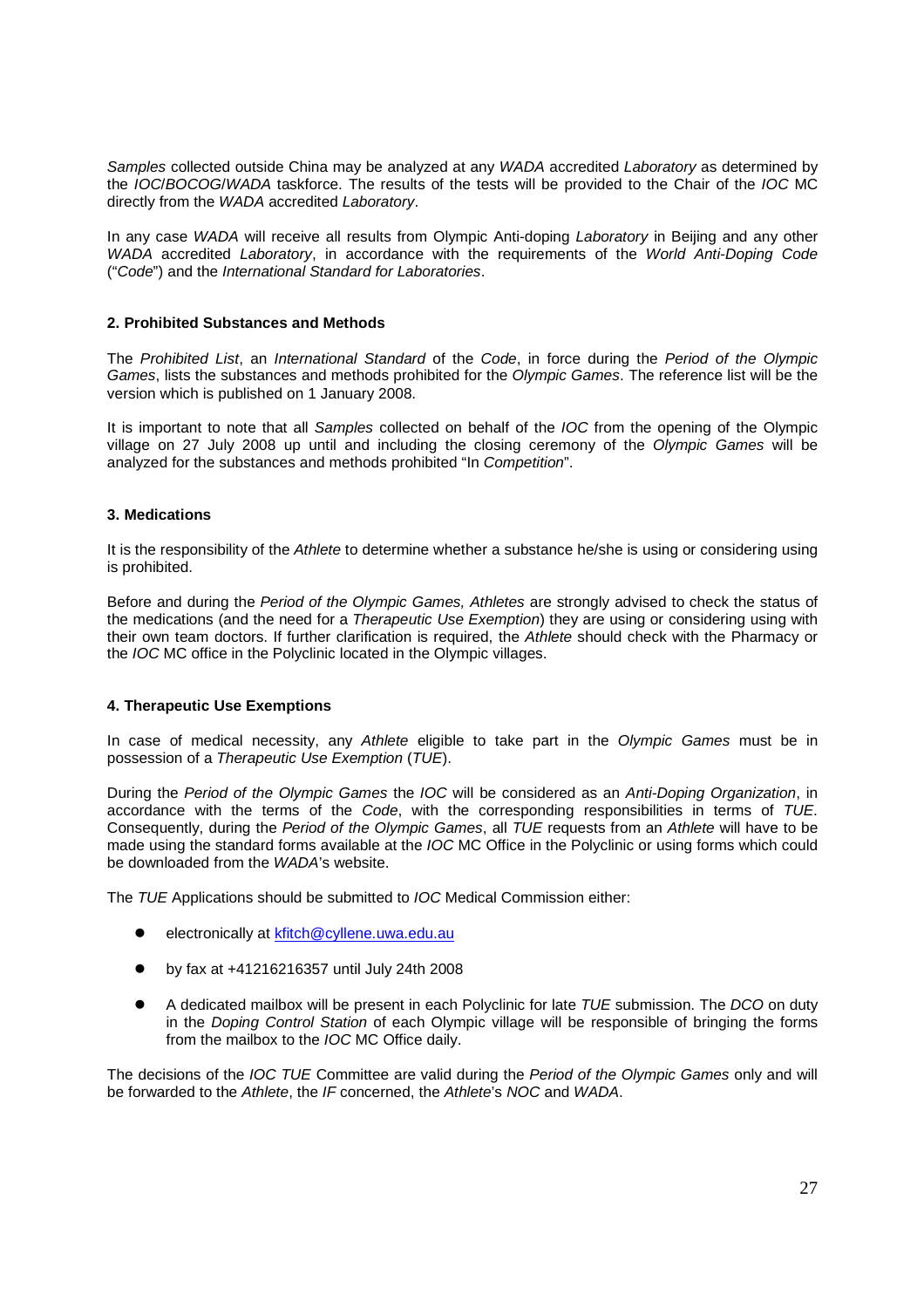#### Abbreviated Therapeutic Use Exemptions Process

It is noted that this procedure concerns only:

 $\bullet$ corticosteroids administered by non-systemic routes (local)

 (intraarticular/ periarticular/ peritendinous/ epidural/ intradermal injections and inhalation) All such treatments require electronic submission of an ATUE. The on-line form will be accessible from the IOC website from July 2008.

 $\bullet$ beta-2 agonists by inhalation

> (salbutamol, salmeterol, formoterol, terbutaline) Athletes who need or may need to inhale a beta-2 agonist at the Olympic Games must apply to the IOC Medical Commission for approval via the online application form now available on the IOC website www.olympic.org/atue. For further details, look at http://www.olympic.org/uk/medical/intro\_uk.asp.

#### **5. Beijing 2008 Olympic Games Doping Control Procedures**

The sampling procedures outlined below apply to all *Doping Control* conducted in relation to the Olympic Games at Olympic venues. This includes how Athletes will be selected and notified for Doping Control; Sample collection procedures for both urine and blood sampling; transport of Samples to the Laboratory.

Moreover, all Doping Control conducted outside the Olympic venues will be conducted in conformity with the procedures described below and the International Standard for Testing.

#### **5.1 Preparation for the Sample Collection Process**

#### **5.1.1 Collection of Whereabouts Information**

The IOC/ WADA/ BOCOG taskforce requires each NOC after consulting relevant IFs to identify a Registered Testing Pool of the Athletes who are potentially going to compete at the Olympic Games. The NOC must provide the IOC/ WADA/ BOCOG taskforce with detailed information of the intended location/s of their Athletes from the date of the Opening of the Olympic village (27 July 2008) up until and including the closing ceremony (24 August 2008). The NOC may revise its Registered Testing Pool from time to time as appropriate.

The NOCs are expected to monitor and manage the whereabouts information for all Athletes in the Registered Testing Pool, specifying on a daily basis the times and locations where the Athlete will be residing, training, and competing. Athletes shall update this information with their NOC as necessary so that it is current at all times. The ultimate responsibility for providing whereabouts information rests with each Athlete; however, it shall be the responsibility of each NOC to obtain whereabouts information as requested by the IOC.

The whereabouts information must be provided no later than 26 July 2008 and, if need be, on the date of their delivery, to the IOC MC.

#### **5.1.2 Authorized Access to the Doping Control Stations**

Doping Control Stations will be established at all competition venues, and at the Beijing and Hong Kong Olympic Villages. The Venue Doping Control Manager is responsible for managing the Doping Control operations and the Doping Control workforce at a venue and in the Doping Control Station.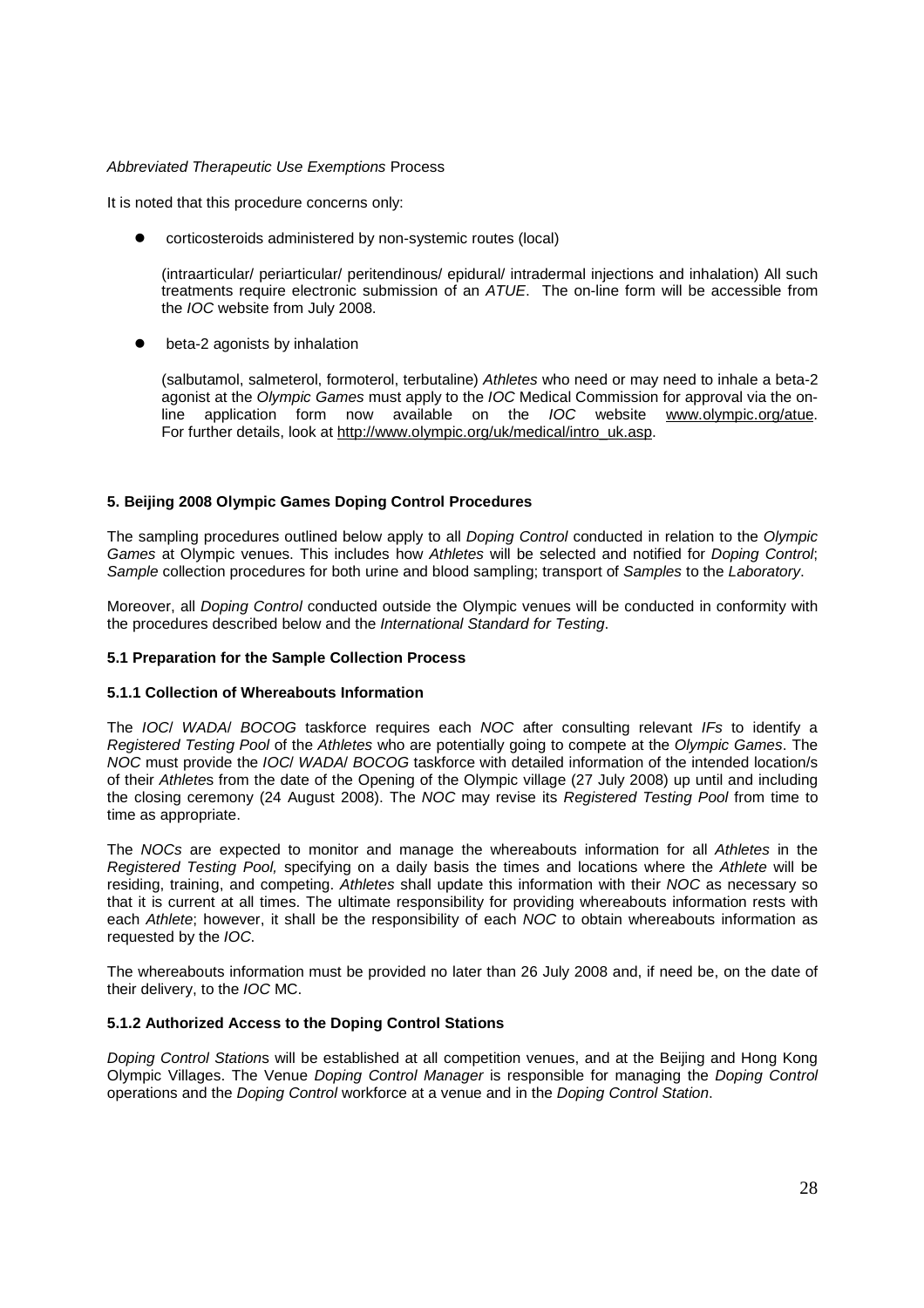When in operation, access to each Station will be restricted to those people involved in the Doping Control process including the Doping Control team at the venue, as outlined in the following paragraphs and the BOCOG Doping Control management team. All other persons must be authorized by the Venue Doping Control Manager to enter the Station.

The IOC MC members or representatives will be issued with permanent Doping Control Station Passes valid for all Olympic Venues and may attend any Doping Control Station at any time to review the Doping Control operations and processes.

The IF Doping Control representatives will be issued with permanent Doping Control Station Passes and will have access to the *Doping Control Station(s)* for their sport and attend or be present for any or all of the Doping Control operations and processes.

The WADA Independent Observers will be issued with permanent Doping Control Station Passes valid for all Olympic Venues and may attend any Doping Control Station at any time to review the Doping Control operations and processes.

The Athlete is entitled to be accompanied by an accredited representative and/or interpreter. This Athlete representative shall be in the possession of a valid Games accreditation card and shall be a member of the same delegation as the Athlete. In exceptional circumstances, the Venue Doping Control Manager may permit the Athlete to choose a member of another NOC delegation.

The Doping Control personnel and representatives referred to may be present for all aspects of the Sample collection and sealing processes except for during urination. The DCO who will be of the same gender as the Athlete will observe the Athlete passing a Urine Sample, with the exception of a Minor Athlete (under 18 years of age). A Minor Athlete's entitlement, and the Witness DCO's entitlement, is to have a representative, observing the Witness DCO when the Minor Athlete is passing a Urine Sample, but without the representative directly observing the passing of the Sample unless requested by the Minor Athlete.

Photographs, video or tape recordings may only be taken inside the Doping Control Station with the permission of the Venue Doping Control Manager and only when the Station is not in operation. No photographs, video or tape recordings may be taken once the Station is in operation.

Mobile phones may be used as phones but not cameras in the Waiting Room; however, all mobile phones must be turned off in the Processing Room.

#### **5.1.3 Sample Collection Equipment**

The primary Urine Sample Collection Equipment to be used is the Bereg Kit, which has a unique numbering system on all bottles and containers; is tamper proof and ensures that there is no identity of the Athlete evident from the equipment sent to the Laboratory. The Doping Control Station will contain a supply of Urine Collection Vessels, Bereg Kits and Partial Sample Kits ("Version Sydney") enabling the Athlete to make a choice of appropriate equipment.

The primary Blood Sample Collection Equipment to be used is the Bereg Kit (small), which has a unique numbering system on all vacutainers and containers, is tamper proof and ensures that there is no identity of the Athlete evident from the equipment sent to the Laboratory. The Doping Control Station will contain a supply of Blood Sample Collection Kits and assistant equipments enabling the Athlete to make a choice of appropriate equipment.

If the Athlete is not satisfied with the selected equipment, he/she may select another. If the Athlete is not satisfied with any of the equipment available for selection, this shall be recorded by the DCO on the Doping Control Official Record. If the DCO does not agree with the Athlete's opinion that all of the equipment available for the selection is unsatisfactory, the DCO shall instruct the Athlete to proceed with the Sample Collection Session. If the DCO agrees with the reasons put forward by the Athlete that all of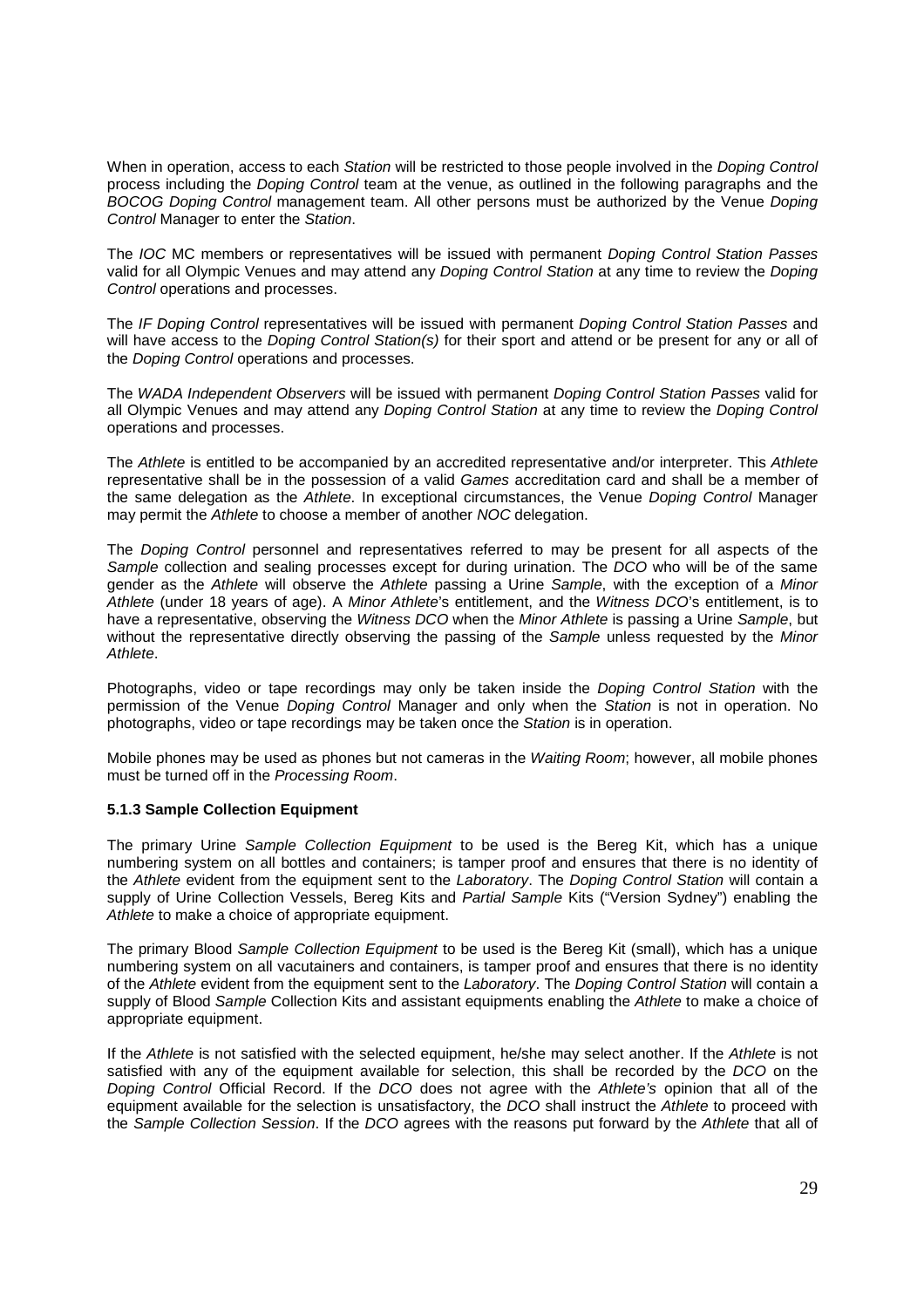the equipment available for the selection is unsatisfactory, the DCO shall terminate the collection of the Athlete's Urine Sample and this shall be recorded by the DCO on the Doping Control Official Record.

#### **5.2 Selection of Athletes**

Doping Controls involving urine and blood may be undertaken in all sports.

In accordance with the requirements of the Rules, the IOC MC and BOCOG, in consultation with each IF, and with WADA, where relevant, shall select Athletes for Sample collection.

The Athlete will be selected for the pre-competition Testing by world ranking of the Athlete, Target Testing and Weighted selections as well as random selection methods.

Athlete's selection for the in-competition Testing shall comply with the Doping Control Protocols signed by IOC, IFs and BOCOG. The IOC/ IFs/ BOCOG taskforce shall select Athletes for Sample collection using Target Testing and Weighted selection as well as random selection or selection on the basis of finishing positions.

The IOC MC shall have the right to request, without justifying the reason, that any Athlete undergoes a Doping Control at any time during the Period of the Olympic Games.

An Athlete may be subject to Doping Control on more than one occasion during the Period of the Olympic Games. For the avoidance of doubt, an Athlete may be subject to *Doping Control* on more than one occasion during the same day.

Following the selection of an Athlete for Sample collection and prior to notification of the Athlete, the IOC MC and BOCOG shall ensure Athlete selection decisions are disclosed only to those who need to know in order to ensure the Athlete can be notified and tested on a No Advance Notice basis, where possible.

The following criteria will be adopted for the selection of Athletes:

- $\bullet$  Individual Competitions: top five Athletes plus two other Athletes (in the lead-up Competitions or the final).
- $\bullet$  Team Competitions: During the preliminary rounds, the quarter and semi-finals (but not necessarily on all these occasions), at least one Athlete will be selected from at least 25% of the Competitions. In addition, a minimum of three Athletes will be selected from each of the top four finishing teams.
- $\bullet$ EPO Tests: All three medalists plus Athlete(s) selected by the IOC MC.

Screening blood controls will be performed by relevant IFs, using their own equipments and their own technicians, under their own responsibilities. Additional EPO test and blood test for transfusion and HBOCs and hGH will be performed by IOC/BOCOG following the IF official communication in case of result exceeding the threshold limit.

Breath alcohol collection will be performed by relevant IFs under theirs own responsibilities. BOCOG shall provide assistance where possible.

#### **5.3 Notification of Athletes**

The Objective of the notification process is to ensure that the selected Athlete is notified, the rights of the Athlete are maintained, there are no opportunities to manipulate the Sample to be provided and the notification is documented.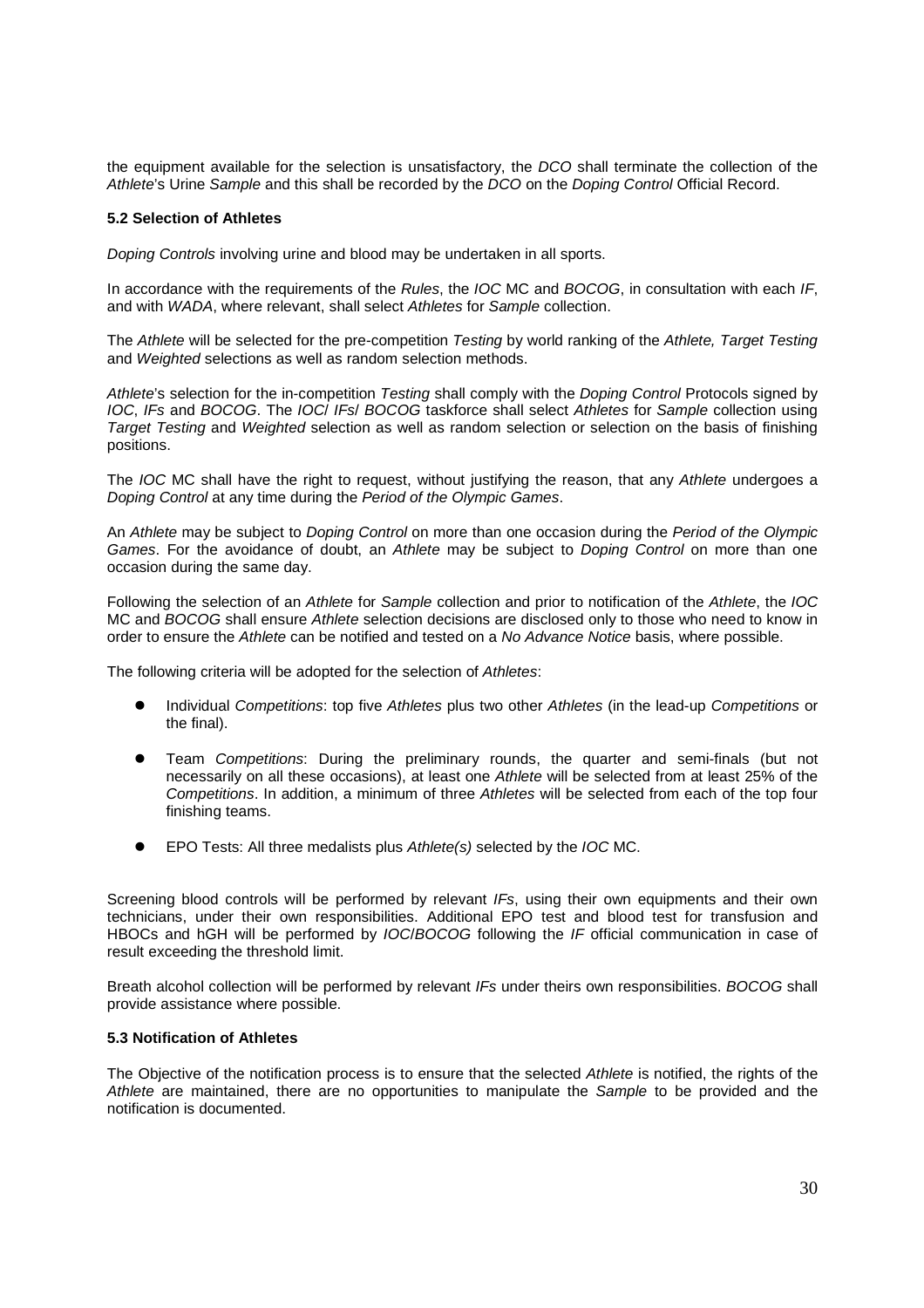#### **5.3.1 Notification of Athletes**

Notification may take place in Beijing and the Co-host Cities (Shenyang, Tianjin, Qinhuangdao, Shanghai, Qingdao and Hong Kong) or anywhere else in the world where Athletes are living, training or competing between 27 July and 24 August 2008.

The Athlete shall be the first person notified that he/she has been selected for Sample collection except where prior contact with a third party is required. When notifying an Athlete who is a Minor (under 18 years of age) that he/she has been selected for Testing, the DCO/Chaperone will, if possible, also notify a third party (e.g. coach, team doctor, team official) of the Athlete's selection and the Athlete's rights and responsibilities. Language specialists will be provided where possible.

Athletes selected for Testing will generally be notified on a no-advance notice basis.

Where relevant, the DCO and/or designated Chaperone will use the whereabouts information provided by the NOC to locate the Athlete. Any Athlete in the Registered Testing Pool who is unavailable for Testing on two attempts shall be considered to have committed an anti-doping rule violation. For each attempt, the DCO shall visit all locations during the times specified by the Athlete for that date and shall stay no less than two hours at each location.

If the DCO is unable to locate the Athlete after two attempts using the provided whereabouts information, the DCO will report the situation to the Head of BOCOG Doping Control Program or a designated officer who will inform the IOC Medical Director, and commence proceedings for an anti-doping rule violation.

DCOs and Chaperones will carry their Games accreditation card or other official identity document with photo. If the Notification is occurring at non-Olympic venues, the DCOs or Chaperones will also carry a letter of testing authority from the IOC when notifying an Athlete.

If the Athlete is tested in a non-Olympic venue and does not yet have the Games accreditation card, then another reliable photo identification will be required (e.g. passport).

In some sports, the Athletes' Games accreditation cards will be collected prior to the Competition. Collection of Athletes' Games accreditation cards will assist in the identification and security of Athletes selected for Testing. The collected cards will be immediately returned to the Athletes not selected for Testing and to the selected Athletes following completion of the Sample collection process. If the Games accreditation card is not collected prior to Competition, the Athlete will be asked to provide his/her Games accreditation card to the Chaperone as part of the Doping Control notification process, before signing the Notification Form.

Immediately after the completion or the determination of the final results for a Competition, the Chaperone shall present the Athlete selected for Doping Control with a Doping Control Notification. Language specialists will be provided if required wherever possible.

If an Athlete is participating in further Competitions on the same day, reasonable efforts shall be made so that he/she will be notified at the end of his/her competition schedule for that day.

The Athlete will be presented with a Doping Control Notification which will indicate whether the Athlete is required to undergo urine, and/or blood collection. The Doping Control Notification will include the Athlete's name and accreditation number (or other reliable photo identification), and a statement that an Athlete representative may be present with the Athlete during the Doping Control process. The Doping Control Notification will also warn about the possible consequences of any failure by the Athlete to report to the Doping Control Station within the given time limit. The Athlete will be required to sign the Doping Control Notification and the Chaperone shall enter the time of notification and required reporting time.

The Athlete's representative is not required to be present during the notification process, and notification cannot be delayed waiting for the Athlete's representative.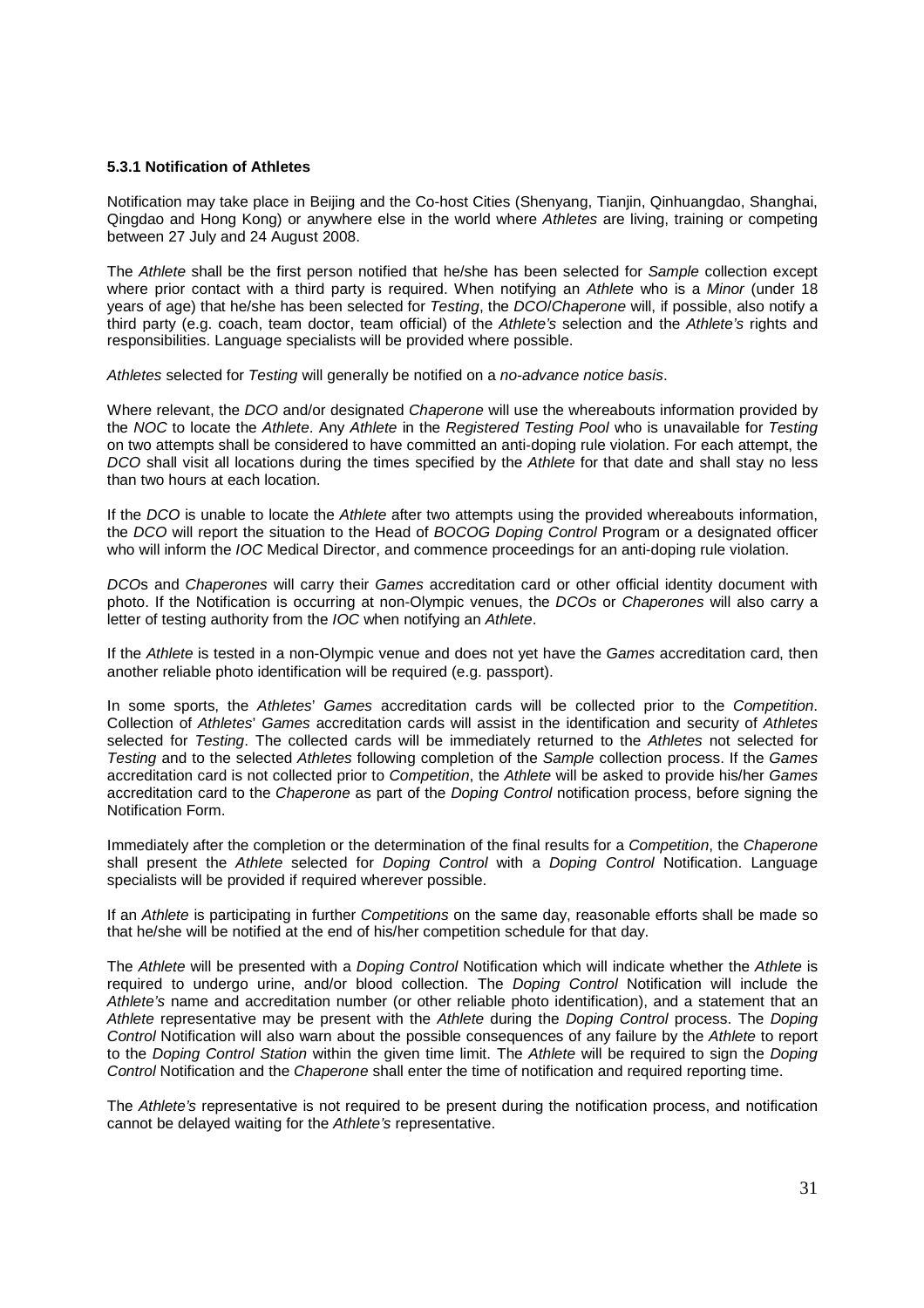The Doping Control Notification shall be in four (4) copies: one copy to be given to the Athlete; the original and one copy provided to IOC MC Director, who will forward a copy to the Chair of the Independent Observer Team and one copy to be kept by BOCOG.

The Chaperone shall retain possession of the Athlete's Games accreditation card or other reliable photo identification provided by the Athlete and gives the Athlete a Doping Control Station Pass, which provides access to the Doping Control Station.

Once the Athlete has signed the *Doping Control* Notification, he/she must comply with the directions of the Chaperone and may only perform activities that enable the Chaperone to maintain observation of the Athlete at all times and, where possible, be physically beside the Athlete.

The Athlete shall be discouraged from taking a bath or shower and shall not urinate prior to reporting at the Doping Control Station. The first Urine Sample post notification shall be collected.

The Athlete shall not be prevented from eating or drinking products of their choice, but he/she will be recommended to choose from a selection of individually sealed, non-caffeinated and non-alcoholic beverages in order to hydrate. The DCO/Chaperone shall not handle food or drink items for the Athlete.

#### **5.3.2 Failure to Sign Notification**

If the Athlete refuses to accept or sign the Doping Control Notification, the DCO/Chaperone will inform the Athlete of the consequences of a failure to comply with a request. If the Athlete still refuses to accept or sign the *Doping Control* Notification, this fact shall be noted on the *Doping Control* Notification, and be signed by the DCO.

The DCO will inform the Head of BOCOG Doping Control Program, who will inform the Chair of the IOC MC, through the IOC MC Director.

#### **5.4 Reporting to the Doping Control Station**

The Athlete shall report with his/her Doping Control Access Pass to the Doping Control Station as soon as possible, but in any event, no later than 60 minutes after the time of notification (as specified on the Doping Control Notification), the Chaperone will accompany the Athlete to the Doping Control Station. If there is no *Doping Control Station* at the notification location of the Athlete, he/she will be transported to the Doping Control Station or the place designated as such and will be accompanied by the Chaperone or the person who has notified him/her at all times.

For breath collection, the Athlete is required immediately either at the *Doping Control Station* or on a notified location.

The DCO/Chaperone shall consider any reasonable request by the Athlete to delay reporting to the Doping Control Station or request to leave the Station after checking in if the request relates to one or more of the following activities:

- $\bullet$ Participation in a medal ceremony
- $\bullet$ Fulfillment of media commitments
- $\bullet$ Competing in further Competitions
- $\bullet$ Performing a warm down
- $\bullet$ Obtaining necessary medical treatment
- $\bullet$ Locating a representative and/or interpreter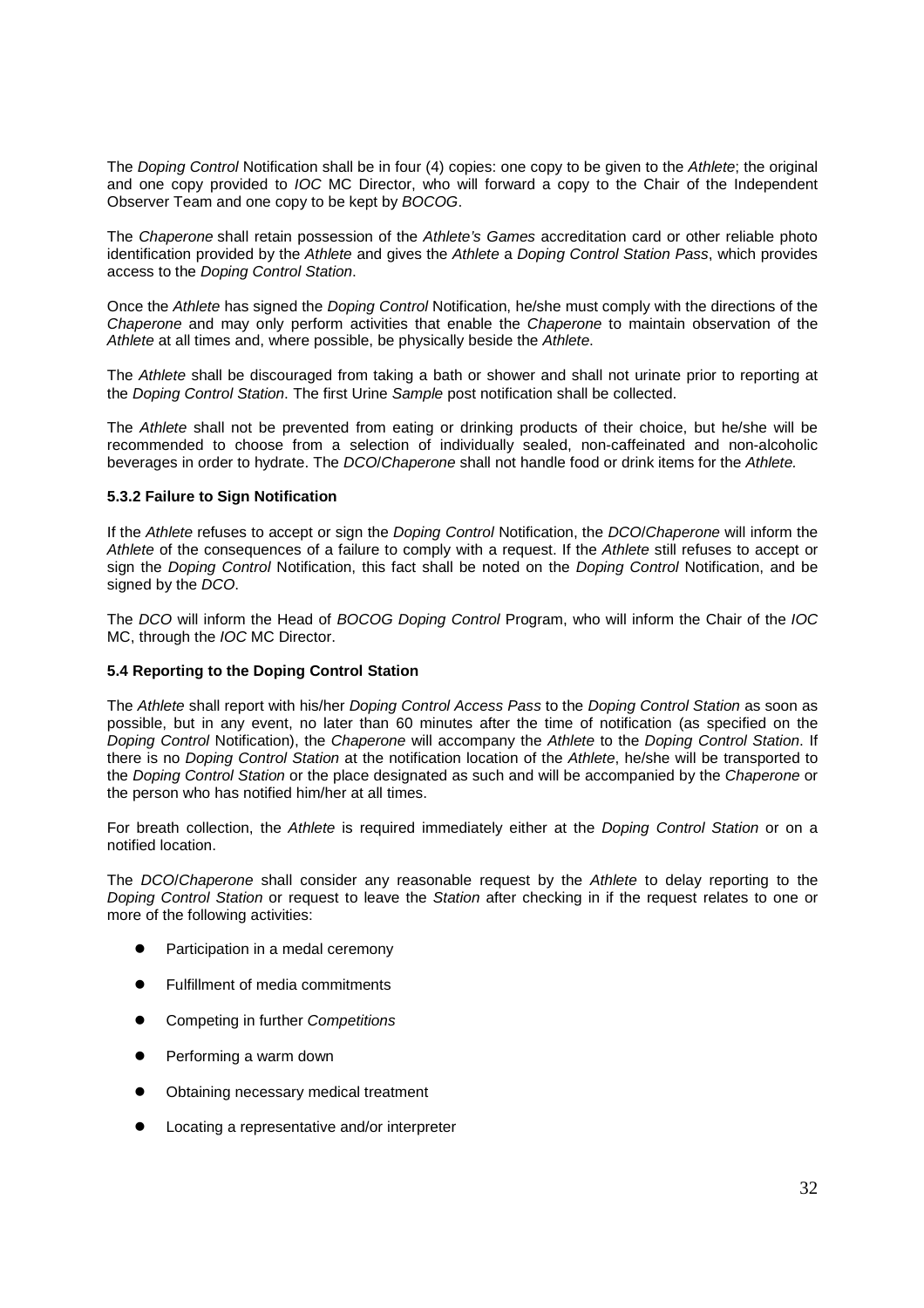A DCO/Chaperone shall reject a request for delay from an Athlete if it will not be possible for the Athlete to be continuously chaperoned.

If it is agreed that the Athlete can leave the Doping Control Station, the Chaperone will escort the Athlete and carry the Athlete's Games accreditation card.

Regardless of the delay, it is a requirement that the first Urine Sample post-notification shall be collected and the Athlete should not urinate between Notification and providing a Sample for Doping Control purposes.

The DCO shall document the reasons for any delay that may require further investigation by the IOC MC.

Upon arrival at the Doping Control Station, the Athlete will be required to show his/her Doping Control Access Pass and be signed in prior to being allowed entry into the Waiting Room. The Athlete's identity will be verified by means of the photo, name, and accreditation number on his/her Games accreditation card. The actual time of arrival will be recorded at the registration desk and on the Notification.

It is recommended that the Athlete representative accompany the Athlete to the Doping Control Station. In the case of a Minor, he/she must have an Athlete representative. The Athlete representative shall be given a Doping Control Access Pass and will be registered upon entrance to the Doping Control Station.

The Athlete and any personal belongings he/she or the Athlete representative bring with them (clothing, bags, etc.) may be examined by the Venue Doping Control Manager after approval from the IOC MC representative upon entering and leaving the *Doping Control Station* for evidence of manipulation or other anti-doping rule violations.

The Athlete and the Athlete representative shall remain in the Waiting Room under the supervision of the Venue Doping Control Manager or a designated officer until the Athlete indicates he/she is ready to provide the Urine Sample (in the case of urine collection) or the Athlete is called into the blood collection room (in the case of blood collection).

In the event that an Athlete urgently needs to provide the Urine Sample but is required for a medal ceremony and there is no time to complete the full Doping Control sealing process and completion of the Doping Control Official Record, a partial Sample process will be undertaken with the Athlete returning to the Doping Control Station after the medal ceremony to complete the sealing and documentation processes.

Should the Athlete fail to report to the Doping Control Station, this fact shall be noted on the Doping Control Notification and be signed by the Venue Doping Control Manager, the IOC MC Representative (if present), and the IF representative (if present).

The IOC MC Representative shall promptly inform the Chair of the IOC MC and the IOC Medical Director of the situation. If the IOC MC representative is not present, the Venue Doping Control Manager will inform the Head of BOCOG Doping Control Program, who will inform the Chair of the IOC MC, through the IOC MC Director, who shall decide on the further steps to be taken.

Should the Athlete report to the Doping Control Station later than one hour after the time of Notification or later than the agreed reporting time, the actual time of reporting should be noted on the Notification. In any event, if the Athlete has been continuously chaperoned, the Sample collection procedure shall still be carried out. This incident should be included in the report to the Head of BOCOG Doping Control Program, who will inform the Chair of the IOC MC, through the IOC MC Director, who shall decide on any further steps to be taken.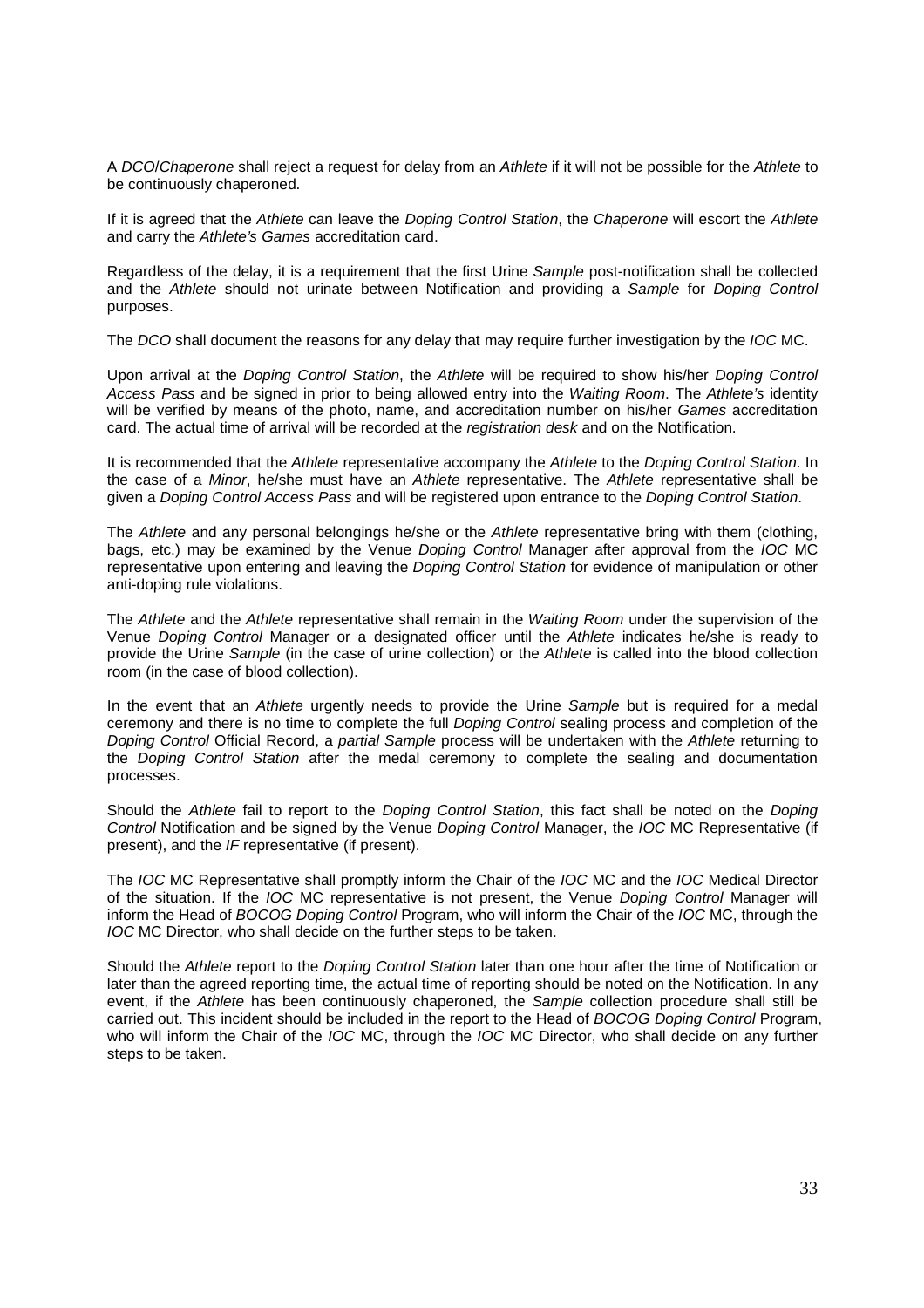#### **5.5 Urine Sample Collection Procedure**

#### **5.5.1 Provision of the Urine Sample**

When the Athlete indicates he/she is ready to provide the Sample, he/she will be directed into the Processing Room. Only one Athlete at a time shall be called into a Processing Room.

The DCO shall inform the Athlete of the procedures that are about to be undertaken, as follow: The Athlete will be invited to wash his/her hands before Sample provision. He/She shall then select a sealed collection vessel, visually check that it is clean and intact, proceed to the toilet and urinate a minimum of 75 ml or 110ml, if the Athlete has been selected for an EPO test, a minimum of 110 ml into the collection vessel under the direct observation of a Witness DCO who shall be of the same gender as the Athlete. The Athlete will be required to remove any clothing (at least pants under knees, shirt over chest, and sleeves rolled over elbows) preventing the DCO's direct observation of the Urine Sample leaving the Athlete's body. The Athlete should be encouraged to provide more than the minimum volume requirements if possible.

The Athlete shall return to the Processing Room with the collection vessel containing the urine and shall maintain control of the Sample at all times until it is sealed.

If there are any doubts as to the origin or authenticity of the Sample, the Athlete shall be asked to provide an additional Sample. If the Athlete refuses to provide an additional Sample, the Venue Doping Control Manager shall inform the Head of BOCOG Doping Control Program, who will inform the Chair of the IOC MC, through the *IOC* MC Director, who shall decide on the further steps to be taken.

#### **5.5.2 Sealing of the Urine Sample**

The DCO shall verify, in full view of the Athlete, that the requested minimum urine volume has been provided. If it has, the DCO will direct the Athlete to select a sealed Bereg Kit and check the packaging to ensure there is no evidence of Tampering. The Athlete shall open the Kit, and remove the bottles. The Athlete and the DCO shall verify that the code numbers on the Styrofoam box and the bottles match the pre-printed bar code labels included in the Bereg Kit.

If the code numbers are same, the Athlete shall open the sealed wrapping in which the A and B bottles are contained, and place the contents on the table in front of him/her, with the lids of the Bereg bottles upside down. He/she shall check that the A and B bottles are empty and clean. The DCO will ask the Athlete to remove the red plastic ring preventing accidental closure of the bottles.

If the Athlete or the DCO finds that the numbers are not the same, or the bottles are not clean, shall the DCO instruct the Athlete to choose another Kit.

The Athlete shall pour approximately one third (minimum 25 ml and 40ml for an EPO Test Sample) into the B bottle and two thirds (minimum 50 ml and 70 ml for an EPO Test Sample) of the urine from the collection vessel into the A bottle, as directed by the DCO. If more urine is provided, first the A bottle and then the B bottle will be filled as much as possible, as directed by the DCO. A few drops of urine shall remain in the collection vessel.

Next, the Athlete shall close the two Bereg bottles and check that no leakage occurs. The DCO may, with permission of the Athlete, assist the procedures outlined in this article.

In any event, the DCO shall check, in full view of the Athlete, that the bottles have been properly sealed.

The DCO shall place the pre-printed bar code labels or record the code number of the A and B bottles on the Doping Control Official Record. The Athlete or the DCO shall place the A and B bottles into the Styrofoam box and close it. The Athlete shall check that the code numbers on the Styrofoam box are identical to that labeled or recorded on the Doping Control Official Record.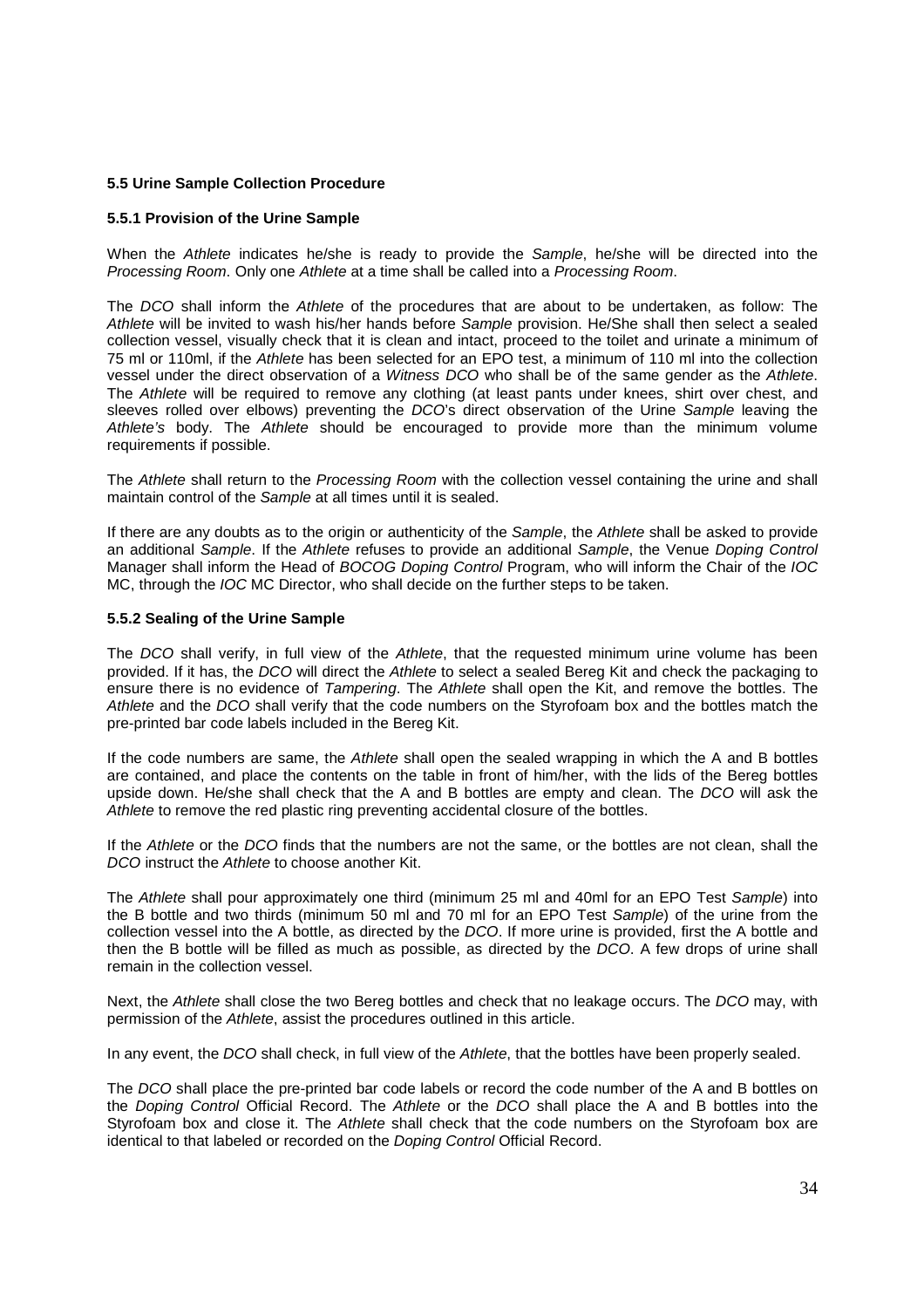#### **5.5.3 Preliminary Test to Determine If the Urine Meets the Laboratory Guidelines for Specific Gravity**

The DCO shall measure the specific gravity (dilution) of the residual urine left in the collection vessel to determine if the Sample is likely to meet the Laboratory guidelines. The urine should have a specific gravity of 1.005 or higher using a Refractometer.

If the Sample does not meet this specification, an additional Sample will be required by the DCO. The procedures are outlined in 5.6 below.

The DCO shall ensure that any residual urine that will not be sent for analysis is discarded in full view of the Athlete.

Please note that the Laboratory does not require a field measurement for pH.

#### **5.5.4 Completion of Doping Control Official Record**

During the Sample collection session, the DCO will record the following information on the Doping Control Official Record:

- Family name of the Athlete;
- First Name of the Athlete
- Date of birth of the Athlete:
- Delegation of the Athlete:
- Venue;
- Accreditation Number of the Athlete;
- Sport;
- Event;
- Gender of the Athlete;
- Type of the Sample collection;
- Urine Sample code number of the Bereg Kit;
- Date and time of Sample provision;
- Total volume of the Sample;
- Gravity of the Sample;
- Time, date, Urine Sample code number, total volume, gravity for any Additional Sample required;
- Time, date, Partial Sample number, volume, signatures of the Athlete and the DCO for any Partial Sample required:
- Time, date, Blood Sample code number and any transfusions received over the last 6 months for any Blood Sample required;
- Medications and supplements taken over the past 7 days;
- Athlete comments or concerns regarding the conduct of the session, if provided;
- Name and signature of the Urine Sample witness;
- Name and signature of the  $2^{nd}$  Urine Sample witness, if a  $2^{nd}$  Urine Sample witness required;
- Name and signature of the BCO, for any Blood Sample required;
- Name and signature of the DCO;
- Name and signature of the IOC MC Representative (if present);
- Name and signature of the IF representative (if present).
- Name and signature of the Athlete representative (if present);
- Signature of the Athlete;

Please note that the requirements of the International Standard for Testing for the Athlete's home address and telephone number to be recorded is covered under the records connected to the Athlete Accreditation number.

The Athlete shall certify, by signing the Doping Control Official Record, that the entire procedure has been performed in substantial compliance to the above-mentioned procedures.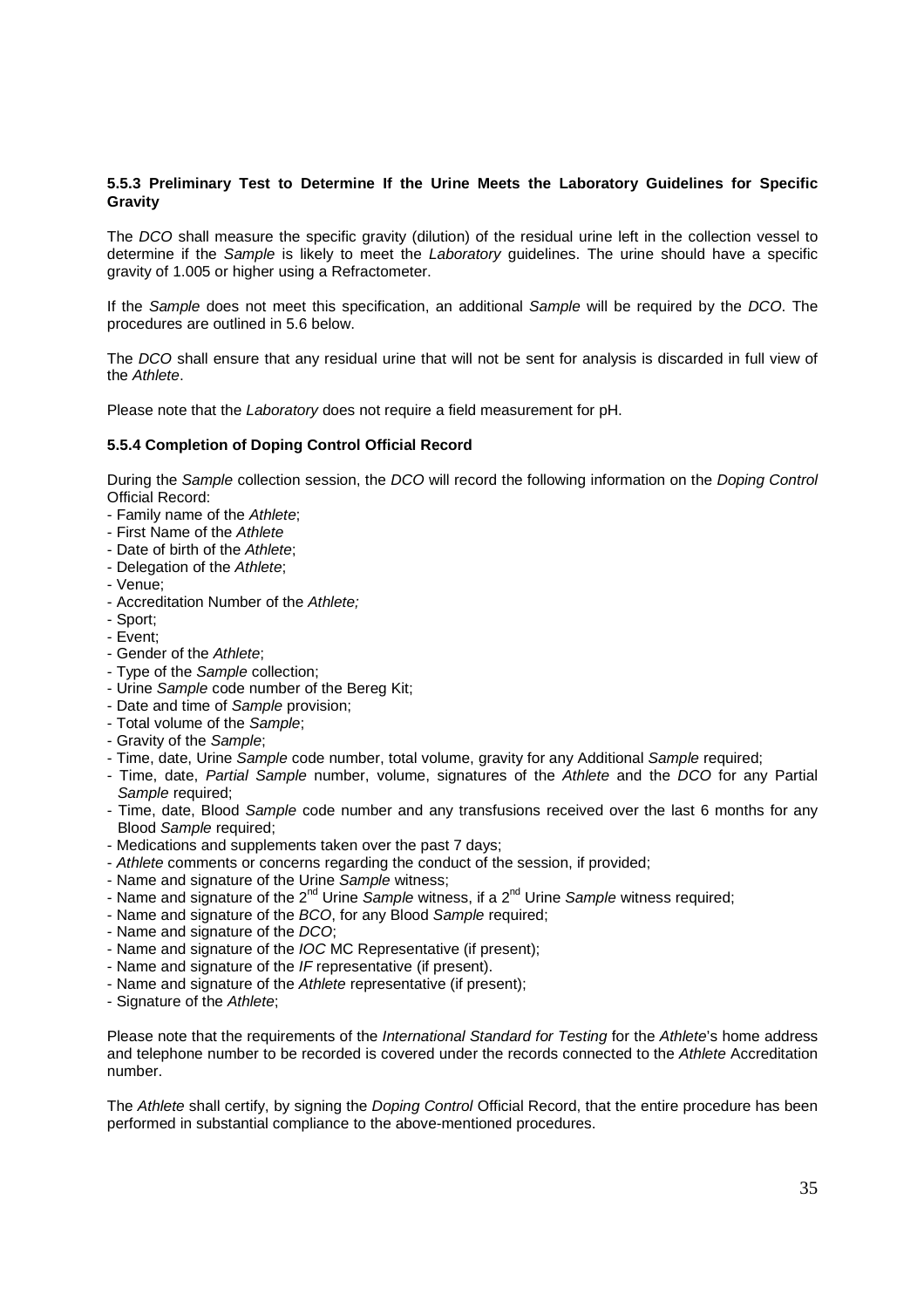If the Athlete is a Minor, the Athlete representative shall sign on behalf of the Athlete. The Athlete shall be given a copy of the Doping Control Official Record.

#### **5.5.5 Partial Sample**

If the Athlete has produced less than the requested urine volume (75 ml or, in the case of an EPO Test, 110 ml) the DCO shall inform the Athlete that a further Sample shall be collected to meet the Laboratory's volume requirements. The Athlete will be instructed to temporarily seal the partial Sample and then wait until further Sample can be provided.

The DCO shall record the volume of the insufficient Sample and invite the Witness DCO to sign the Doping Control Official Record.

The Athlete shall select a Bereg Kit, check the packaging and Bereg bottles in the above-mentioned manner, however, without opening the sealed wrapping containing the B bottle. The DCO shall instruct the Athlete to put B bottle back into the Styrofoam box.

The Athlete shall open the sealed wrapping in which the A bottle is contained, and place the contents on the table in front of him/her, with the lid of the Bereg bottle upside down. He/she shall check that the A bottle is empty and clean, however, without removing the red plastic ring preventing accidental closure of the bottle.

The Athlete shall then select and open a partial Sample kit from at least 3 partial Sample kits, containing one white plastic tap and one numbered void tape. The DCO shall instruct the Athlete to pour the urine from the collection vessel into the A bottle and close the A bottle with the white plastic tap. The Athlete shall then place the A and B bottles into the Styrofoam box, put the lid on the top of the white plastic tap (no screwing). The Athlete shall seal the Styrofoam box firmly with the numbered void tape.

The DCO may, with the permission of the Athlete, assist with the procedures outlined.

Bereg Kit number, number of the void tape, date and time of collection, volume of the Sample shall be recorded on the Doping Control Official Record and the Athlete and the DCO shall confirm this by signing the Doping Control Official Record.

The Athlete shall return to the waiting area, and remain under observation until ready to provide a further Sample.

The DCO shall retain control of the Sample and ensure that the sealed partial Sample is securely stored.

When the Athlete is ready to deliver a further Urine Sample, he/she shall return to the Processing Room. The DCO shall retrieve the sealed Sample already provided and the corresponding paperwork. The DCO shall inform the Athlete of the minimum volume of the second or subsequent Sample that is still required. The Athlete shall then select a new collection vessel and enter the toilet where he/she shall urinate under the direct observation of the DCO who shall be of the same gender as the Athlete. The Athlete will again be required to remove any clothing preventing the DCO's direct observation of the Urine Sample leaving the Athlete's body.

With the new Sample, the Athlete shall return to the Sample Processing Room. The DCO and the Athlete shall verify that the number on the form and the Styrofoam box corresponds to that entered in the Doping Control Official Record. Any irregularity with the integrity of the Styrofoam box will be recorded by the DCO and investigated for a possible anti-doping rule violation.

The DCO shall then direct the Athlete to open the Styrofoam box and the A bottle containing the partial Sample and pour the contents of the A bottle into the collection vessel.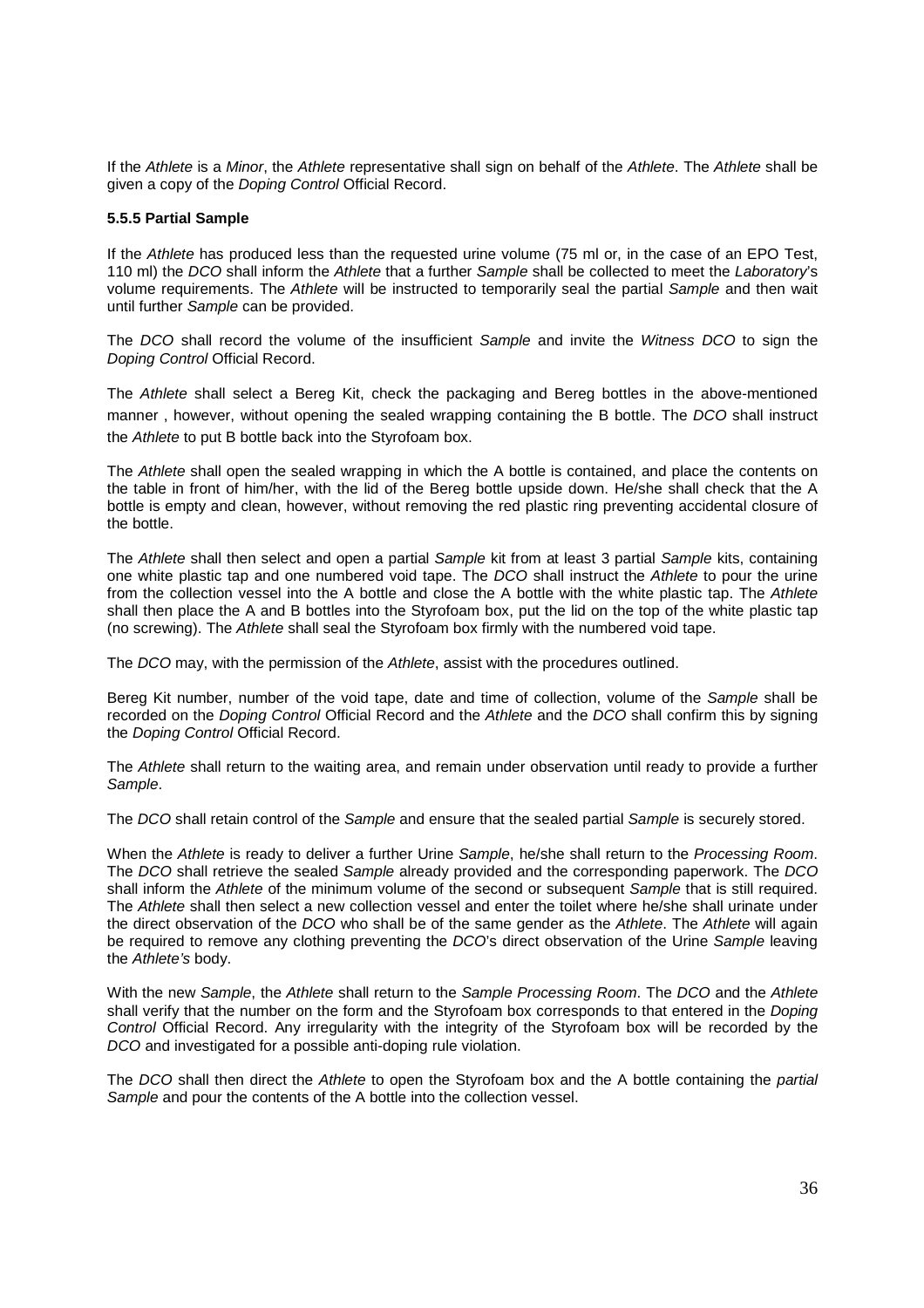If the combined urine volume is still less than required, the Athlete shall pour the Sample into the A bottle and reseal the A bottle and the Styrofoam box using another Partial Sample Kit. The Athlete will repeat these steps until the combined volumes meet the 75 ml or 110 ml requirements.

When the DCO is satisfied that a sufficient volume of urine has been provided, the DCO and the Athlete shall again check the integrity of the seal/s on the partial Sample container/s and the Urine Sample shall then be processed using the same Bereg Kit in accordance with the procedure outlined above.

In the event that the first partial Sample is very concentrated and the second or subsequent Sample are very dilute, the Athlete may be directed by the DCO to only use part of the second Sample to avoid creating a total dilute Sample.

#### **5.5.6 Additional Urine Required**

If the Athlete provides a Urine Sample which has a specific gravity outside the range defined by the Laboratory, the Athlete will be required to provide an additional Sample. The second Sample will be collected and sealed in the same manner as the first. The relevant information will be completed on the Doping Control Official Record. Both Samples will be sent to the Laboratory for analysis.

If it is determined by the relevant Laboratory that neither of the Athlete's Samples meets the Laboratory's specific gravity requirements for analysis and this is not related to natural causes, the IOC/BOCOG shall schedule another Sample collection session for the Athlete for Target Testing as soon as possible.

If the Target Testing Sample collection also results in Samples that do not meet the Laboratory's specific gravity requirement for analysis, the IOC shall investigate a possible anti-doping rule violation.

#### **5.5.7 Transfer to Olympic Village Polyclinic**

If an Athlete can not complete the Sample collection procedure at the Doping Control Station within the time limit determined by the Venue Doping Control Manager, the Sample collection may be completed at the Olympic Village Polyclinic.

A member of the Doping Control Team shall accompany the Athlete to the Olympic Village Polyclinic. All other representatives may transfer and continue observing the process at the Polyclinic. The DCO shall ensure that all the necessary material for Sample collection is available at the Polyclinic. The Athlete must follow the instructions of the DCO and must remain in the sight of the DCO at all times.

The DCO who completes the procedure at the Polyclinic may not necessarily be the same with the one who started the procedure at the venue.

#### **6. Blood Sample Collection Procedure**

#### **6.1 Blood Collection Facility**

Blood Testing including pre-competition Testing and in-competition Testing shall be conducted during the Period of the Olympic Games. Blood Samples shall be collected in the Polyclinic of the Olympic Village and/or in the *Doping Control Station* of the training venues, if facility permitted, and in the competition venues.

#### **6.2 Prohibited Substances and Methods**

Blood Samples shall be analyzed for but not limited to blood transfusion, HBOCs and hGH according to WADA's The 2008 Prohibited List.

#### **6.3 Blood Collection Equipment**

Bereg Kit (small) and other assistant equipments shall be used for blood collection, including: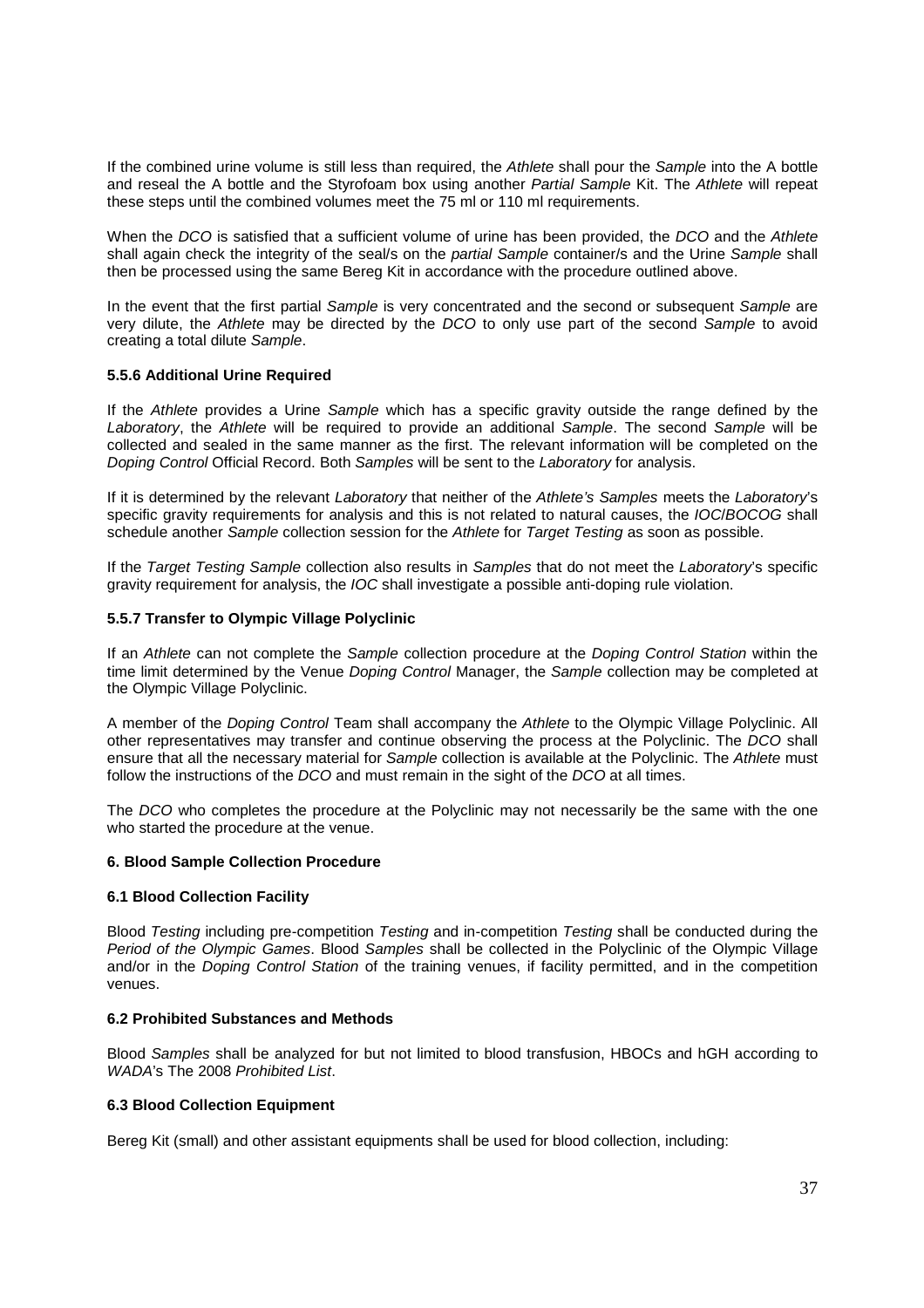- $\bullet$ Bereg Kit (small)
- $\bullet$  Blood Sample Collection Kit: needles, vacutainer collection tubes to draw a predetermined volume of blood (these include serum separator tubes for analysis of serum or EDTA (anticoagulant) tubes for analysis of whole blood
- $\bullet$ An ice-pack container/ coldbox
- $\bullet$  Other assistant equipments include gloves providing barrier protection, sterile disinfectant pads, tourniquets, infusion fixation plaster, liquid disinfectant, cotton buds, disposal container for biohazardous waste and etc.

#### **6.4 Preparation for Blood Collection**

Blood Sample collection may be performed prior to or after any required Urine Sample collection procedure.

In order to ensure the same conditions for all, the Athlete shall remain seated and relaxed for 10 minutes before undergoing Venipuncture.

Before Sample collection, the DCO shall ask the Athlete whether they have been tested before, and whether they require an explanation of the Blood Sample collection procedure.

If the Athlete has not been tested before, or requests an explanation of the procedure, the DCO shall explain the Blood Sample collection procedure to the Athlete.

As a minimum, the DCO shall ensure the Athlete is informed of his/her rights and responsibilities.

The selection of Athletes, notification of Athletes, reporting to the Doping Control Station will proceed in the same manner as 5.2 to 5.4.

#### **6.5 Venipuncture**

Analysis of whole blood for Prohibited Substances and Methods (e.g. detection of blood transfusion): Number of Samples: 2 (A Sample and B Sample)

Volume required: 2 x 3ml or as specified by the latest WADA's analysis requirement

The tube used contains an anti-coagulant, such as EDTA. The contents can be mixed and sent to Laboratory with no further action.

Analysis of serum for Prohibited Substances and Methods (e.g. detection of hGH and HBOCs): Number of Samples: 2 (A Sample and B Sample) Volume required: 2 x 3ml or as specified by the latest WADA's analysis requirement The tube used contains an inert polymeric serum separator gel and a clotting activation factor.

In order to shorten the waiting time of the selected Athletes, separation of serum shall be performed in the Laboratory instead of on-site. The Blood Samples shall be transported to the Laboratory within 24 hours of collection, as soon as possible.

After the required rest period, and the DCO explanation of procedure, the DCO shall direct the Athlete to choose from at least 3 Blood Sample Collection Kits.

When the Blood Sample Collection Kit has been selected, the Athlete and the DCO shall proceed with the selection of the Bereg Kit (small).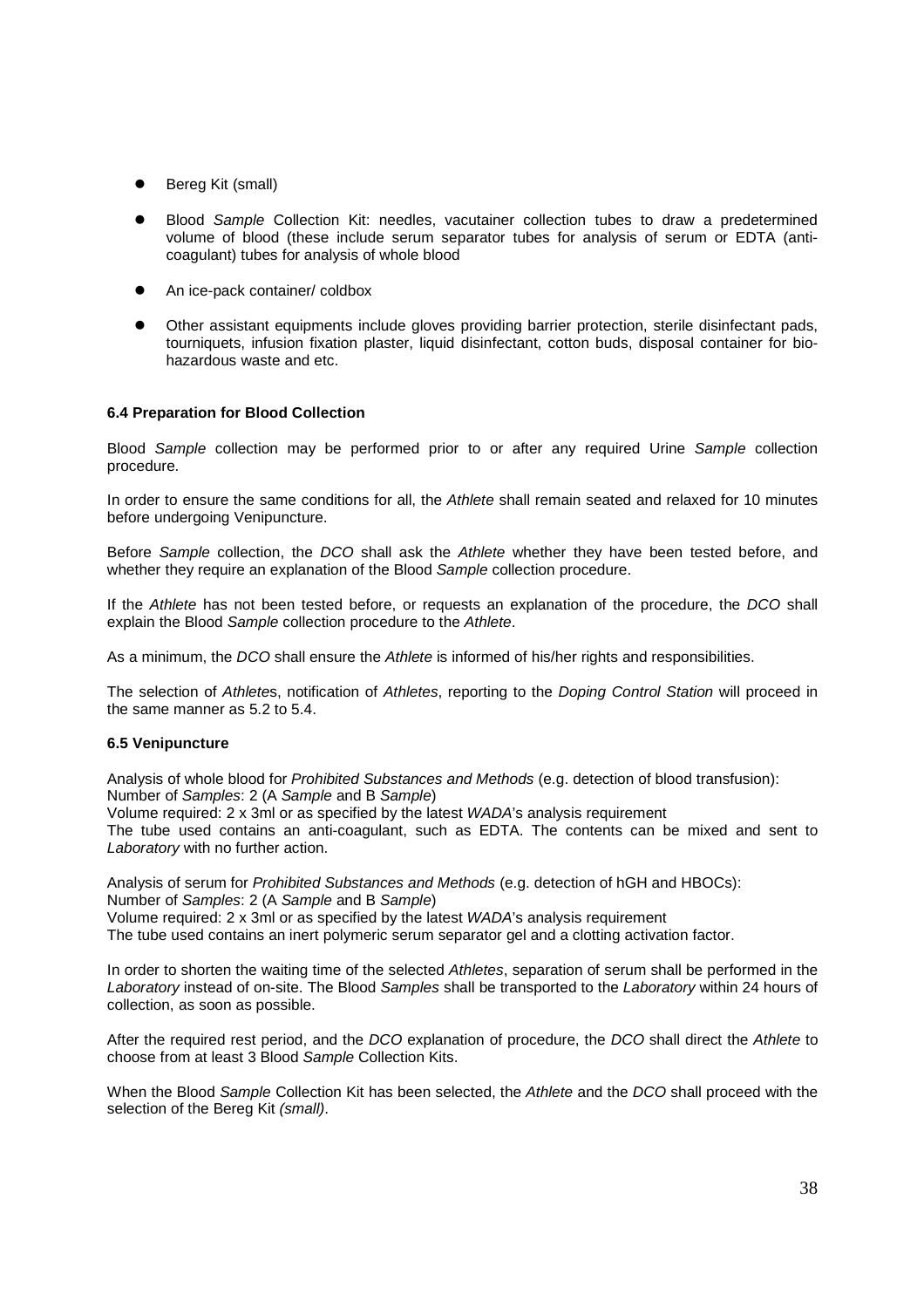The Bereg Kit (small) includes pre-printed bar code labels. The Athlete shall remove these labels from the Bereg Kit (small), and shall verify with the DCO that the code numbers on the bar code labels, the code number on the A and B plastic containers and the code number on the Styrofoam box match.

If the Athlete or DCO find that the numbers are not the same, the DCO shall instruct the Athlete to choose another Bereg Kit (small), and shall document the occurrence.

The Athlete shall place one label longitudinally on each of the vacutainer collection tubes. The label shall be placed towards the top of the tube(s), near the cap. The Athlete may authorize the DCO, or the Athlete Representative to place the labels on the tubes.

The DCO shall record the numbers, and the Athlete and the DCO shall check the documentation to ensure that the DCO has accurately recorded the information.

The Athlete shall give the BCO the Blood Sample Collection Kit, including the vacutainer collection tubes. The BCO shall assemble the equipment in sight of the Athlete.

The BCO shall assess the most suitable arm for Venipuncture. This will always be the non-dominant arm, unless the BCO assesses the other arm to be more suitable or the Athlete requests a specific arm.

If necessary, the BCO shall apply a tourniquet to the Athlete's upper arm. If the Athlete has a skin problem, the tourniquet shall be applied over thin clothing or a paper tissue so that the skin is not pinched.

The skin at the puncture site shall be cleaned with a sterile disinfectant wipe or swab.

The needle shall be inspected visually before insertion. After the BCO has inserted the needle into the antecubital vein, the tourniquet shall be removed.

The BCO shall collect the amount of blood as specified by the latest WADA's analysis requirement for the type of Sample analysis to be conducted. The Collection Kit(s) shall always be kept in full view of the Athlete.

In the event that the BCO is unable to draw sufficient blood from the first attempt, up to three attempts in total shall be made before the DCO, in consultation with the BCO, decides to terminate collection. No more than three attempts to insert a needle into the Athlete's body shall be made. The DCO shall record the reasons for terminating the collection attempt.

#### **6.6 Aftercare Procedure**

After withdrawing the needle from the Athlete's arm, the BCO shall place an infusion fixation plaster over the puncture site and instruct the Athlete to press firmly on the infusion fixation plaster. The BCO may also choose to apply pressure to the wound.

If necessary, pressure shall be applied for 2 to 3 minutes prior to undertaking the Sample sealing procedure. The BCO shall assess the wound and indicate to the Athlete and the DCO when the Athlete is ready for the sealing of the Blood Samples.

The BCO or the DCO shall advise the Athlete not to undertake any strenuous exercise using the arm for at least 30 minutes. This minimizes any potential bruising.

The BCO shall be prepared to conduct first-aid if necessary.

#### **6.7 Sealing of the Blood Samples**

Analysis of Whole Blood (e.g. detection of blood transfusion): Both of the vacutainer collection tubes will be inverted gently to mix the blood with the anti-coagulant contained in the tube. Sealed and made ready for transportation in accordance with the International Standard for Testing.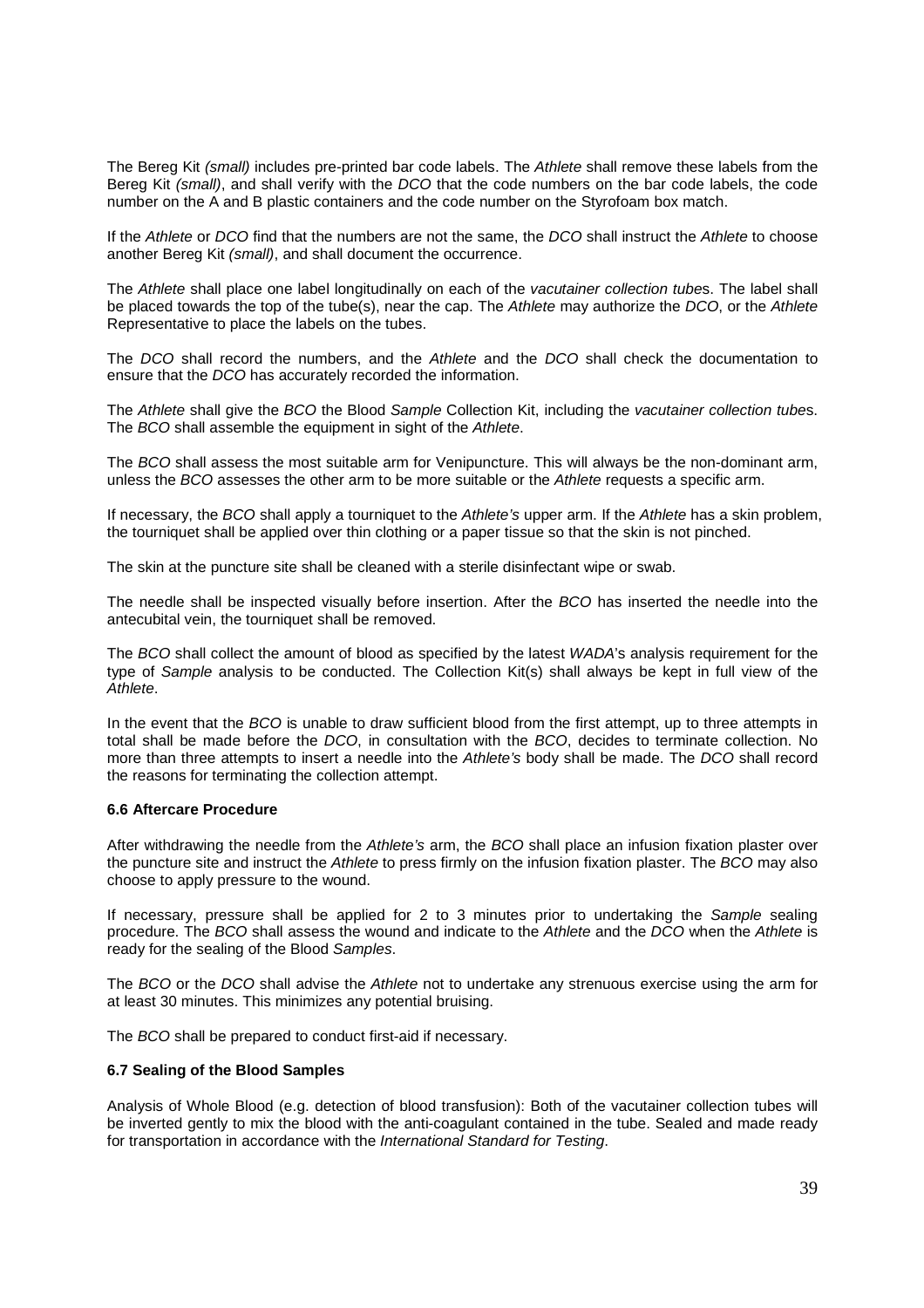Analysis of serum (e.g. detection of hGH and HBOCs): Both of the vacutainer collection tubes shall be inverted gently 5 times to accelerate clotting. The Samples are stored upright, and allowed to stand still for 30 minutes before transportation to allow clotting.

The DCO shall direct the Athlete in placing the vacutainer collection tubes in the A and B plastic containers, and in the sealing procedure. The Athlete may request the DCO or the Athlete Representative to complete this process on their behalf.

#### **6.8 Paperwork**

The DCO shall instruct the BCO to sign the form to confirm that he/she collected a Blood Sample from the Athlete in accordance with procedure.

The Athlete shall be provided an opportunity to document any blood transfusion over the last six months, and to indicate any medications, including those which may affect the ability of the blood to clot, taken over the past 7 days.

The DCO shall check all information on the form and sign to confirm that Blood Sample collection was conducted in accordance with procedures.

The Athlete and the Athlete Representative, if present, shall be invited to check that all information on the form accurately reflects the details of the Sample collection session. The Athlete shall be invited to complete the comments section of the form if he/she has any concerns or comments regarding the procedure. If there is sufficient space on the form, the Athlete shall be invited to complete a Supplementary Report.

The DCO, the Athlete Representative, if present, and the Athlete shall then sign the Doping Control form.

If the Urine Sample has not yet been collected, the Athlete shall proceed to provide a Urine Sample before the DCO, the Athlete Representative, if present, and the Athlete shall sign the Doping Control form.

The DCO must give a full copy of the form to the Athlete.

#### **6.9 Sample Storage**

The Venue *Doping Control* Manager is responsible for ensuring, in accordance with the criteria for Blood Sample storage, that all Samples are stored in a manner that protects their identity, integrity, and security whilst in the blood collection facility.

The Blood Samples must be stored in a cool location, preferably in a refrigerator or coolbox. The optimum temperature for the storage of Blood Samples is 4 degrees Celsius. Variations in temperature should not exceed 2 to 8 degrees Celsius.

If the conditions of storage did not meet the guidelines for temperature, the Venue Doping Control Manager shall document this, and shall also contact the Head of BOCOG Doping Control Program immediately, who will inform the Chair of the IOC MC, through the IOC Medical Director, of the variation in temperature, and the length of time the Samples were affected.

If the variations in temperature were substantial and occurred for a period of time likely to affect the composition of a Blood Sample, the IOC Medical Director and Laboratory shall determine whether or not analysis should proceed on the Sample.

Samples must not be left unattended, unless they are locked away, in a refrigerator or cupboard, for example. Access shall be restricted to authorized personnel.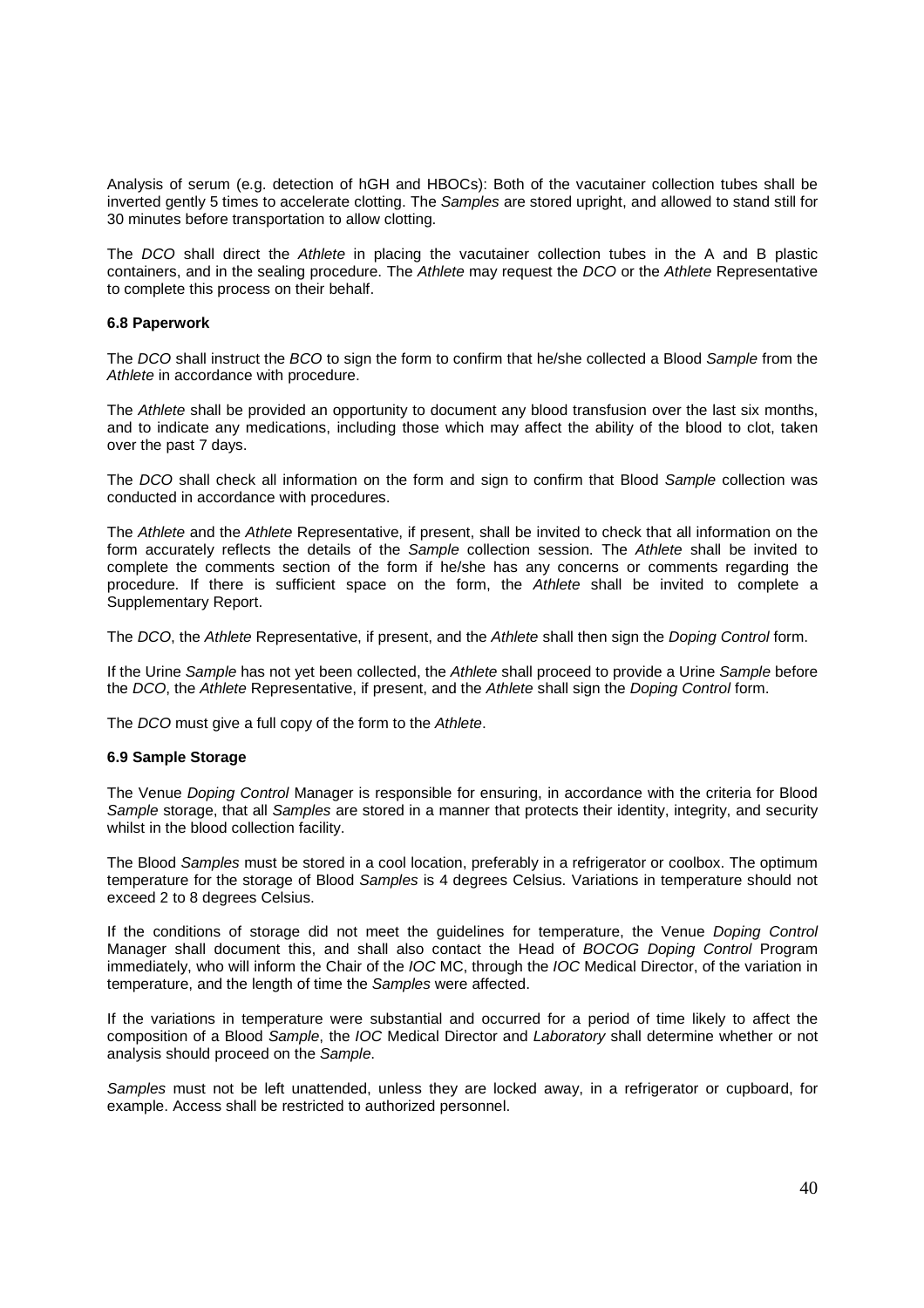#### **6.10 Transport of Samples**

Blood Samples shall be transported to the Laboratory within 24 hours of collection.

The DCO shall complete the Chain of Custody form. The Laboratory copy of this form and the Laboratory copy of the Doping Control form shall be placed in the transport bag with the Sample, preferably in the presence of a witness.

The Blood Sample shall be transported to the Laboratory in a refrigerated state. Whole blood must not be allowed to freeze, and should ideally be kept at a temperature of approximately 4 degrees. Variations in temperature shall not exceed 2 to 8 degrees Celsius.

Samples should remain in an upright position during transportation, whenever possible.

Samples may be taken directly to the Laboratory by the DCO, or handed over to a third party for transportation. This third party must document the Chain of Custody of the Sample(s).

Due to the more stringent temperature and analysis requirements for blood, Blood and Urine Samples may be transported separately. The relevant paperwork linking the two Samples shall be included with each shipment, however.

The Laboratory is required to document receipt and the subsequent Chain of Custody of Samples. Samples are reviewed for evidence of Tampering or damage, and stored in appropriate conditions until analysis in accordance with the International Standard for Laboratories.

All documentation relevant to the Testing session shall be forwarded to the IOC Medical Commission by the approved method as soon as possible after Sample collection.

#### **7. Breath Alcohol Testing**

Breath alcohol testing shall be conducted by the relevant IFs under their own responsibilities.

Athletes selected will be tested using a breath analyzer. The testing will take place near the field of play or other appropriate location. Should a result above the reporting threshold as outlined in the Prohibited List be obtained with the first breath analyzer made available by  $IF$ , a second test will be performed with a different breath analyzer made available by BOCOG. The results will be recorded on the breath alcohol testing form. Should this result also be above the threshold, this indicates the presence of a Prohibited Substance above the quantitative reporting threshold, and the Athlete has committed a possible antidoping rule violation.

#### **8. Failure to Comply**

If the Athlete refuses to give a Sample of urine or blood or acts in a way which may compromise a test, the possible consequences shall be pointed out to her/him by the DCO or the IOC MC representative (if present). If the Athlete still refuses, this fact shall be noted in the Doping Control Official Record. This shall be signed by the Venue Doping Control Manager and by the IOC MC Representative (if present) and/or by the IF Representative (if present). The Athlete and the Athlete representative may, if they wish, sign the Doping Control Official Record.

The IOC MC Representative shall promptly inform the Chair of the IOC MC or the IOC Medical Director of the situation. If the IOC MC representative is not present, the Venue Doping Control Manager will inform the Head of BOCOG Doping Control Program, who will inform the Chair of the IOC MC, through the IOC Medical Director, who shall decide on the further steps to be taken.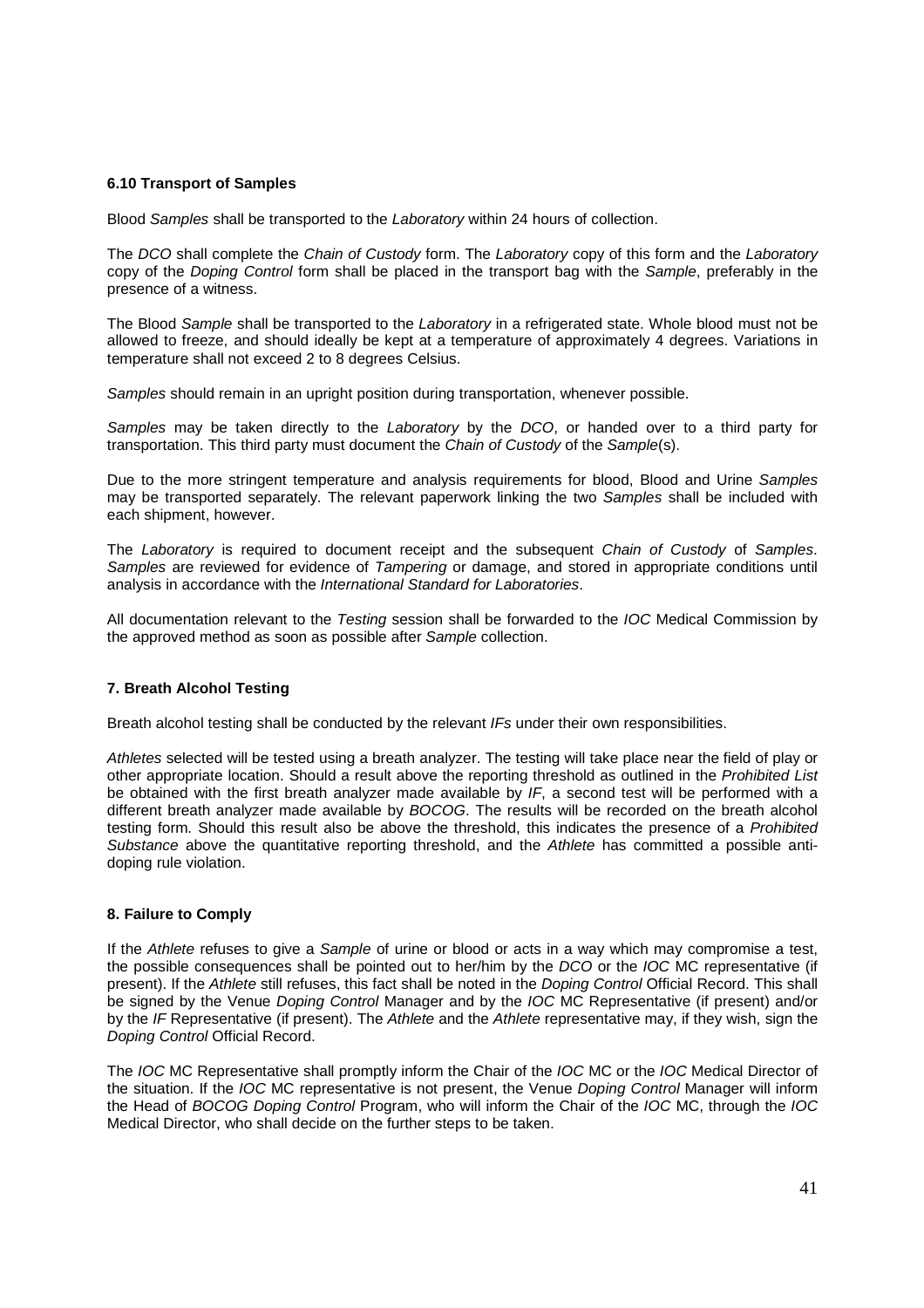#### **9. Post Collection Administration and Arrangements**

#### **9.1 Athlete Sign-out**

Once the Athlete has been given a copy of the Doping Control Official Record and has fulfilled the Sample collection requirements, he/she will be chaperoned back to the registration desk and will be required to sign-out of the Doping Control Station and return the Doping Control Station Passes. The Athlete Games accreditation card will be returned.

#### **9.2 Transportation of Athletes**

After completion of the Sample collection procedures, in case no NOC allocated vehicle is available, BOCOG shall be responsible for the transport of the Athletes from the Doping Control Station to the Olympic Village.

The relevant NOC will be responsible for the transport of any Athlete not staying in the Olympic Village.

#### **9.3 Sample and Forms Security**

Once the Sample (urine or blood) has been sealed, it will normally be secured in a lockable fridge in the Doping Control Station, although this will not always occur in non-Olympic Venues. If there is not a fridge the Urine Sample will be stored in a cool place and Blood Samples will be stored in the cool container in the Doping Control Station.

The completed forms shall also be kept in a secure manner.

#### **9.4 Sample Session Documentation**

At the end of the Doping Control session or when a scheduled pick-up is due, the Venue Doping Control Manager will complete a Chain of Custody Form, outlining the Bereg Kit code numbers, the analytical instructions and the total number of Sample kits. The Laboratory copies of the Doping Control Official Records will be placed in an envelope which will be placed with the Bereg Kits in the Security Transport Bag. This Security Transport Bag will not contain any details identifying the Athlete.

The Doping Control Venue Manager will record the code numbers of the Doping Control Official Records on the outside of the envelopes and then place the original and a copy of the Official Records and the annexed Doping Control Notifications in the envelopes.

The envelopes for the Chair of the IOC MC, and ultimately WADA, will be given to the IOC Medical Director who will securely store the IOC envelopes and will give the WADA envelopes to the nominated WADA representative.

Any additional paperwork will be provided to the Chair of the IOC MC.

#### **10. Transport and Receipt of the Samples**

#### **10.1 Transport and Receipt of the Samples within Beijing**

Samples will be transported to the Laboratory at the completion of the Doping Control Session and/or at designated pick-up times.

Due to the more stringent temperature and analysis requirements for blood, Blood and Urine Samples may be transported separately. The Blood Samples shall be transported to the Laboratory within 24 hours of collection, as soon as possible.